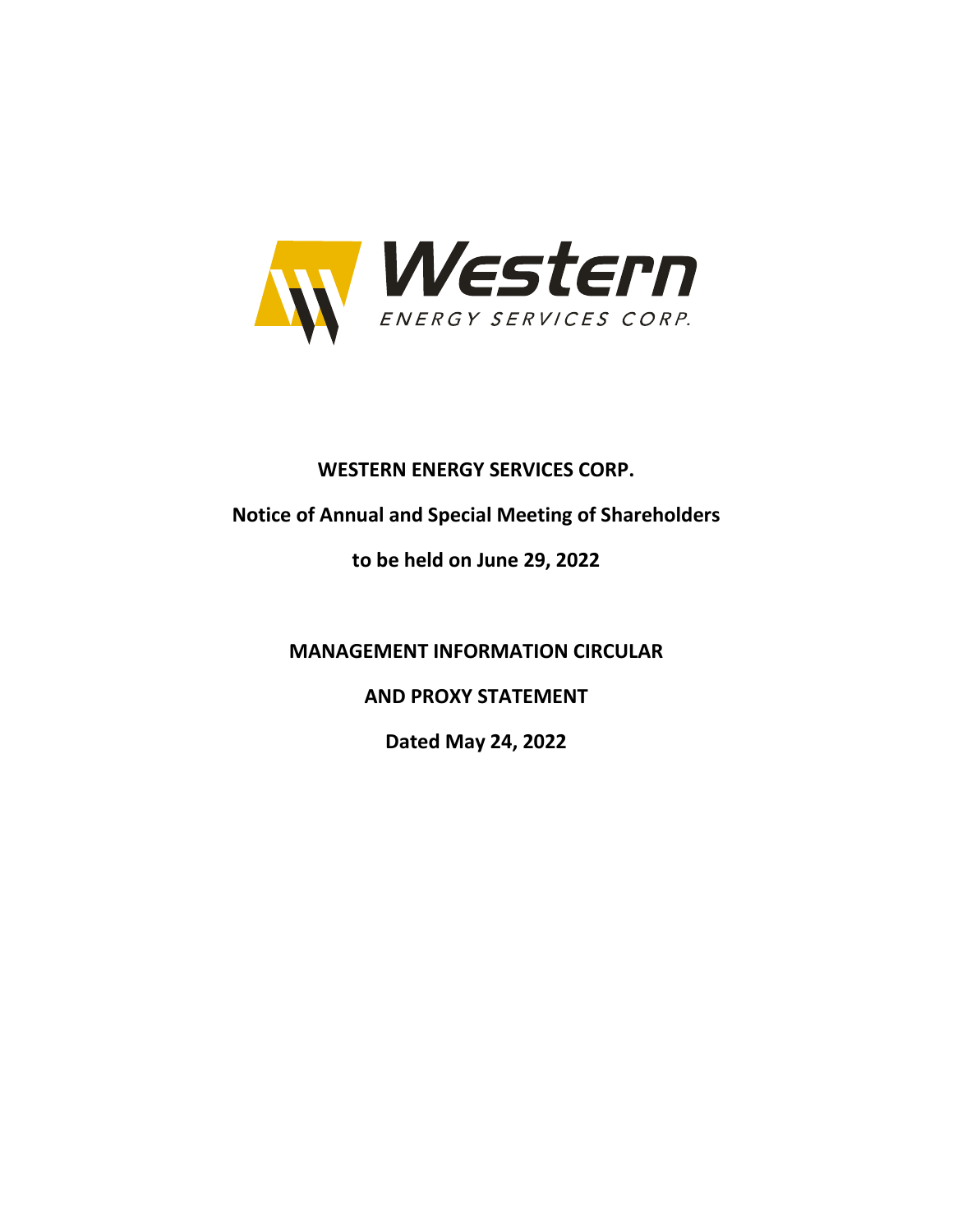

#### **NOTICE OF ANNUAL AND SPECIAL MEETING OF SHAREHOLDERS**

Notice is hereby given of the 2022 annual and special meeting of shareholders (the "**Annual and Special Meeting**") of Western Energy Services Corp. ("**Western**" or the "**Corporation**").

#### **Date: June 29, 2022 Time: 1:30 p.m. (Mountain Time) Place: Western's Head Office - 1700, 215 – 9th Avenue SW, Calgary, Alberta, T2P 1K3**

As of the date of this Notice of Annual and Special Meeting of Shareholders, we intend to hold the meeting in person at Western's corporate head office located at 1700, 215 – 9th Avenue SW, Calgary, Alberta, however we are continuously monitoring the current status of COVID-19. In order to mitigate risks to the health and safety of shareholders, management, and the community at large, the Corporation discourages shareholders from physically attending the meeting and asks that all shareholders vote by proxy or voting instruction form prior to the meeting. Shareholders will be able to listen to the meeting by way of a conference call scheduled for 1:30 p.m. (Mountain Time) on Wednesday, June 29, 2022. **The Annual and Special Meeting will be held for the sole purpose of the matters to be acted upon at the Annual and Special Meeting and no corporate update or investor presentation will be provided.** Shareholders may opt to listen to the Annual and Special Meeting via conference call. To participate in the call, dial: 1-888-664-6383 and provide Conference ID: 08748975. Shareholders will be able to ask questions of management via email to ir@wesc.ca at the conclusion of the Annual and Special Meeting. **This is not a virtual meeting and as such shareholders cannot vote as part of the conference call.** You can vote before the Annual and Special Meeting by mail, internet or telephone by following the instructions on your proxy or voting instruction form. Your instructions must be received by 1:30 p.m. (Mountain time) on June 27, 2022 for your vote to be counted.

The Corporation asks that, in considering whether to attend the Annual and Special Meeting in person, shareholders follow the advice and instructions of the Public Health Agency of Canada (www.canada.ca/en/public-health.html) and the Alberta Health Services guidelines (www.albertahealthservices.ca).

We reserve the right to take any additional precautionary measures we deem necessary or advisable in relation to the meeting in response to further developments in respect of COVID-19, including changing the location of the meeting, hosting the meeting solely by means of remote communication, placing restrictions on in-person attendance, or postponing or adjourning the meeting. Changes to the meeting location, meeting date or means of holding the meeting will be announced by way of press release, which will be filed under Western's profile on SEDAR as well as on Western's website at https://www.wesc.ca/. Please monitor our press releases for updated information. We advise you to check Western's website one week prior to the meeting date for the most current information. We do not intend to prepare or mail amended meeting materials in the event of changes to the meeting location or format.

At the Annual and Special Meeting, shareholders will be asked to do the following:

#### 1. **Financial Statements:**

Receive the audited financial statements of Western for the financial year ended December 31, 2021 and the auditor's report thereon.

#### 2. **Directors:**

Elect the board of directors of Western for the ensuing year.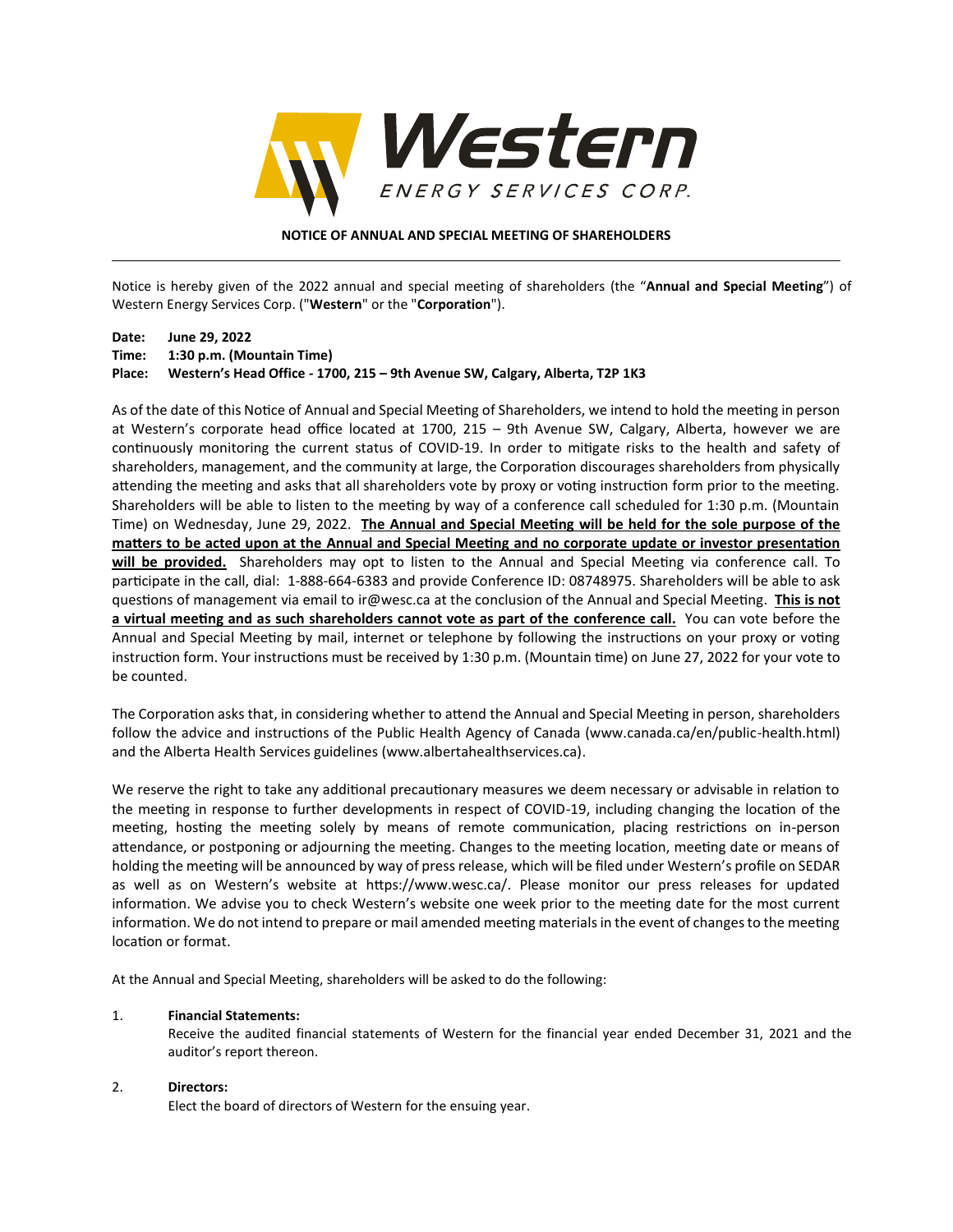#### 3. **Auditors:**

Appoint Deloitte LLP, of Calgary, Alberta, as Western's independent auditors for the ensuing year and authorize the directors to set their compensation.

#### 4. **Share Consolidation:**

To consider and, if deemed advisable, pass a special resolution authorizing and approving the filing of Articles of Amendment to consolidate the issued and outstanding Common Shares of Western on the basis of one (1) postconsolidation Common Share for a number of pre-consolidation Common Shares to be determined within a range of seventy-five (75) and one hundred twenty (120) pre-consolidation Common Shares, and authorizing the board of directors of Western to determine the final consolidation ratio within such range in its sole discretion, as more fully described in the Management Information Circular accompanying this notice.

#### 5. **Other Business:**

Consider any other business that may properly come before the meeting.

The accompanying Management Information Circular and Proxy Statement provides further details on the matters proposed to be put before the Annual and Special Meeting.

#### **You have the right to vote**

The board of directors of Western has set the close of business on May 24, 2022 as the record date for determining those shareholders entitled to receive notice of, and to vote at, the Annual and Special Meeting.

#### **Your vote is important**

The accompanying Management Information Circular and Proxy Statement provides instructions on the various methods that a Western shareholder can use to have their Common Shares voted at the meeting including instructions regarding voting in person, by mail, by internet or by phone. Please review the Management Information Circular before voting.

#### **BY ORDER OF THE BOARD OF DIRECTORS**

(signed) "*Alex R.N. MacAusland*"

Alex R.N. MacAusland President & Chief Executive Officer Calgary, Alberta May 24, 2022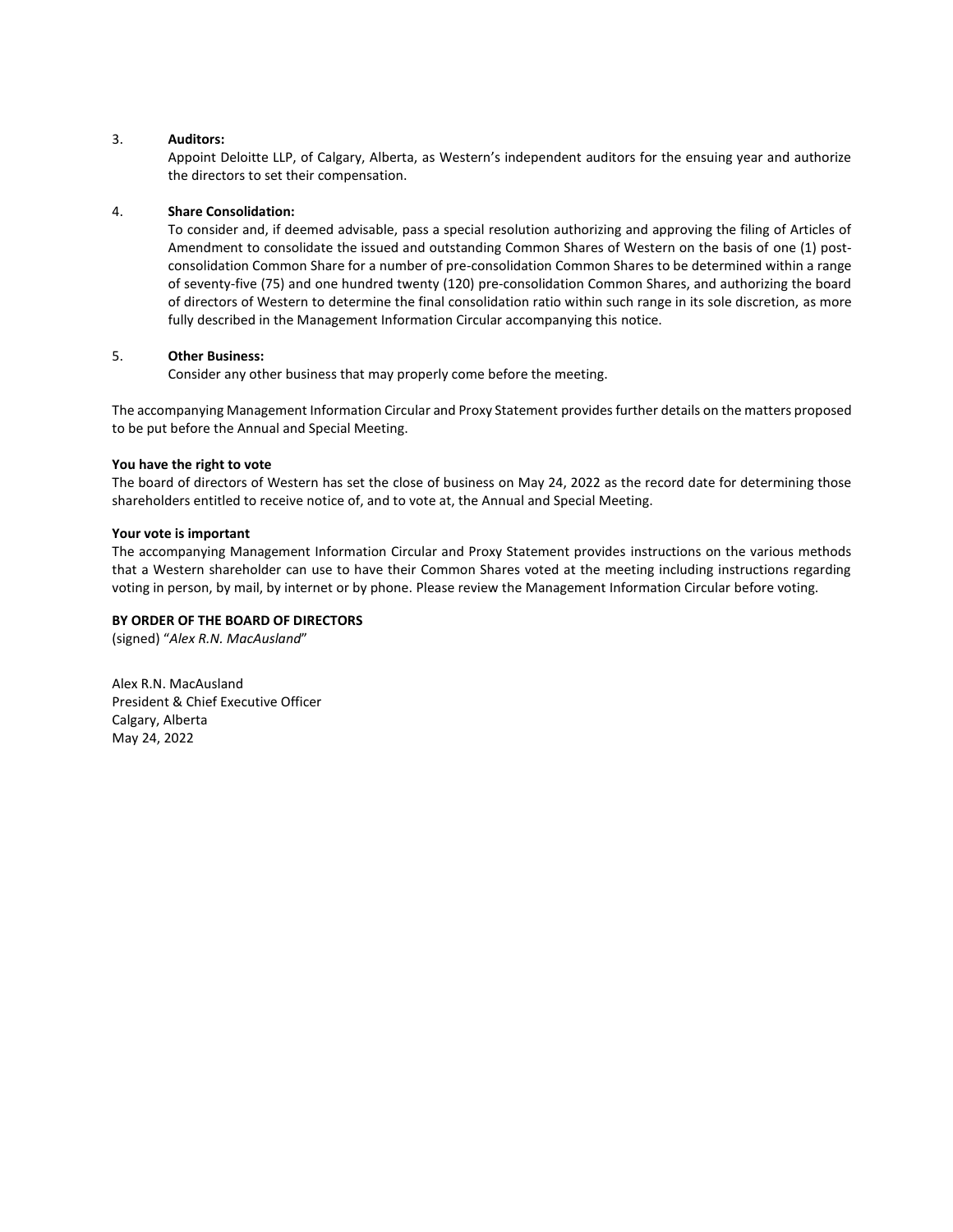# **TABLE OF CONTENTS**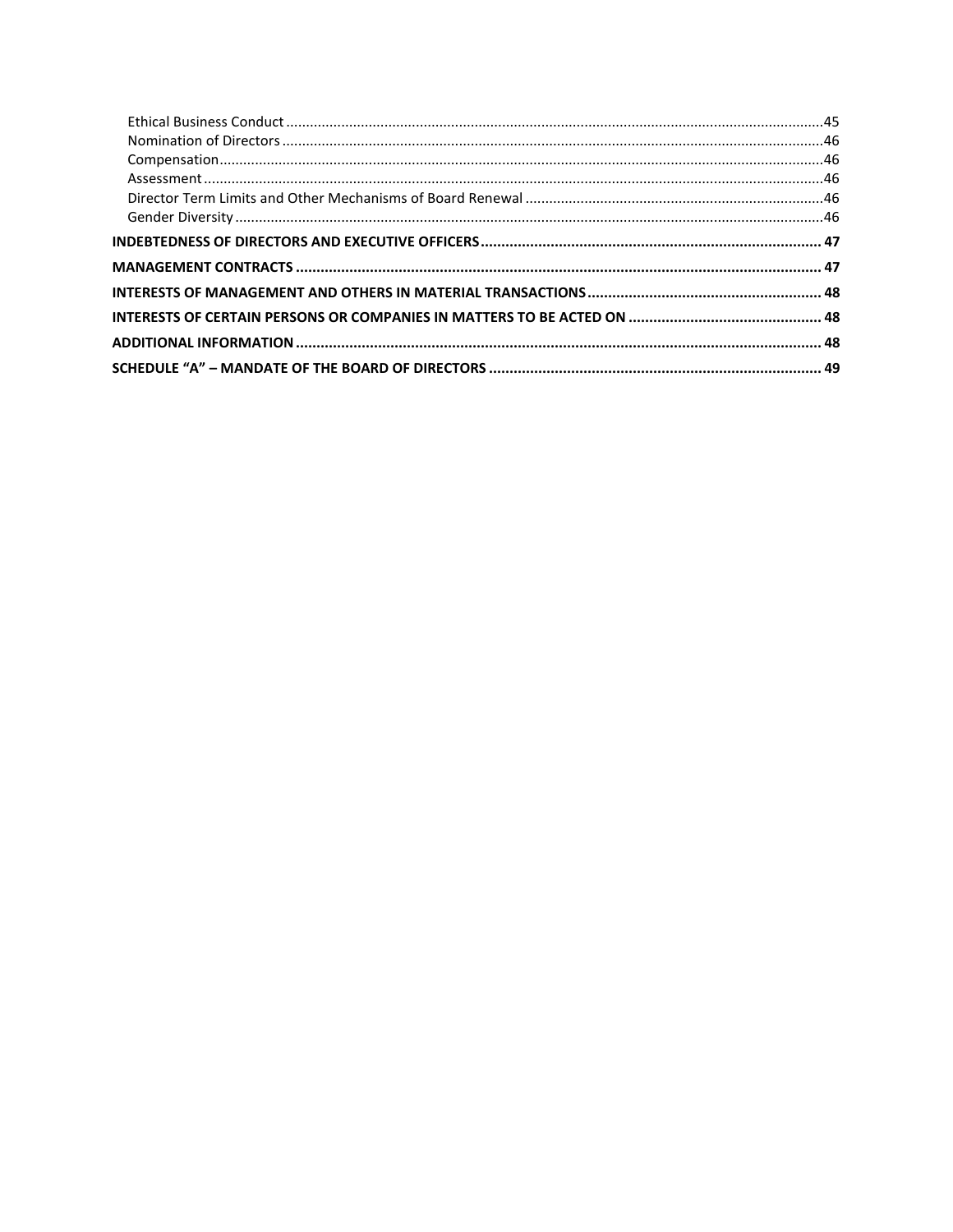

#### **MANAGEMENT INFORMATION CIRCULAR AND PROXY STATEMENT**

#### **PROXIES & VOTING**

**Solicitation of Proxies**

The 2022 annual and special meeting of shareholders of Western Energy Services Corp. will be held as follows:

**Date: June 29, 2022**

**Time: 1:30 p.m. (Mountain Time)**

**Place: Western's Head Office - 1700, 215 – 9th Avenue SW, Calgary, Alberta, T2P 1K3**

This Management Information Circular and Proxy Statement (the "**Information Circular**") is furnished in connection with the solicitation of proxies by the management of Western Energy Services Corp. (the "**Corporation**" or "**Western**") for use at the annual and special meeting of holders ("**Shareholders**") of common shares ("**Common Shares**") of the Corporation (the "**Annual and Special Meeting**"). Solicitation of proxies will be primarily by mail, but some proxies may be solicited at a nominal cost personally or by telephone, facsimile transmission or other electronic means by directors, officers, or employees of Western who will not be specifically remunerated for such activities. The cost of solicitation will be borne by Western.

As of the date of this Information Circular, the Corporation intends to hold the meeting in person at Western's corporate head office located at 1700, 215 – 9th Avenue SW, Calgary, Alberta, however we are continuously monitoring the current status of COVID-19. In order to mitigate risks to the health and safety of shareholders, management, and the community at large, the Corporation discourages shareholders from physically attending the meeting and asks that all shareholders vote by proxy or voting instruction form prior to the meeting. Shareholders will be able to listen to the meeting by way of a conference call scheduled for 1:30 p.m. (Mountain Time) on Wednesday, June 29, 2022. **The Annual and Special Meeting will be held for the sole purpose of the matters to be acted upon at the Annual and Special Meeting and no corporate update or investor presentation will be provided.** Shareholders may opt to listen to the Annual and Special Meeting via conference call. To participate in the call, dial: 1-888-664-6383 and provide Conference ID: 08748975. Shareholders will be able to ask questions of management via email to ir@wesc.ca at the conclusion of the Annual and Special Meeting. **This is not a virtual meeting and as such, shareholders cannot vote as part of the conference call.** Shareholders can vote before the Annual and Special Meeting by mail, internet or telephone by following the instructions on their proxy or voting instruction form. Shareholder instructions must be received by 1:30 p.m. (Mountain time) on June 27, 2022 for your vote to be counted.

The Corporation asks that, in considering whether to attend the Annual and Special Meeting in person, shareholders follow the advice and instructions of the Public Health Agency of Canada (www.canada.ca/en/public-health.html) and the Alberta Health Services guidelines (www.albertahealthservices.ca).

The Corporation reserves the right to take any additional precautionary measures deemed necessary or advisable in relation to the meeting in response to further developments in respect of COVID-19, including changing the location of the meeting, hosting the meeting solely by means of remote communication, placing restrictions on in-person attendance, or postponing or adjourning the meeting. Changes to the meeting location, meeting date or means of holding the meeting will be announced by way of press release, which will be filed under Western's profile on SEDAR as well as on Western's website at https://www.wesc.ca/. Please monitor our press releases for updated information. The Corporation advises shareholders to check Western's website one week prior to the meeting date for the most current information. Western does not intend to prepare or mail amended meeting materials in the event of changes to the meeting location or format.

#### **Delivery of Meeting Materials to Beneficial Shareholders**

The materials for the Annual and Special Meeting are being sent to both registered Shareholders and beneficial Shareholders. If a beneficial Shareholder receives the meeting materials from Western or its agent, that beneficial Shareholder's name and address and information about his or her holdings of securities has been obtained in accordance with applicable securities regulatory requirements from the intermediary holding the beneficial Shareholder's Common Shares on the beneficial Shareholder's behalf. By choosing to send the meeting materials to the beneficial Shareholder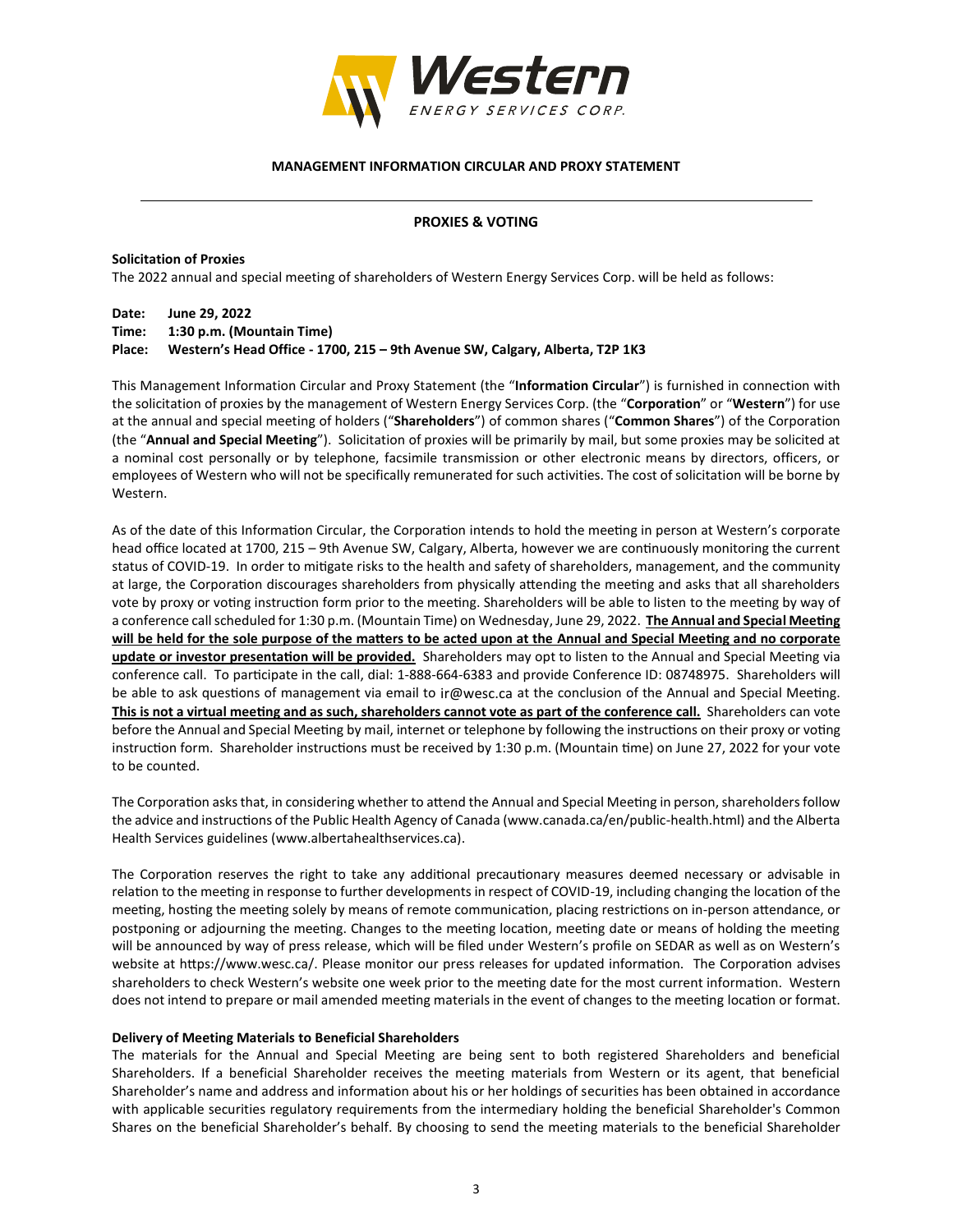directly, Western (and not the intermediary holding on the beneficial Shareholder's behalf) has assumed responsibility for (a) delivering the meeting materials to the beneficial Shareholder, and (b) executing the beneficial Shareholder's proper voting instructions. Beneficial Shareholders are kindly asked to return their voting instructions as specified in the request for voting instructions.

#### **Exercise of Discretion by Proxy**

The Common Shares represented by the form of proxy or voting instruction form, as applicable (together, the "**Proxy**"), delivered to Shareholders by Western with the notice of the Annual and Special Meeting and Information Circular will be voted or withheld from voting in accordance with the instructions of the Shareholder, if the Shareholder specifies a choice with respect to any matter to be acted upon. The persons appointed under the Proxy are conferred with discretionary authority with respect to amendments or variations of those matters specified in the Proxy and notice of meeting and with respect to any other matters which may properly be brought before the shareholder meeting or any adjournment thereof, in accordance with their best judgement. As of the date of this Information Circular, management of Western knows of no such amendment, variation, or other matter.

# **Unless otherwise specified, proxies in the accompanying form will be voted in favour of:**

- **1. Electing the nominees proposed by Western, as hereinafter set forth, as directors of Western (provided that in the event that a vacancy among such nominees occurs because of death or for any other reason prior to the shareholder meeting, the persons named as proxies reserve the right to vote for other nominees at their discretion);**
- **2. Re-appointing Deloitte LLP as the auditors of Western; and**
- **3. Passing the special resolution authorizing and approving the filing of Articles of Amendment to consolidate the issued and outstanding Common Shares of Western on the basis of one (1) post-consolidation Common Share for a number of pre-consolidation Common Shares to be determined within a range of seventy-five (75) and one hundred twenty (120) pre-consolidation Common Shares, and authorizing the board of directors of Western to determine the final consolidation ratio within such range in its sole discretion.**

**In light of the ongoing public health concerns related to COVID-19, Western is encouraging shareholders and others not to attend the meeting in person. Shareholders are urged to vote on the matters before the meeting by proxy or voting instruction form and to listen to the meeting via conference call. To participate in the call, dial: 1-888-664-6383 and provide Conference ID: 08748975. Shareholders will be able to ask questions of management via email to ir@wesc.ca at the conclusion of the Annual and Special Meeting.**

#### **Date of Information**

All information in this Information Circular is provided as of May 24, 2022 unless specified otherwise.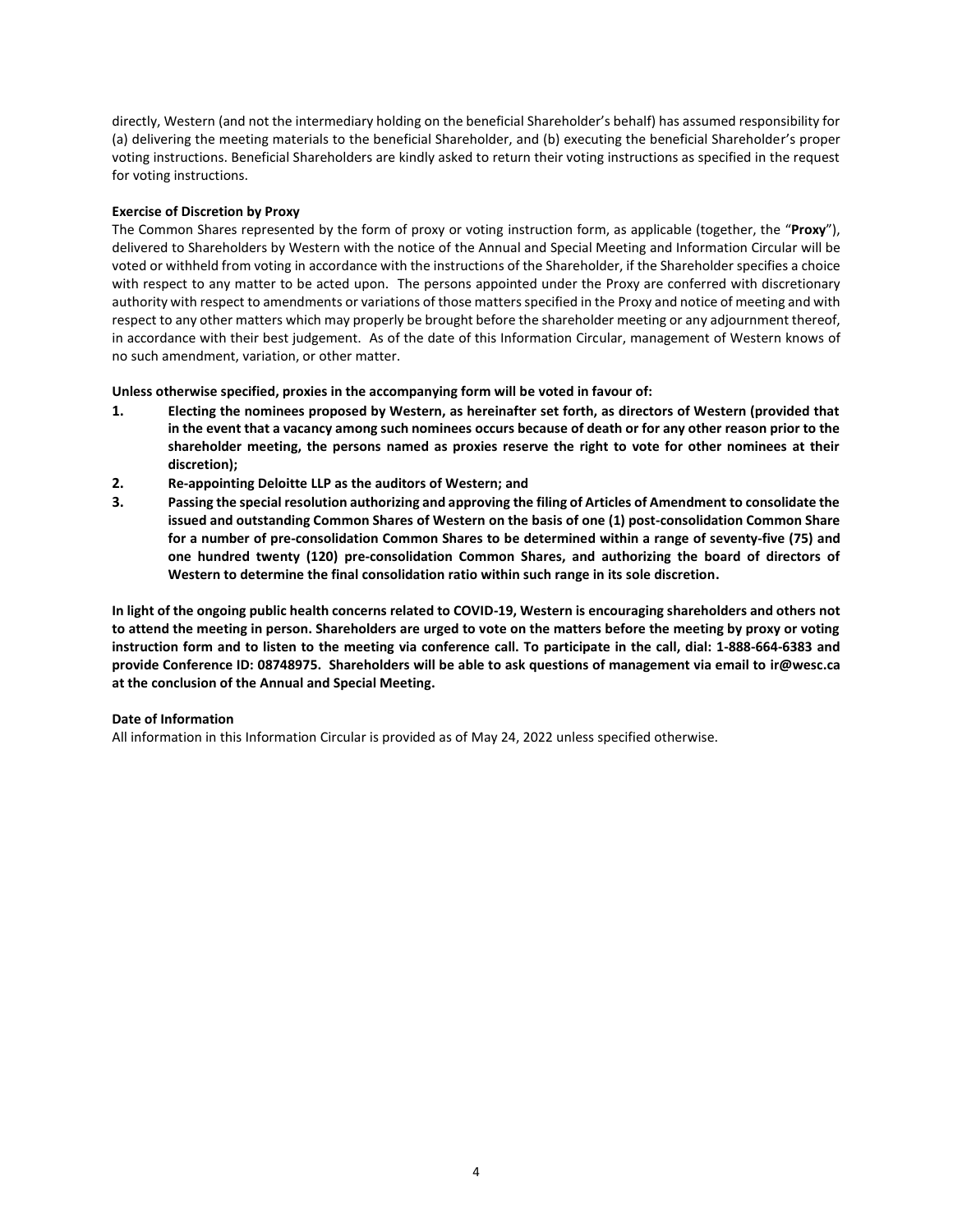#### **Methods of Voting**

#### **Registered Shareholder Voting Beneficial Shareholder Voting**

You are a registered holder if your Common Shares are held in your name and you have a physical Common Share certificate in your possession or you have a book entry only statement indicating that the Common Shares are registered in your name.

#### *Voting Options*

- 1. By Proxy (see below)
- 2. By telephone (see enclosed Proxy)
- 3. By internet (see enclosed Proxy)
- 4. In person at the Annual and Special Meeting (see below)

#### *Voting by Proxy*

Whether or not you attend the Annual and Special Meeting, you can appoint someone else to attend and vote as your proxy holder. Use the enclosed Proxy to do this. The people named in the enclosed Proxy are members of management. *You have the right to choose another person to be your proxy holder by printing that person's name in the space provided.* Then complete the rest of the Proxy, sign it and return it. Your votes can only be counted if the person you appoint attends the Annual and Special Meeting and votes on your behalf. *If you have voted by proxy, you may not vote in person at the Annual and Special Meeting, unless you properly revoke your proxy.*

Return your completed Proxy in the envelope provided so that it arrives not less than 48 hours (excluding Saturdays, Sundays and holidays) before the time set for the holding of the Annual and Special Meeting or any adjournment thereof.

#### *Revoking your Proxy*

*You may revoke your Proxy before it is acted on.* To do so, you can deliver a written statement that you want to revoke your Proxy (which includes another proper Proxy with a later date) to our transfer agent, Computershare Trust Company of Canada, in accordance with the instructions set out in the Proxy provided not less than 48 hours (excluding Saturdays, Sundays and holidays) before the time set for the holding of the Annual and Special Meeting or any adjournment thereof.

Or, you can revoke your Proxy by delivering a properly executed instrument in writing at the registered office of the corporation at any time up to and including the last business day preceding the day of the Annual and Special Meeting, or any adjournment thereof, or with the Chair of the Annual and Special Meeting on the day of the meeting, or any adjournment thereof, and upon either of such deposits, the Proxy is revoked.

#### *Voting in Person*

If you plan to attend the Annual and Special Meeting *and want to vote your Common Shares in person*, do not complete or return the enclosed Proxy. Your vote will be taken and counted at the meeting. Please register with our transfer agent, Computershare Trust Company of Canada, when you arrive at the meeting to ensure that your vote will be counted.

You are a beneficial holder if your Common Shares are held in the name of a nominee. That is, your Common Share certificate was deposited with, or you purchased and continue to hold your Common Shares through, a bank, trust company, securities broker, trustee or other institution.

#### *Voting Options*

- 1. By voting instruction form (see below)
- 2. By telephone (see enclosed voting instruction form)
- 3. By internet (see enclosed voting instruction form)
- 4. In person at the Annual and Special Meeting (see below)

#### *Voting by Voting Instruction Form*

Whether or not you attend the Annual and Special Meeting, you can appoint someone else to attend and vote as your proxy holder. Use the enclosed voting instruction form to do this. The people named in the enclosed voting instruction form are members of management. *You have the right to choose another person to be your proxy holder by printing that person's name in the space provided.* Then complete the rest of the form, sign it and return it. Your votes can only be counted if the person you appointed attends the Annual and Special Meeting and votes on your behalf. *If you have voted on the voting instruction form, neither you nor your proxy holder may vote in person at the Annual and Special Meeting, unless you properly revoke your proxy.*

Computershare Trust Company of Canada (Computershare), must receive your completed proxy form not less than 48 hours (excluding Saturdays, Sundays and holidays) before the time set for the holding of the Annual and Special Meeting or any adjournment thereof. If you are a beneficial shareholder your deadline is likely sooner, in order for your nominee to have time to deliver your instructions to our transfer agent. You will need to send your voting instructions to your financial intermediary (your bank, trust company, securities broker, trustee or other institution) using the voting instruction form in your package.

#### *Revoking your Proxy*

#### *You may revoke your proxy before it is acted on.*

Follow the procedures provided by your nominee. Your nominee will likely need to receive your request to revoke your instructions not less than 72 hours (excluding Saturdays, Sundays and holidays) before the time set for the holding of the Annual and Special Meeting or any adjournment thereof in order for your nominee to have time to deliver your instructions to our transfer agent.

#### *Voting in Person*

If you plan to attend the Annual and Special Meeting *and wish to vote your Common Shares in person*, insert your own name in the space on the enclosed voting instruction form. Then follow the signing and return instructions provided in that form. Your vote will be taken and counted at the Annual and Special Meeting, so do not indicate your votes on the form. Please register with our transfer agent, Computershare Trust Company of Canada, when you arrive at the Annual and Special Meeting to ensure that your vote will be counted.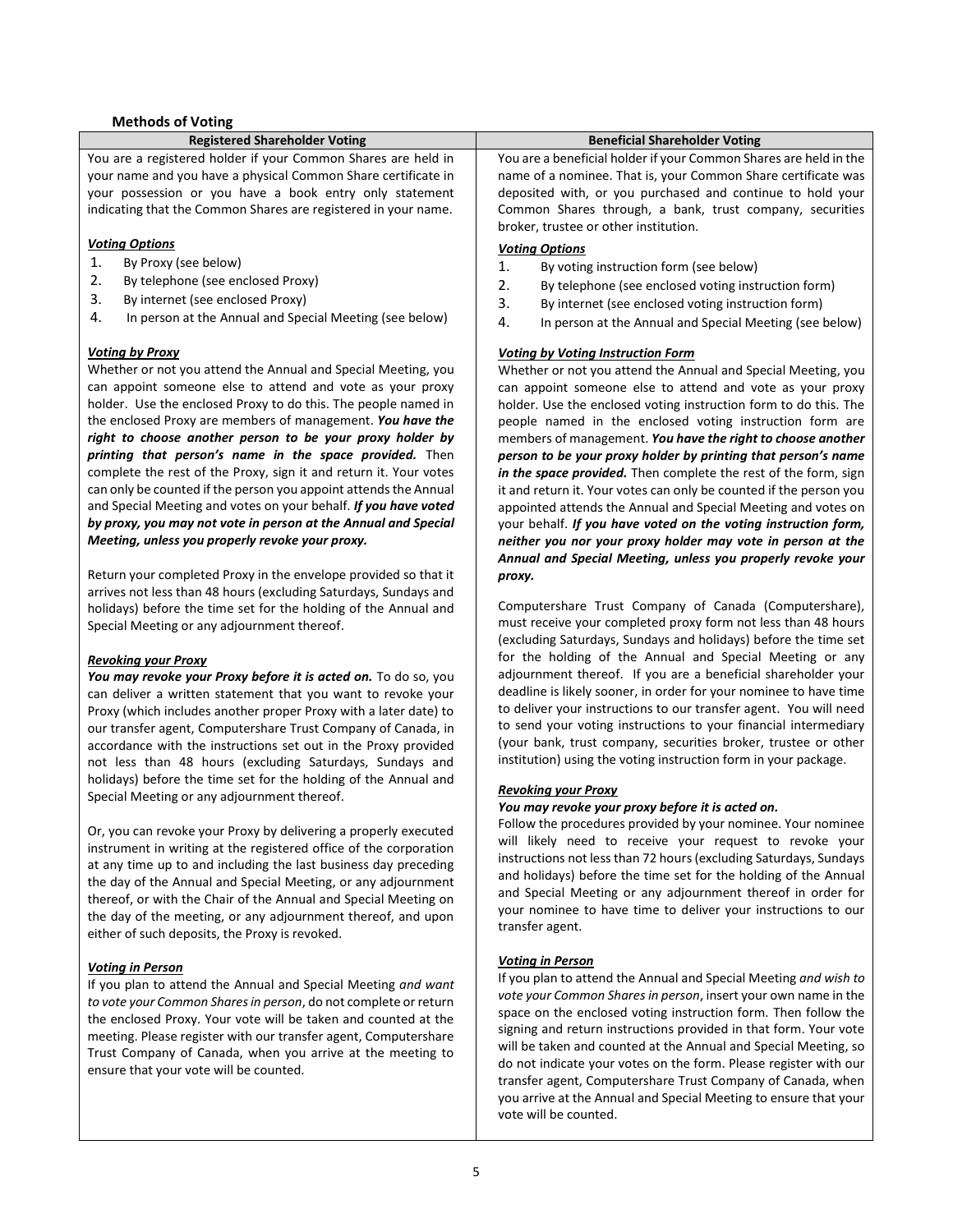#### **Note Regarding Attending the Meeting in Person**

In order to mitigate risks to the health and safety of shareholders, management, and the community at large, the Corporation discourages shareholders from physically attending the meeting and asks that all shareholders vote by proxy or voting instruction form prior to the meeting. As noted above, Shareholders may vote in advance of the meeting, and may listen to the Annual and Special Meeting conference call. See "*Proxies and Voting*" above for further detail.

#### **Record Date**

The board of directors of Western (the "**Board**") has fixed the record date for the Annual and Special Meeting at the close of business on May 24, 2022. Only Shareholders of record as at that date are entitled to receive notice of the Annual and Special Meeting. Shareholders of record will be entitled to vote those Common Shares owned as at the record date, unless any such Shareholder transfers such shareholder's Common Shares after the record date and the transferee of those Common Shares establishes that the transferee owns them and demands, not later than ten days before the Annual and Special Meeting, that the transferee's name be included in the list of shareholders entitled to vote at the Annual and Special Meeting, in which case such transferee shall be entitled to vote such Common Shares at the Annual and Special Meeting.

#### **VOTING SECURITIES AND PRINCIPAL HOLDERS OF SECURITIES**

#### **Quorum**

A quorum of Shareholders is present at a meeting of Shareholders if at least two persons are present holding or representing not less than 25 percent of the Common Shares entitled to be voted at the Annual and Special Meeting.

#### **Outstanding Shares**

The authorized share capital of Western consists of an unlimited number of Common Shares and an unlimited number of preferred shares of Western ("**Preferred Shares**"). As at May 24, 2022, the Corporation had 4,060,660,960 Common Shares issued and outstanding and no Preferred Shares issued and outstanding. Each Common Share carries the right to one vote at meetings of the Shareholders of Western.

#### **Principal Shareholders**

As of the date of this Information Circular, the directors and officers of Western are not aware of anyone who beneficially owns, directly or indirectly, or exercises control or direction over, securities carrying more than 10% of the voting rights attached to any class of outstanding voting securities of Western entitled to be voted at the Annual and Special Meeting except as set forth in the following table, which is based on publicly available information:

| Name of Shareholder and<br><b>Municipality of Residence</b>                                 | <b>Common Shares Owned,</b><br><b>Controlled or Directed</b> | Percentage of Common Shares <sup>(1)</sup> |
|---------------------------------------------------------------------------------------------|--------------------------------------------------------------|--------------------------------------------|
| G2S2 Capital Inc. $({}^{\prime\prime}$ G2S2" $)^{(2)}$<br>Halifax, Nova Scotia, Canada      | 643,758,876                                                  | 15.9%                                      |
| Ronald P. Mathison <sup>(3)</sup><br>Calgary, Alberta, Canada                               | 499,056,109                                                  | 12.3%                                      |
| Alberta Investment Management Corporation<br>$("AIMCo")^{(4)}$<br>Edmonton, Alberta, Canada | 2,017,600,000                                                | 49.7%                                      |

**Notes:**

- (1) Based on 4,060,660,960 issued and outstanding Common Shares as at May 24, 2022.
- (2) Based on publicly available information on SEDI as at May 24, 2022 (pursuant to a SEDI filing report) G2S2 reported that it held 643,758,876 Common Shares.
- (3) Includes Common Shares held directly by Mr. Mathison (226,153,899) and Matco Investments Ltd. (272,902,210).
- (4) Based on publicly available information as at May 24, 2022 (pursuant to an Early Warning System Alternative Monthly Report filed on SEDAR) AIMCo reported that it held 2,017,600,000 Common Shares.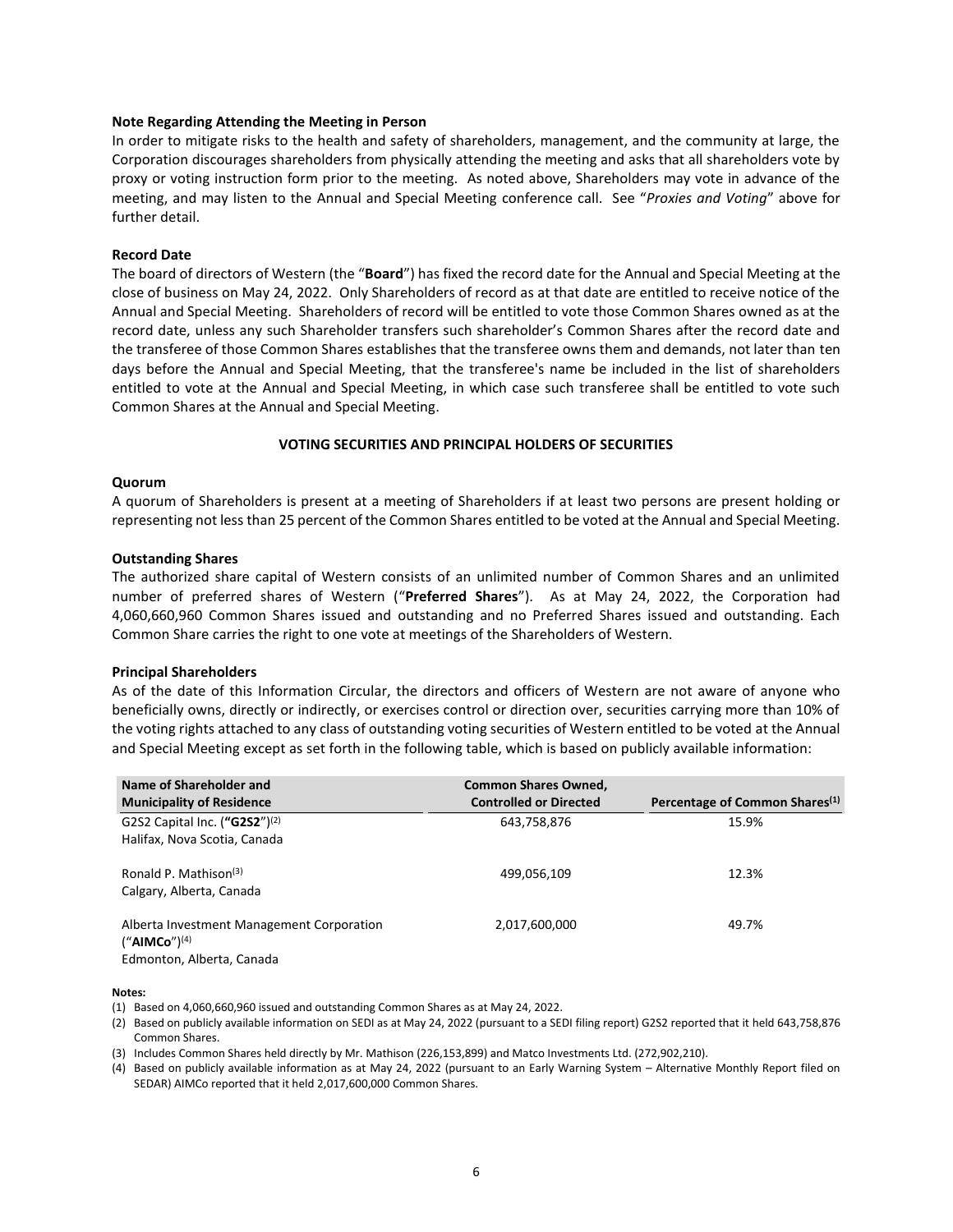#### **MATTERS TO BE ACTED UPON AT THE MEETING**

#### **Financial Statements**

Western will place before the Shareholders at the Annual and Special Meeting the audited consolidated financial statements of Western for the financial year ended December 31, 2021 and the auditor's report thereon. No vote by the Shareholders with respect to this matter is required. National Instrument 51-102 – *Continuous Disclosure Obligations*, (the "**Instrument**") provides that Western is no longer required to send annual or interim financial statements or the management's discussion and analysis relating thereto to its registered and beneficial Shareholders unless they request copies of same. However, the *Business Corporations Act* (Alberta) (the "**ABCA**") requires that annual financial statements be sent to each registered Shareholder unless waived in writing by the registered Shareholder. The Instrument also provides that Western must send annually a request form to its registered and beneficial Shareholders that may be used by such shareholders to request any or all of the annual and interim financial statements and the management's discussion and analysis relating thereto. Shareholders are encouraged to review and, if action is desired, send the enclosed return cards to Computershare Trust Company of Canada, Proxy Department, by mail at 135 West Beaver Creek, P.O. Box 300, Richmond Hill, Ontario L4B 4R5; or by hand at 8<sup>th</sup> Floor, 100 University Avenue, Toronto, Ontario M5J 2Y1; or Fax 1 (866) 249-7775. The annual financial statements of the Corporation are available under the Corporation's SEDAR profile at [www.sedar.com](http://www.sedar.com/) and on the Corporation's website at [www.wesc.ca.](http://www.wesc.ca/)

#### **Election of Directors**

The affairs of the Corporation are managed by the Board who are elected annually for a one-year term at each annual meeting of Shareholders and who hold office until the next annual meeting, or until their successors are duly elected or appointed, or until a director vacates his or her office or is replaced in accordance with the articles and by-laws of the Corporation. The Board has fixed the number of directors to be elected at the meeting at seven and the following persons are proposed to be nominated for election as directors of Western at the Annual and Special Meeting. Four of the proposed nominees were duly elected as directors at the annual meeting of shareholders held on April 27, 2021. See "Director Nominees" in this Information Circular for additional information on the director nominees.

| <b>Director Nominees</b> |                      |  |  |  |  |
|--------------------------|----------------------|--|--|--|--|
| Lorne A. Gartner         | Alex R.N. MacAusland |  |  |  |  |
| John R. Rooney           | Ronald P. Mathison   |  |  |  |  |
| Tomer Cohen              | Trent Boehm          |  |  |  |  |
| Colleen Cebuliak         |                      |  |  |  |  |

**It is the intention of the persons named in the Proxy, if not expressly directed otherwise in such Proxy, to vote such Proxies FOR the election of the nominees described above as directors of Western. It is not contemplated that nominees will be unable to serve as directors, but, if that should occur for any reason prior to the Annual and Special Meeting, the persons named in the enclosed Proxy reserve the right to vote for other nominees at their discretion.**

The Board has concluded that each nominee is well qualified to serve on the Board. The nominees have the relevant expertise essential to ensure appropriate strategic direction and oversight. Each director nominee has confirmed his eligibility and willingness to serve as a director if elected. Each enclosed Proxy and the voting instruction form for beneficial holders provides for Shareholders to vote for each director individually. In addition, the Corporation has adopted a majority voting policy in respect of the election of directors which is described below.

#### *Majority Voting*

The Board has adopted an individual voting standard for the election of directors. Under such individual voting standard, in the event that any nominee for election receives more "withheld" votes than "for" votes at any meeting at which Shareholders vote on the uncontested election of directors, the nominee must immediately submit his or her resignation to the Board and the Board shall determine whether or not to accept the resignation within 90 days after the meeting. The Board shall accept the resignation absent exceptional circumstances. A director who tenders their resignation will not participate in any meeting of the Board or any committee thereof while his or her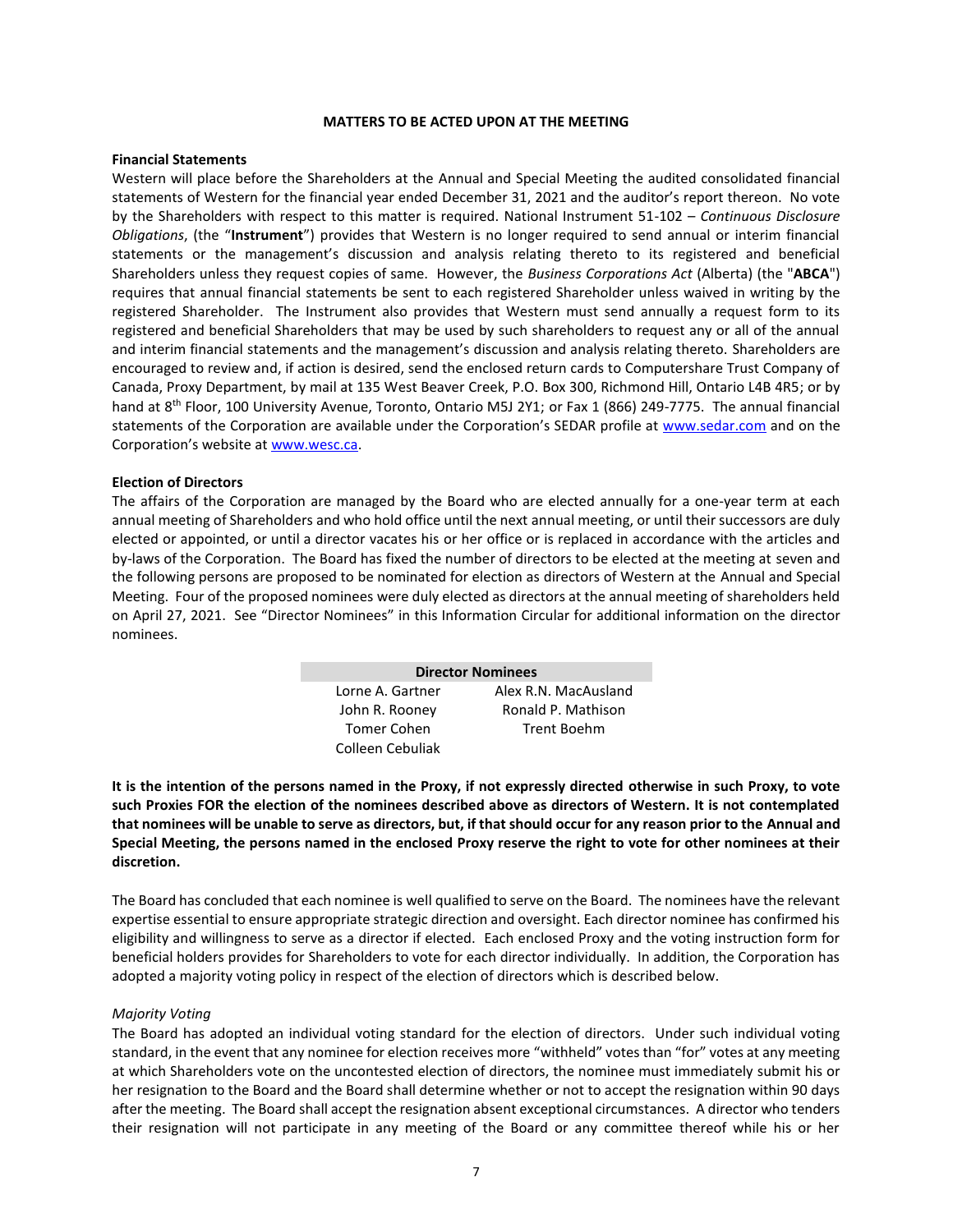resignation is being considered. Once a decision is made, Western will promptly issue a news release outlining the Board's reasons for either accepting or rejecting the director's resignation. Such resignation shall be effective when accepted by the Board.

# **Appointment of the Auditor**

The Shareholders will also be asked to approve by ordinary resolution the appointment of Deloitte LLP of Calgary, Alberta, to serve as auditor of Western until the next annual meeting of the Shareholders and to authorize the Board to fix their remuneration. Deloitte LLP has been the auditor of Western since January 12, 2010. Should Deloitte LLP for any reason be unwilling or unable to accept re-appointment, the Board will exercise their discretion to appoint an alternate auditor.

For a breakdown of the "audit fees", "audit-related fees", "tax fees" and "all other fees" paid to Deloitte LLP by Western in fiscal 2021 and 2020, please see "*Audit Committee Information – Auditor Service Fees"* in Western's annual information form for the year ended December 31, 2021 dated March 24, 2022 which can be found under the Corporation's SEDAR profile at [www.sedar.com.](http://www.sedar.com/)

**It is the intention of the persons named in the Proxy, if not expressly directed otherwise in such Proxy, to vote such proxies FOR the appointment of Deloitte LLP as auditor of Western.**

# **Approval of the Share Consolidation**

At the Annual and Special Meeting, Shareholders will be asked to consider and, if deemed advisable, approve a special resolution (the "**Share Consolidation Resolution**") authorizing the Board to elect, in its discretion, to file Articles of Amendment to amend the Corporation's Articles of Amalgamation (the "**Articles**") in order to consolidate the Corporation's issued Common Shares into a lesser number of issued Common Shares on the basis of one (1) post-consolidation Common Share for a number of pre-consolidation Common Shares to be determined within a range of between seventy-five (75) and one hundred twenty (120) pre-Share Consolidation Common Shares (the "**Consolidation Range**"), and authorizing the Board to determine the final Share Consolidation ratio within the Consolidation Range in its sole discretion (the "**Share Consolidation**"), pursuant to Section 173(1)(f) of the ABCA. The Share Consolidation Resolution is a special resolution and, as such, requires approval by not less than two thirds (66 2/3%) of the votes cast by the Shareholders present in person, or represented by proxy, at the Annual and Special Meeting. The full text of the Share Consolidation Resolution is set out below under "*Recommendation of the Board of Directors*".

#### *Background to and Reasons for the Share Consolidation*

- *Post-Restructuring Consolidation*. On May 18, 2022, the Corporation completed an offering of rights to holders of its Common Shares on April 19, 2022 to subscribe for additional Common Shares to raise gross proceeds of approximately \$31.5 million (the "**Rights Offering**"), and the conversion of \$100 million of the principal amount outstanding under its second lien term loan facility (the "**Second Lien Facility**") with Alberta Investment Management Corporation ("**AIMCo**") into 2,000,000,000 Common Shares of the Company at a conversion price of \$0.05 per share (the "**Debt Conversion**"). The Corporation issued 1,968,867,475 new Common Shares in the Rights Offering which, when combined with the already outstanding Common Shares and the Common Shares issued to AIMCo in the Debt Conversion, resulted in an aggregate of 4,060,660,960 Common Shares being outstanding. The Board has determined it is in the best interests of the Corporation to consolidate the Common Shares to better reflect the value of the Common Shares in accordance with the consolidation ratio and to support the Corporation's future business plans.
- *Potential for Greater Investor Interest*. The Corporation believes that there are many factors following the Rights Offering and the Debt Conversion, which will result in maintaining the anticipated increase in per share market price of the Common Shares following the Share Consolidation. These factors include the improved capitalization structure, rig upgrades funded by the Rights Offering, and improving market conditions. A higher post-Share Consolidation share price could also help generate increased interest in the Corporation among investors, including helping the Common Shares remain attractive to institutional investors who have internal investment policies that either prohibit them from purchasing stocks below a certain minimum price or tend to discourage individual brokers from recommending such stocks to their customers. In addition, the Corporation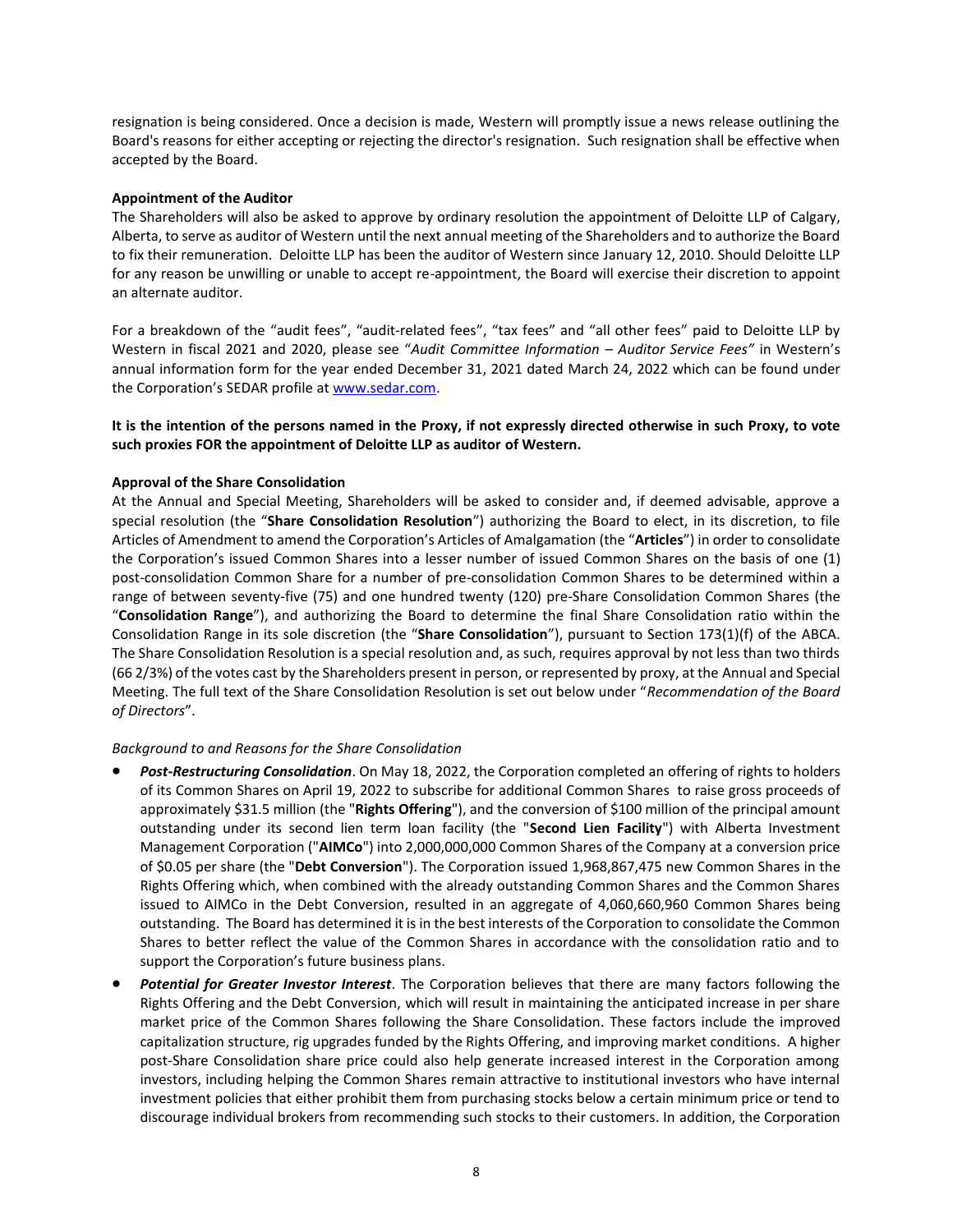believes that without the Share Consolidation, the large number of Common Shares outstanding may impact the Corporation's ability to raise equity capital to fund future activities and acquisitions.

- *Reduced Shareholder Transaction Costs*. Certain investors pay commissions on a per share basis on a purchase or sale of the Common Shares. The Share Consolidation will raise the price per Common Share and as a result, certain investors may pay lower trading commissions when trading a fixed dollar amount (for a lower number of Common Shares).
- *Improved Trading Liquidity*. Interest from institutional investors and investment funds and potentially lower transaction costs are important to help support the trading liquidity of the Common Shares.

There can be no assurance that any increase in the market price per Common Share or improved liquidity would result from the proposed Share Consolidation.

# *Consolidation Ratio to be Used*

The Board believes that Shareholder approval of the Share Consolidation within the Consolidation Range provides the Board with the maximum flexibility to achieve the desired effect of the Share Consolidation taking into account a number of factors, including market conditions and the appeal to institutional investors of the market price of the Common Shares and number of Common Shares outstanding, while at the same time ensuring that the Corporation remains in compliance with applicable shareholder distribution requirements of the TSX. If the Share Consolidation Resolution is approved, the Share Consolidation will be implemented, if at all, only upon a determination by the Board to proceed with the Share Consolidation and with the specific ratio within the Consolidation Range determined by the Board.

# *Effects of the Share Consolidation*

At the close of business on May 24, 2022, the closing price of the Common Shares on the TSX was \$0.04 per Common Share and there were 4,060,660,960 Common Shares issued and outstanding. If the Share Consolidation is implemented, its principal effect will be to proportionately decrease the number of issued and outstanding Common Shares by a factor equal to the Share Consolidation ratio as determined within the Consolidation Range by the Board, as follows:

- If a Share Consolidation ratio at the bottom of the Consolidation Range is selected by the Board, being one (1) post-Share Consolidation Common Share (each a "**Post-Consolidation Share**") for every seventy-five (75) pre-Share Consolidation Common Shares (each a "**Pre-Consolidation Share**"), based on the number of Common Shares issued and outstanding on May 24, 2022, the Corporation would have approximately 54,142,146 Common Shares outstanding following completion of the Share Consolidation (disregarding any resulting rounding in respect of fractional Common Shares).
- If a Share Consolidation ratio at the top of the Consolidation Range is selected by the Board, being one (1) Post-Consolidation Share for every one hundred twenty (120) Pre-Consolidation Shares, based on the number of Common Shares issued and outstanding on May 24, 2022, the Corporation would have approximately 33,838,841 Common Shares outstanding following completion of the Share Consolidation (disregarding any resulting rounding in respect of fractional Common Shares).

# **In the event that a Shareholder holds such number of Pre-Consolidation Shares that, taking into effect the rounding of fractional Common Shares entitlements following the implementation of the Share Consolidation, would result in them being entitled to less than one (1) Post-Consolidation Share, the Share Consolidation will result in such holder having no Post-Consolidation Shares.**

Regardless of the Share Consolidation ratio selected, the Corporation does not expect the Share Consolidation itself to have any economic effect on holders of Common Shares or securities convertible into or exercisable to acquire Common Shares, except to the extent the Share Consolidation will result in fractional Common Shares. See "*No Fractional Shares*" below. Currently, the Corporation does not declare or pay dividends to Shareholders.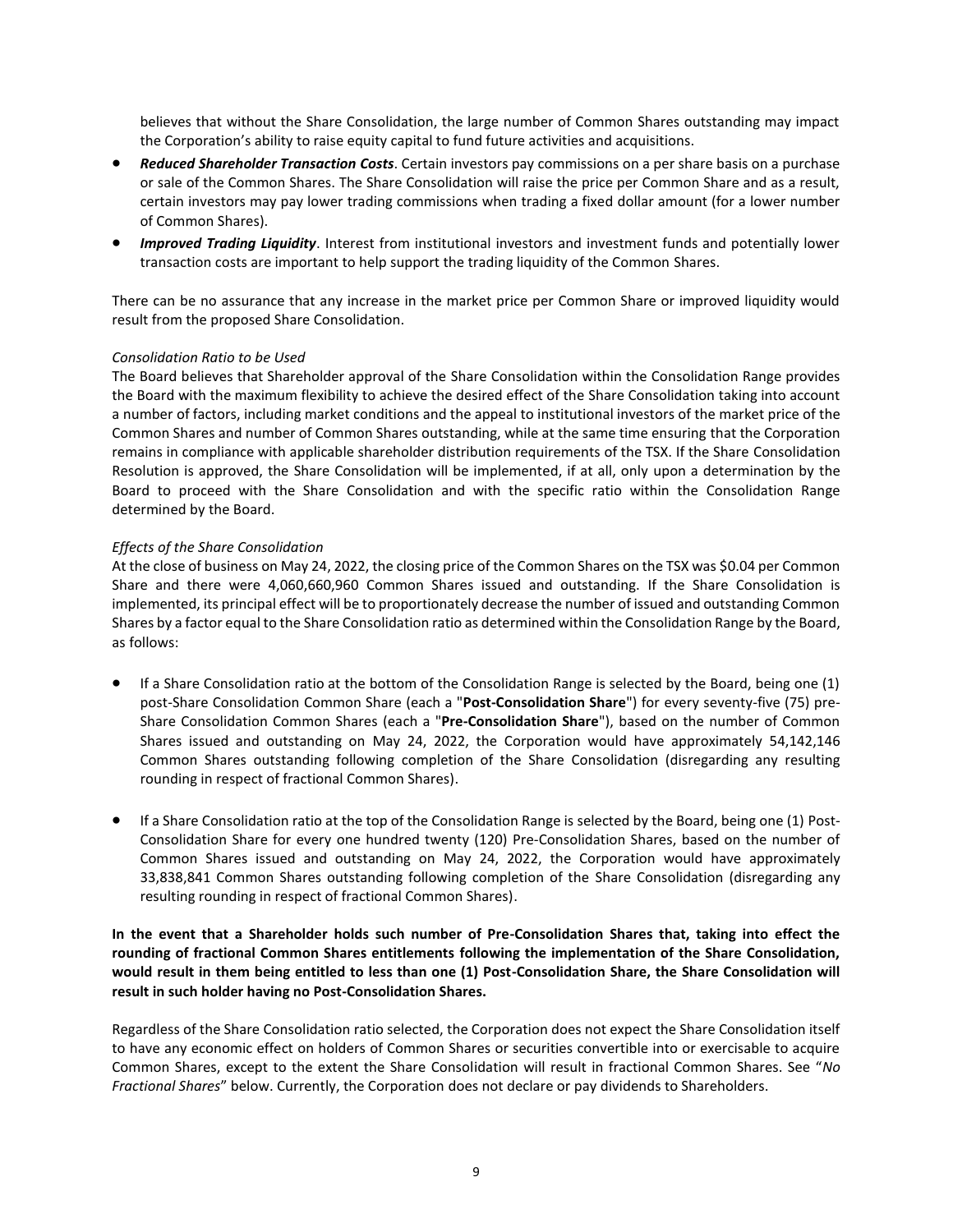The Share Consolidation will not affect the listing of the Common Shares on the TSX and, following the Share Consolidation, the Common Shares will continue to be listed on the TSX under the symbol "WRG".

Voting rights and other rights of the holders of Common Shares prior to the implementation of the Share Consolidation will not be affected by the Share Consolidation, other than as a result of the creation and disposition of fractional Common Shares as described below. See "*No Fractional Shares*" below. The number of registered Shareholders will not be affected by the Share Consolidation.

The Share Consolidation may result in some Shareholders owning "odd lots" of fewer than 100 Common Shares. In the event that a Shareholder holds such number of Pre-Consolidation Shares that, taking into effect the rounding of fractional Common Shares entitlements following the implementation of the Share Consolidation, would result in them being entitled to less than one (1) Post-Consolidation Share, the Share Consolidation will result in such holder having no Post-Consolidation Shares. Odd lot Common Shares may be more difficult to sell, and brokerage commissions and other costs of transactions in odd lots may be higher than the costs of transactions in "round lots" of even multiples of 100 Common Shares. The Board believes, however, that these potential effects are outweighed by the anticipated benefits of the Share Consolidation. You are advised to consult with your legal and/or financial advisors regarding the Share Consolidation and the potential consequences of any resulting "odd lots".

# *Effect on Beneficial Shareholders*

Beneficial Shareholders (i.e. non-registered Shareholders) holding Common Shares through an intermediary should be aware that the intermediary may have different procedures for processing the Share Consolidation than those that will be put in place by the Corporation for registered Shareholders. If you hold your Common Shares through an intermediary and have questions in this regard, you are encouraged to contact your intermediaries to confirm their process in respect of the proposed Share Consolidation.

# *Effect on Options*

As of the date of this Information Circular, there were 5,427,100 Options (as defined herein) issued and outstanding under the Corporation's stock option plan (the "**Option Plan**") to acquire Common Shares. The Option Plan provides for adjustments to any outstanding Options in the event of any change in the Common Shares through a consolidation of the Common Shares. Upon the implementation of the Share Consolidation, each then outstanding Option will be adjusted as follows:

- the number of Common Shares deliverable by the Corporation on any exercise of Options thereafter will be reduced on the same proportionate basis as the reduction in the issued and outstanding Common Shares based on the Share Consolidation ratio as selected within the Consolidation Range by the Board; and
- the price for which one (1) Common Share may be purchased pursuant to the exercise of an Option will be increased in inverse proportion to the reduction in the number of Common Shares based on the Share Consolidation ratio as selected within the Consolidation Range by the Board.

#### *Effect on RSUs*

As of the date of this Information Circular, there were 571,509 RSUs (as defined herein) issued and outstanding under the restricted share unit plan ("**RSU Plan**"). The RSU Plan authorizes the Board or a designated committee of the Board to make any such adjustments to the RSU Plan and to any awards of RSUs outstanding under the RSU Plan as the Committee may, in its sole discretion (subject only to obtaining any required regulatory or stock exchange approvals), consider appropriate in the circumstances to prevent substantial dilution or enlargement of the rights granted to holders under the RSU Plan.

The Board has determined that upon the implementation of the Share Consolidation, each then outstanding RSU will be adjusted such that the number of Common Shares (or the cash equivalent) that a holder of a RSU will receive upon settlement of such RSU will be reduced on the same proportionate basis as the reduction in the issued and outstanding Common Shares based on the Share Consolidation ratio as selected within the Consolidation Range by the Board.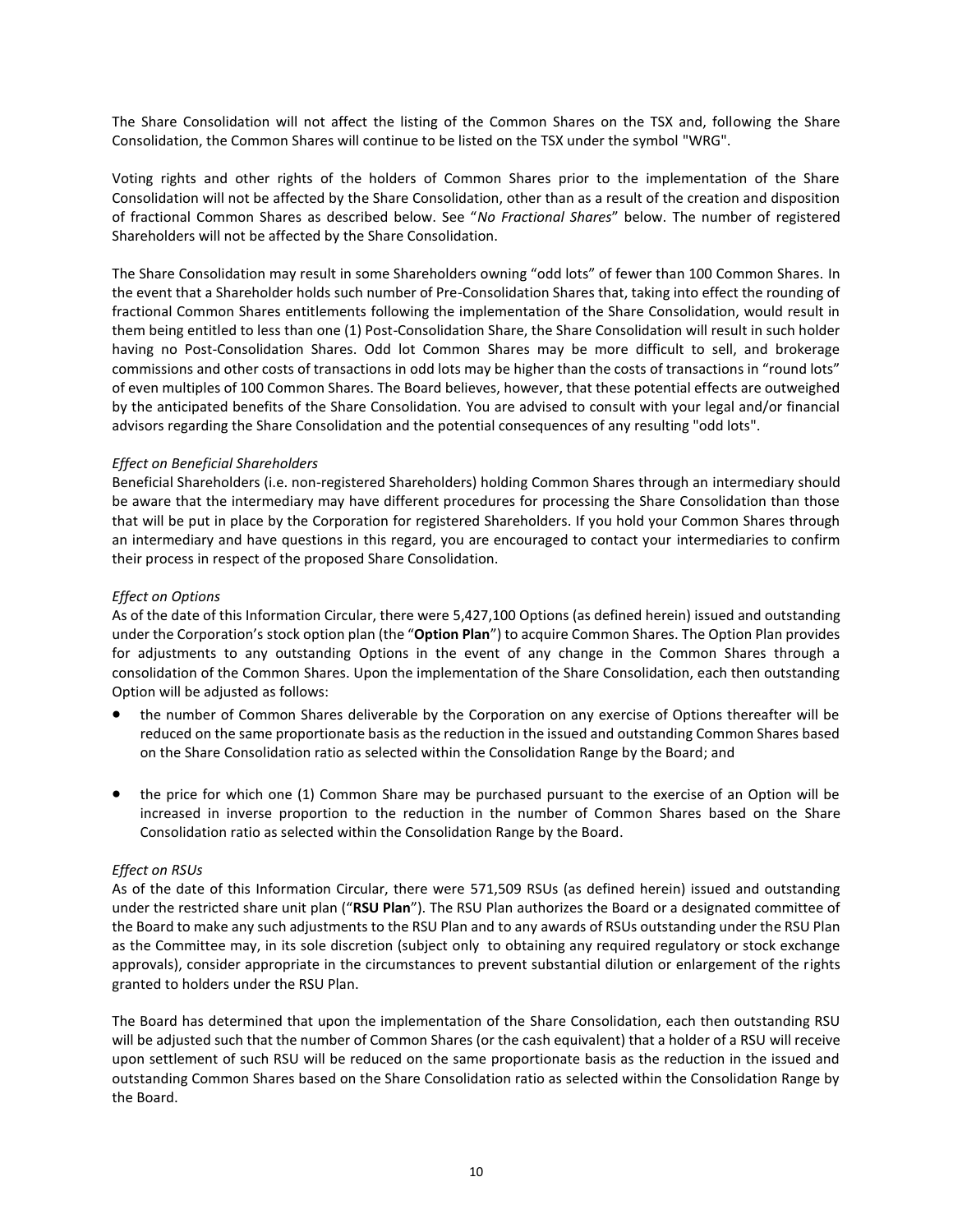#### **Risks Associated with the Share Consolidation**

Reducing the number of issued and outstanding Common Shares through the Share Consolidation is intended, absent other factors, to increase the per share market price of the Common Shares. However, the market price of the Common Shares will also be affected by the Corporation's financial and operational results, its financial position, including its liquidity and capital resources, industry conditions, the market's perception of the Corporation's business and other factors, which are unrelated to the number of Common Shares outstanding.

The market price of the Common Shares immediately following the implementation of the Share Consolidation is expected to be approximately equal to the market price of the Common Shares prior to the implementation of the Share Consolidation increased in inverse proportion to the reduction in the number of Common Shares based on the Share Consolidation ratio as selected within the Consolidation Range by the Board but there is no assurance that the anticipated market price immediately following the implementation of the Share Consolidation will be realized or, if realized, will be sustained or will increase. There is a risk that the total market capitalization of the Common Shares (the market price of the Common Shares multiplied by the number of Common Shares outstanding) after the implementation of the Share Consolidation may be lower than the total market capitalization of the Common Shares prior to the implementation of the Share Consolidation.

Although the Corporation believes that establishing a higher market price for the Common Shares could increase investment interest for the Common Shares in equity capital markets by potentially broadening the pool of investors that may consider investing in the Corporation, including investors whose internal investment policies prohibit or discourage them from purchasing stocks trading below a certain minimum price, there is no assurance that implementing the Share Consolidation will achieve this result. If the Share Consolidation is implemented and the market price of the Common Shares (adjusted to reflect the Share Consolidation ratio) declines, the percentage decline as an absolute number and as a percentage of the Corporation's overall market capitalization may be greater than would have occurred if the Share Consolidation had not been implemented. Both the total market capitalization of a company and the adjusted market price of such company's shares following a consolidation or reverse split may be lower than they were before the consolidation took effect. The reduced number of Common Shares that would be outstanding after the Share Consolidation is implemented could adversely affect the liquidity of the Common Shares. The Share Consolidation may result in some Shareholders owning "odd lots" of fewer than 100 Common Shares on a post-Share Consolidation basis. Odd lot Common Shares may be more difficult to sell, or may attract greater transaction costs per Share to sell, and brokerage commissions and other costs of transactions in odd lots may be higher than the costs of transactions in "round lots" of even multiples of 100 Common Shares. **You are advised to consult with your legal and/or financial advisors regarding the Share Consolidation and the potential consequences of any resulting "odd lots".**

**In the event that a Shareholder holds such number of Pre-Consolidation Shares that, taking into effect the rounding of fractional Common Shares entitlements following the implementation of the Share Consolidation, would result in them being entitled to less than one (1) Post-Consolidation Share, the Share Consolidation will result in such holder having no Post-Consolidation Shares.**

#### *Procedure for Implementing the Share Consolidation*

Assuming that Shareholder approval for the Share Consolidation is received at the Annual and Special Meeting, and regulatory approval from the TSX is obtained, if the Board decides to proceed with the Share Consolidation it will only become effective upon the filing by the Corporation of Articles of Amendment giving effect to the Share Consolidation, pursuant to Section 173(1)(f) of the ABCA. Under the ABCA, Shareholders do not have dissent and appraisal rights with respect to the proposed Share Consolidation.

Notwithstanding approval of the proposed Share Consolidation by the Shareholders, the Board, in its sole discretion, may delay implementation of the Share Consolidation or revoke the Share Consolidation Resolution and abandon the Share Consolidation without further approval or action by or prior notice to Shareholders. If the Board does not implement the Share Consolidation within one year from the date of Shareholder approval of the Share Consolidation Resolution, the authority granted by the Share Consolidation Resolution to implement the Share Consolidation on these terms would lapse and be of no further force or effect.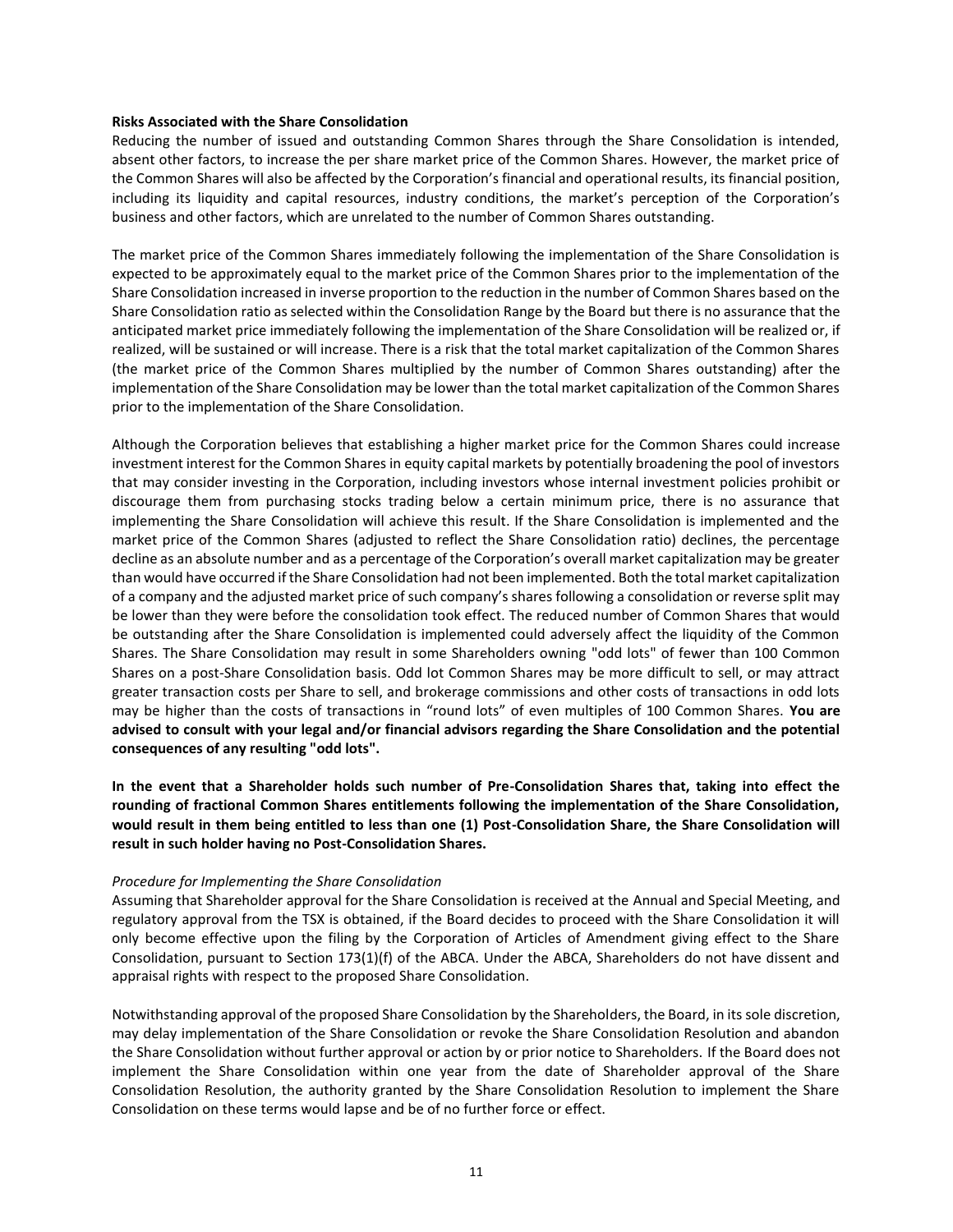The Corporation will issue a press release announcing the filing of the Articles of Amendment giving effect to the Share Consolidation, and, in accordance with the rules of the TSX, the Post-Consolidation Shares will be assigned a new CUSIP number.

# *Regulatory Approval*

The Share Consolidation is subject to regulatory approval by the TSX. As a condition to the approval of a consolidation of shares listed for trading on the TSX, the TSX requires, among other things, that the Corporation must meet, post-Share Consolidation, the continued listing requirements contained in Part VII of the TSX Company Manual. Specifically, the Corporation's securities may be delisted if: (a) the market value of listed issued securities is less than \$3,000,000 over any period of 30 consecutive trading days; or (b) the market value of the Corporation's listed issuer's freely-tradable, publicly held securities is less than \$2,000,000 over any period of 30 consecutive trading days; or (c) the number of freely-tradable, publicly held securities is less than 500,000; or (d) the number of public security holders, each holding a board lot or more, is less than 150. The Common Shares will commence trading on the TSX on a post-consolidated basis as determined by the TSX, in accordance with the rules thereof. The effective date of the Share Consolidation and the date that the Common Shares will resume trading on the TSX will be announced by the Corporation as soon as reasonably practicable following the approval of the Share Consolidation Resolution at the Annual and Special Meeting and subsequent confirmation of TSX approval. The Corporation anticipates it will be able to meet the continued listing requirements of the TSX following the Share Consolidation.

# *Effect on Share Certificates*

If the Share Consolidation is approved by Shareholders and subsequently implemented, those registered Shareholders who will hold at least one Post-Consolidation Share will be required to exchange their share certificates representing Pre-Consolidation Shares for new share certificates representing Post-Consolidation Shares, following the Share Consolidation.

**IF THE SHARE CONSOLIDATION IS IMPLEMENTED, THE CORPORATION (OR ITS TRANSFER AGENT) WILL MAIL TO EACH REGISTERED SHAREHOLDER A LETTER OF TRANSMITTAL. EACH REGISTERED SHAREHOLDER MUST COMPLETE AND SIGN A LETTER OF TRANSMITTAL AFTER THE SHARE CONSOLIDATION TAKES EFFECT.** The letter of transmittal will contain instructions on how to surrender to the transfer agent the certificate(s) representing the registered Shareholder's Pre-Consolidation Shares. The transfer agent will send to each registered Shareholder who follows the instructions provided in the letter of transmittal a new share certificate or a Direct Registration Statement representing the number of Post-Consolidation Shares to which the registered Shareholder is entitled rounded up or down to the nearest whole number. Beneficial Shareholders (i.e. non-registered Shareholders) who hold their Common Shares through intermediaries and who have questions regarding how the Share Consolidation will be processed should contact their intermediaries with respect to the Share Consolidation. See "*Effect on Beneficial Shareholders*" above.

Until surrendered to the transfer agent, each share certificate representing pre-Consolidation Shares will be deemed for all purposes to represent the number of Post-Consolidation Shares to which the registered Shareholder is entitled as a result of the Share Consolidation. Until registered Shareholders have returned their properly completed and duly executed letter of transmittal and surrendered their old share certificate(s) for exchange, registered Shareholders will not be entitled to receive any dividends or other distributions, if any, that may be declared and payable to holders of record following the Share Consolidation.

Any registered Shareholder whose old certificate(s) have been lost, destroyed or stolen will be entitled to a replacement share certificate only after complying with the requirements that the Corporation and the transfer agent customarily apply in connection with lost, stolen or destroyed certificates.

The method chosen for delivery of share certificates and letters of transmittal to the Corporation's transfer agent is the responsibility of the registered Shareholder and neither the transfer agent nor the Corporation will have any liability in respect of share certificates and/or letters of transmittal which are not actually received by the transfer agent. The Corporation recommends that such certificates and documents be delivered by hand to the transfer agent and a receipt therefor be obtained or, if mailed, that registered mail with return receipt be used and that appropriate insurance be obtained.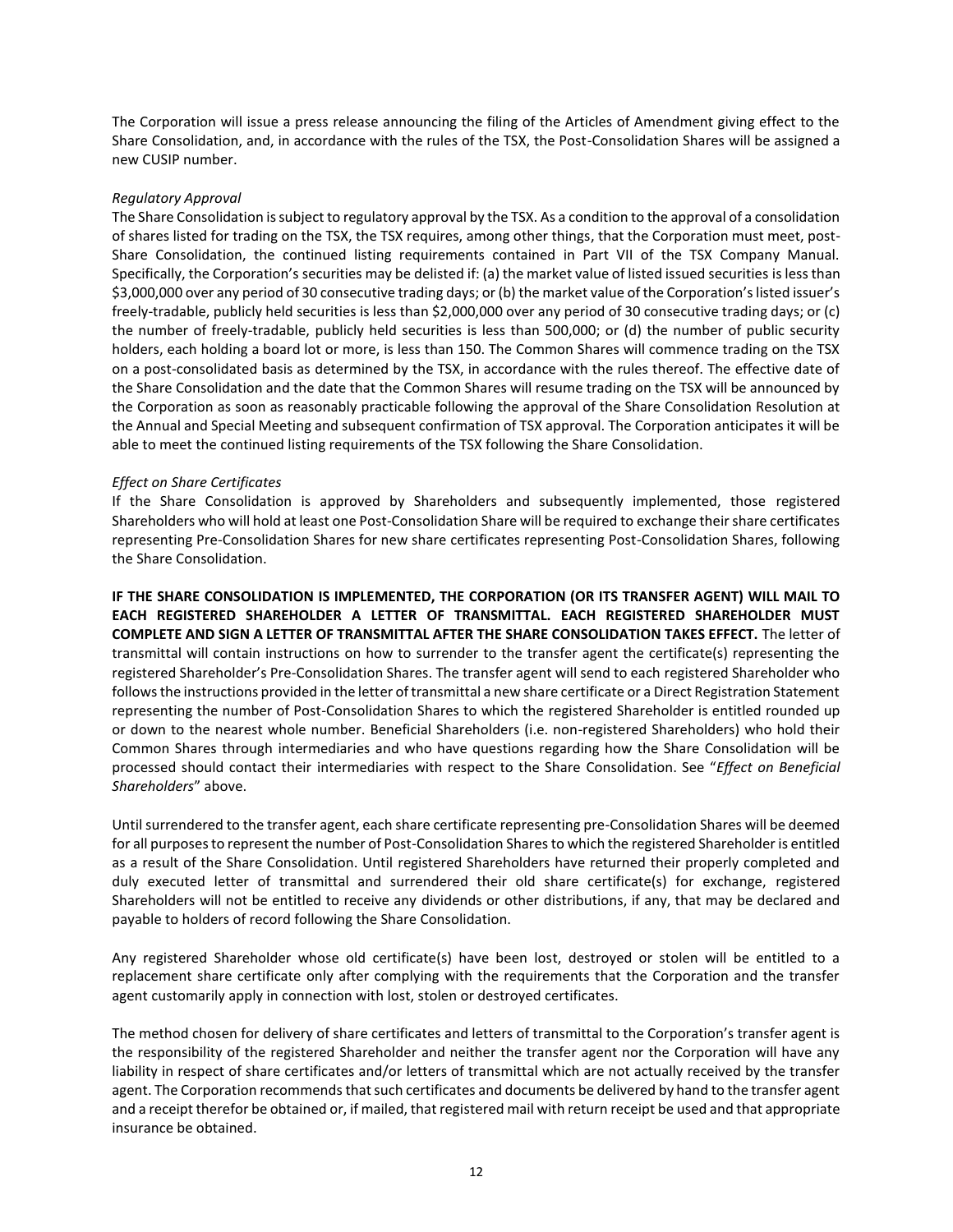# **REGISTERED SHAREHOLDERS SHOULD NEITHER DESTROY NOR SUBMIT ANY SHARE CERTIFICATE UNTIL HAVING RECEIVED A LETTER OF TRANSMITTAL.**

#### *No Fractional Shares*

No fractional Common Shares will be issued pursuant to the Share Consolidation. In lieu of any such fractional Common Shares, each registered Shareholder of the Corporation otherwise entitled to a fractional Common Share following the implementation of the Share Consolidation will receive the nearest whole number of Post Consolidation Shares. For example, any fractional interest representing less than 0.5 of a Post-Consolidation Share will not entitle the holder thereof to receive a Post-Consolidation Share and any fractional interest representing 0.5 or more of a Post-Consolidation Share will entitle the holder thereof to receive one whole Post-Consolidation Share. In calculating such fractional interests, all Common Shares registered in the name of each registered Shareholder will be aggregated. Except for any variances attributable to fractional Common Shares, the change in the number of issued and outstanding Common Shares that will result from the Share Consolidation will not materially affect any Shareholder's percentage ownership in the Corporation, even though such ownership will be represented by a smaller number of Common Shares.

#### *No Dissent Rights*

Shareholders are not entitled to exercise any statutory dissent rights under the ABCA with respect to the proposed Share Consolidation.

#### *Accounting Consequences*

If the Share Consolidation is implemented, net income or loss per Common Share, and other per Common Share amounts, will be increased as there will be fewer Common Shares issued and outstanding. In the Corporation's future financial statements, net income or loss per Common Share and other per Common Share amounts for periods ending before the Share Consolidation took effect would be restated to give retroactive effect to the Share Consolidation.

#### *Tax Effect*

The Share Consolidation should not give rise to a capital gain or loss under the *Income Tax Act* (Canada) for a Shareholder who holds such Common Shares as capital property. The aggregate adjusted cost base to the Shareholder of the new Post-Consolidation Shares will be equal to the aggregate adjusted cost base to the Shareholder of the Pre-Consolidation Shares immediately before the Share Consolidation. **EACH SHAREHOLDER SHOULD CONSULT ITS TAX ADVISOR WITH RESPECT TO THE PARTICULAR TAX CONSEQUENCES OF THE SHARE CONSOLIDATION TO SUCH SHAREHOLDER, INCLUDING THE EFFECTS OF ANY CANADIAN OR U.S. FEDERAL, STATE AND LOCAL, FOREIGN AND OTHER TAX LAWS.**

#### **Recommendation of the Board of Directors**

The Board believes that the proposed Share Consolidation is in the best interests of the Corporation and unanimously recommends that the Shareholders vote **FOR** the Share Consolidation Resolution.

Shareholders are being asked to approve the Share Consolidation by passing the following special resolution:

"**BE IT RESOLVED**, as a special resolution of the Corporation's shareholders, that:

1. The Corporation is hereby authorized to amend its Articles pursuant to Section 173(1)(f) of the Business Corporations Act (Alberta) (the "**ABCA**") to change the number of issued and outstanding common shares (the "**Common Shares**") in the capital of the Corporation by consolidating the issued and outstanding Common Shares on the basis of one (1) post-consolidation Common Share for a number of pre-consolidation Common Shares to be determined within a range of between seventy-five (75) and one hundred twenty (120) pre-Share Consolidation Common Shares (the "**Consolidation Range**"), and authorizing the directors of the Corporation to determine the final Share Consolidation ratio within the Consolidation Range in its sole discretion (the "**Share Consolidation**"), on a date to be determined by the directors of the Corporation, subject to the approval of the Toronto Stock Exchange, provided that no fractional Common Shares shall be issued in connection with the Share Consolidation and the number of post-consolidation Common Shares to be received by a holder will be rounded up or down to the nearest whole number of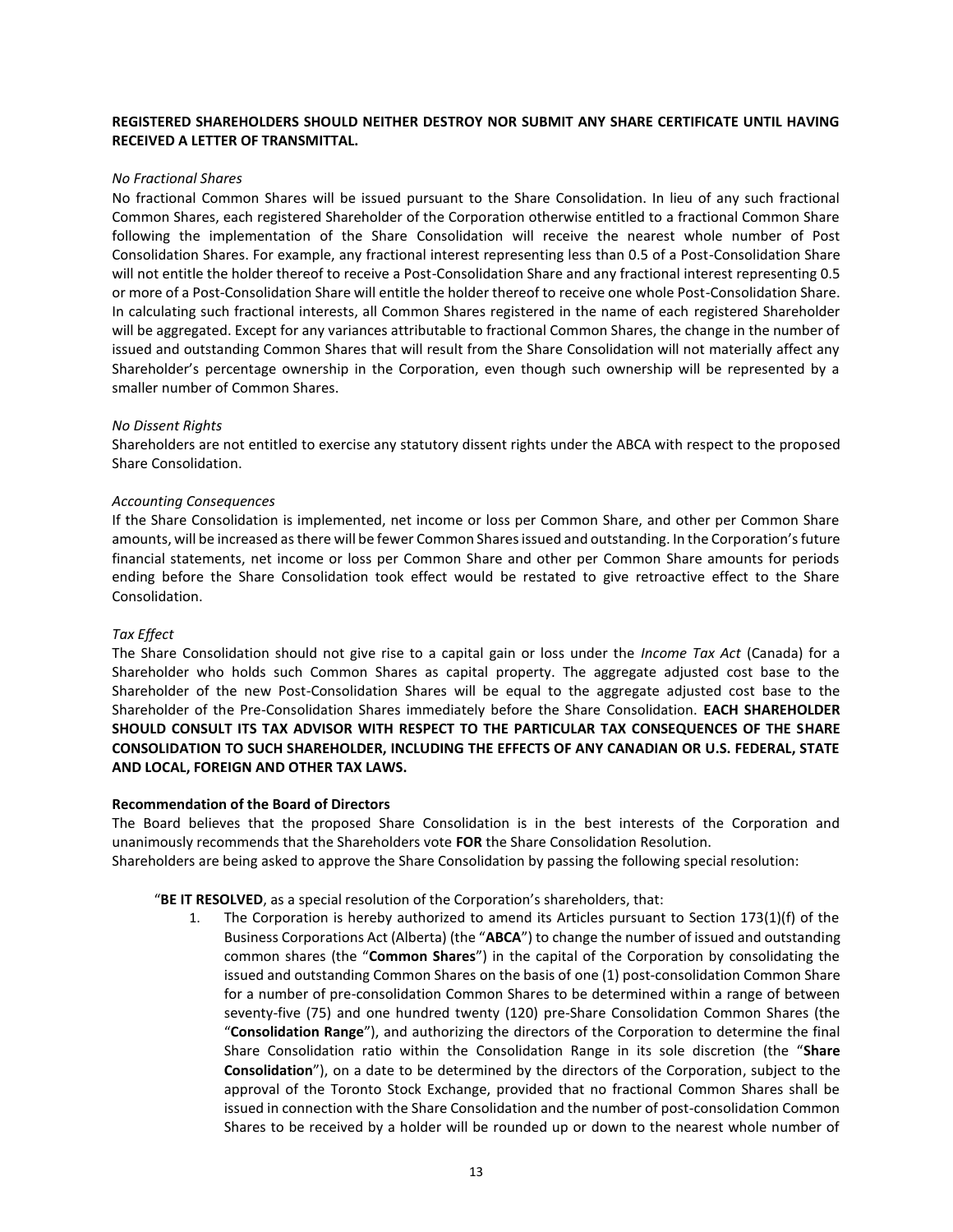Common Shares, as applicable, that such holder would otherwise be entitled to receive in connection with the Share Consolidation;

- 2. any fractional interest arising from the Share Consolidation representing less than 0.5 of a post consolidation Common Share shall be deemed to have been tendered by its registered owner to the Corporation for cancellation and will be returned to the authorized but unissued share capital of the Corporation;
- 3. any one director or officer of the Corporation is hereby authorized and directed, for and in the name of and on behalf of the Corporation, to execute and deliver (or cause to be executed and delivered), on behalf of the Corporation, Articles of Amendment to the Registrar of Corporations appointed under the ABCA, and to execute and deliver (or cause to be executed and delivered) all documents and to take any action which, in the opinion of that person, is necessary or desirable to give effect to this special resolution;
- 4. notwithstanding that this special resolution has been approved by the shareholders of the Corporation, the directors of the Corporation are hereby authorized and empowered, at their sole discretion, to not proceed with the Share Consolidation or to revoke this special resolution at any time prior filing of the Articles of Amendment without any further notice to or approval of the shareholders of the Corporation; and
- 5. any one director or officer of the Corporation is hereby authorized and directed to execute and deliver (or cause to be executed and delivered), on behalf of the Corporation, all such further deeds, agreements, documents or writings, to pay all such expenses and to take such further and other actions or steps as, in the sole discretion of such director or officer, are necessary or desirable in order to carry out fully the foregoing resolutions upon such terms and conditions as may be approved from time to time by the directors of the Corporation, such approval to be conclusively evidenced by the signing of such deeds, agreements, documents and writings or taking of such actions or steps by such director or officer."

# **It is the intention of the persons named in the Instrument of Proxy, if not expressly directed otherwise in such Instrument of Proxy, to vote such proxies FOR the Share Consolidation Resolution.**

In order to be effective, the Share Consolidation Resolution must be passed by not less than two-thirds (66 2/3%) of the votes cast by the Shareholders present in person, or represented by proxy, at the Annual and Special Meeting.

#### **Other Business**

Management is not aware of any matters to come before the Annual and Special Meeting other than those set out in the Notice of Meeting. If other matters come before the Annual and Special Meeting, it is the intention of the individuals named in the Proxy to vote the same as management in accordance with their best judgment in such matters.

#### **DIRECTOR NOMINEES**

The following table sets forth, for each nominee: their name, age, municipality, province or state and country of residence; their committee memberships; all positions and offices with Western now held by them; the period during which they have served as a director; other public company board memberships; their principal occupation for the last 5 years along with a brief biography; and the number and percentage of Common Shares that they have advised are beneficially owned, controlled or directed by them, directly or indirectly, as of May 24, 2022.

All of the directors listed below are elected for a one year term and will hold their office until their successors are duly elected or appointed, or until they resign or are replaced in accordance with the articles and by-laws of the Corporation.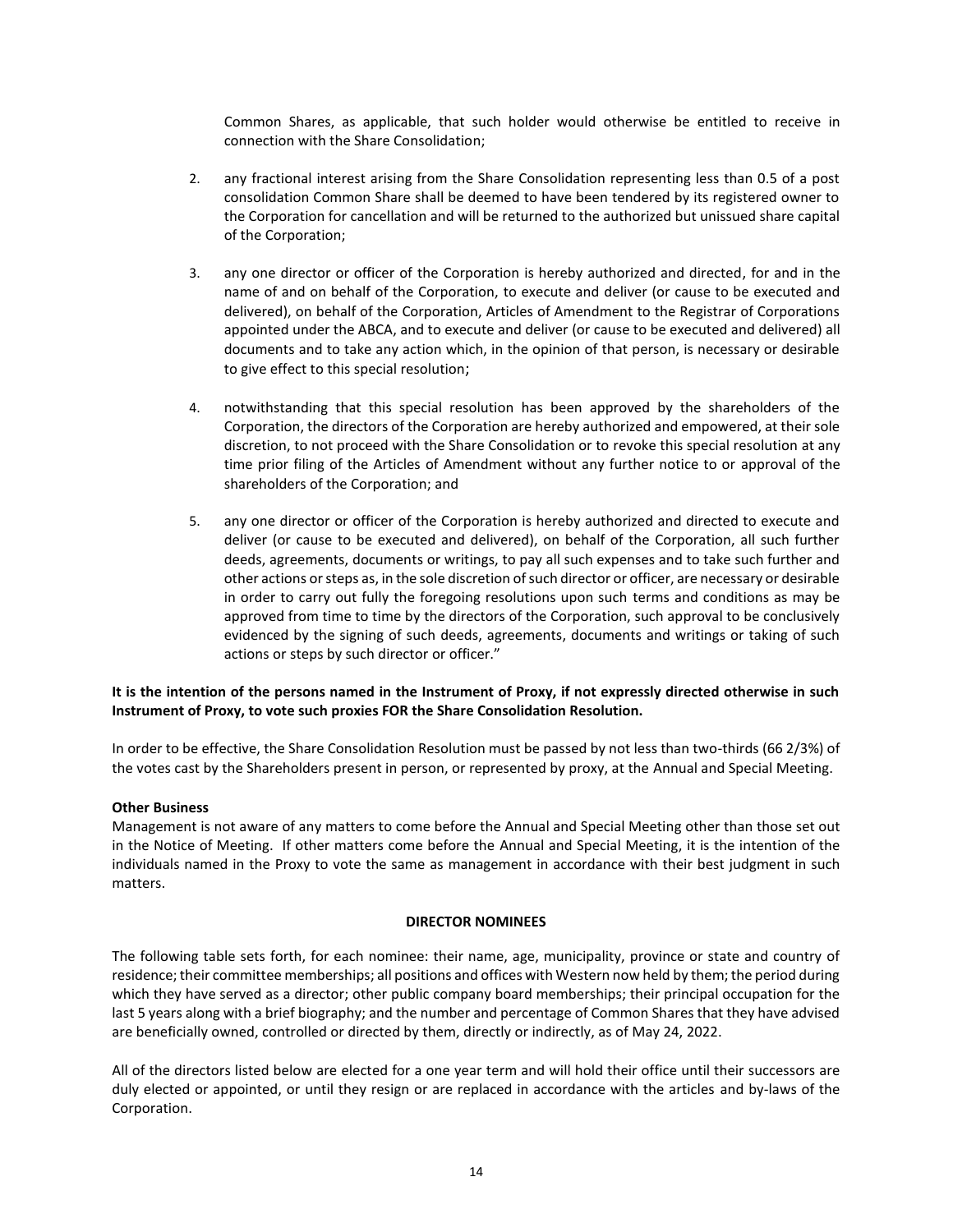#### Lorne A. Gartner<sup>(1)(2)(3)</sup> Age: 72 Calgary, Alberta Canada

Director since June 16, 2011 Independent $(4)$ 

#### **Areas of Expertise**

- Commercial Banking
- Capital/Financial Markets
- Financial & Accounting
- Mergers & Acquisitions
- **Compensation**

Mr. Gartner is an independent businessman. Formerly, Mr. Gartner was a Managing Director of Royal Bank of Canada Capital Markets, a position he held from 2000 to 2006. Prior to that time, Mr. Gartner was a Vice President of Royal Bank of Canada, Calgary Energy Group.

|                          | 2021 Board/Committee Membership               |                           |                                          | <b>Attendance at Meetings during 2021</b>          |  |
|--------------------------|-----------------------------------------------|---------------------------|------------------------------------------|----------------------------------------------------|--|
|                          | Board                                         |                           | $5$ of $5$                               | 100%                                               |  |
|                          | Audit                                         |                           | 4 of 4                                   | 100%                                               |  |
|                          | Corporate Governance and Compensation         |                           | $5$ of $5$                               | 100%                                               |  |
|                          | Health, Safety and Environment                |                           | 4 of 4                                   | 100%                                               |  |
|                          | <b>Other Public Company Board Memberships</b> |                           |                                          | <b>Public Board Interlocks</b>                     |  |
|                          | None                                          |                           |                                          | None                                               |  |
|                          |                                               |                           | <b>Securities Held</b>                   |                                                    |  |
| <b>Common Shares</b>     |                                               | Percentage <sup>(5)</sup> |                                          | Total Market Value of Common Shares <sup>(6)</sup> |  |
| 6,376,213                |                                               | 0.2%                      |                                          | \$255,049                                          |  |
| <b>Options Held</b>      |                                               |                           |                                          |                                                    |  |
| Date Granted             | <b>Expiry Date</b>                            | Outstanding               | <b>Grant Price</b>                       | Value of In-the-Money                              |  |
|                          |                                               |                           |                                          | Unexercised Options <sup>(7)</sup>                 |  |
| Aug 23/17                | Aug 22/22                                     | 9,700                     | \$1.24                                   |                                                    |  |
| Aug 3/18                 | Aug 2/23                                      | 21,850                    | \$0.86                                   |                                                    |  |
| Aug 20/19                | Aug 19/24                                     | 17,260                    | \$0.24                                   | \$863                                              |  |
| Aug 25/20                | Aug 24/25                                     | 77,320                    | \$0.265                                  | \$1,933                                            |  |
|                          |                                               |                           | <b>RSUs Held</b>                         |                                                    |  |
| Outstanding              |                                               |                           | Value of Outstanding RSUs <sup>(8)</sup> |                                                    |  |
| 23,400                   |                                               |                           | \$936                                    |                                                    |  |
| <b>Voting Results of</b> |                                               |                           |                                          | <b>Total Votes Cast</b>                            |  |
| 2021 Annual Meeting      |                                               | <b>Votes For</b>          | <b>Votes Withheld</b>                    |                                                    |  |
|                          | 46,036,585                                    | 66.54%                    | 23,146,259<br>33.46%                     | 69,182,844                                         |  |

**Alex R.N. MacAusland**(1) Age: 54 Calgary, Alberta Canada Director since December 1, 2013 Not Independent<sup>(9)</sup>

# **Areas of Expertise**

- Operational Management
- Capital/Financial Markets
- Financial & Accounting
- Human Resource
- Management
- Environment, Health & Safety
- Legal Obligations / Requirements
- Corporate Governance / Board Member
- Sales & Marketing
- Mergers & Acquisitions

Mr. MacAusland, a founder of Western, has over 30 years of management and operational experience in the oilfield services industry in western Canada and the United States. Prior to being appointed President and Chief Executive Officer of Western on December 1, 2013, Mr. MacAusland was the President and Chief Operating Officer of Western from December 8, 2009 to December 1, 2013. Prior thereto, Mr. MacAusland was the President and CEO of Horizon Drilling Inc., a western Canadian based contract drilling provider, from 2008 until 2009. Prior to that he was the Senior Vice President of IROC Energy Services Corp., overseeing Eagle Well Servicing, Mission Drilling and Aero Rentals from 2006 until 2008. Prior to that, Mr. MacAusland was at Precision Drilling Corporation ("**Precision**") for 15 years in various capacities including Rig Manager and Contract Sales, followed by General Manager and then Vice President Operations responsible for Precision's well servicing rig fleet, snubbing, camp and catering divisions. Mr. MacAusland holds a Bachelors' degree in Political Science and Economics from St. Thomas University.

|                        | 2021 Board/Committee Membership               |                                | <b>Attendance at Meetings during 2021</b> |                                                             |  |
|------------------------|-----------------------------------------------|--------------------------------|-------------------------------------------|-------------------------------------------------------------|--|
|                        | Board                                         |                                | 5 of 5                                    | 100%                                                        |  |
|                        | Health, Safety and Environment                |                                | 4 of 4                                    | 100%                                                        |  |
|                        | <b>Other Public Company Board Memberships</b> | <b>Public Board Interlocks</b> |                                           |                                                             |  |
|                        | None                                          |                                | None                                      |                                                             |  |
| <b>Securities Held</b> |                                               |                                |                                           |                                                             |  |
| <b>Common Shares</b>   | Percentage <sup>(5)</sup>                     |                                |                                           | Total Market Value of Common Shares <sup>(6)</sup>          |  |
| 61,444,567             | 1.5%                                          |                                | \$2,457,783                               |                                                             |  |
|                        |                                               | Options Held <sup>(10)</sup>   |                                           |                                                             |  |
| Date Granted           | <b>Expiry Date</b>                            | Outstanding                    | <b>Grant Price</b>                        | Value of In-the-Money<br>Unexercised Options <sup>(7)</sup> |  |
| Aug 23/17              | Aug 22/22                                     | 164,600                        | \$1.24                                    |                                                             |  |
| Aug 3/18               | Aug 2/23                                      | 371,810                        | \$0.86                                    |                                                             |  |
| Aug 20/19              | Aug 19/24                                     | 293,650                        | \$0.24                                    | \$14,683                                                    |  |
| Aug 25/20              | Aug 24/25                                     | 400,000                        | \$0.265                                   | \$10,000                                                    |  |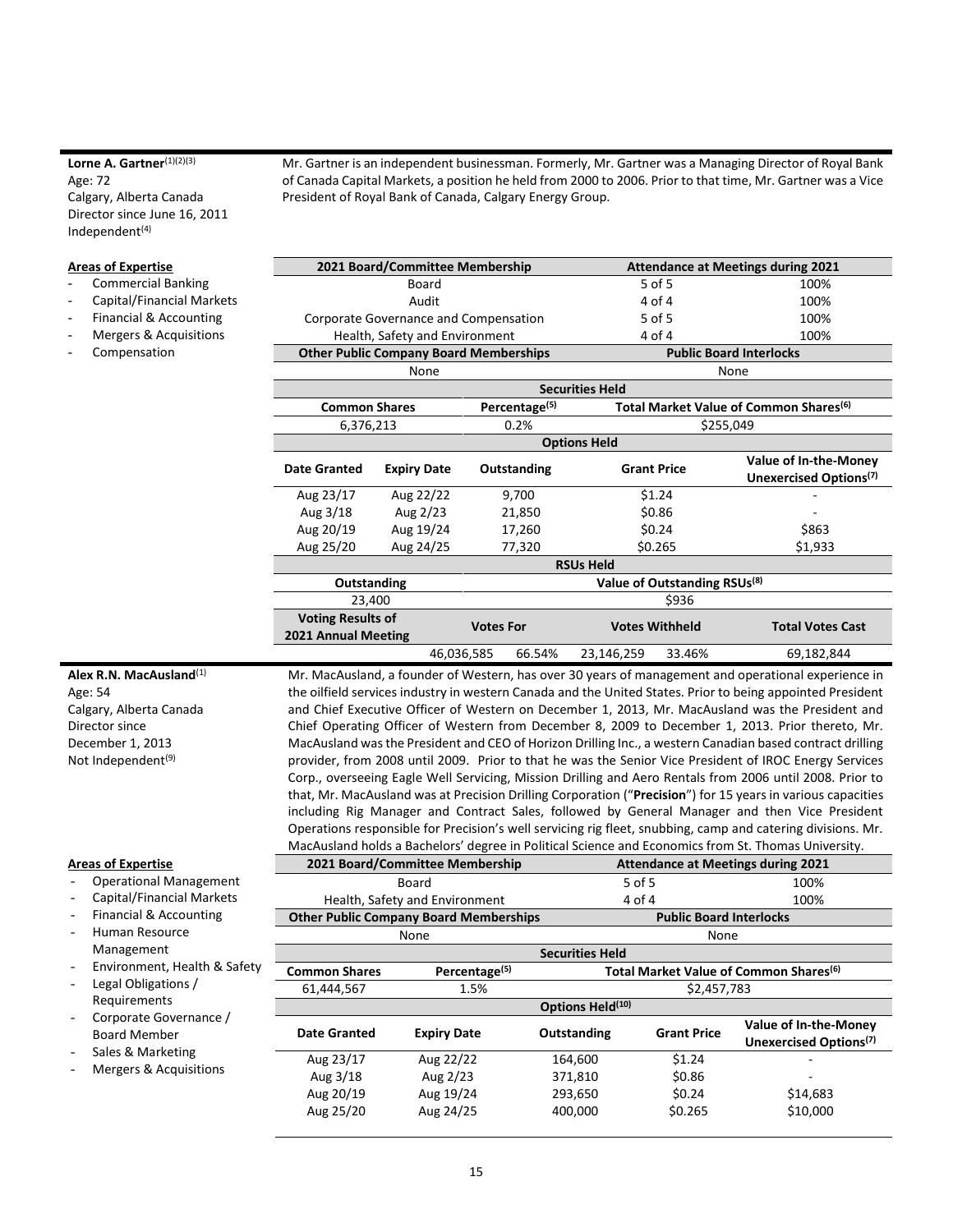| RSUs Held <sup>(10)</sup>                       |                                          |                                                                      |         |         |            |
|-------------------------------------------------|------------------------------------------|----------------------------------------------------------------------|---------|---------|------------|
| Outstanding                                     | Value of Outstanding RSUs <sup>(8)</sup> |                                                                      |         |         |            |
| 61.054                                          |                                          |                                                                      |         | \$2.442 |            |
| <b>Voting Results of</b><br>2021 Annual Meeting |                                          | <b>Votes Withheld</b><br><b>Total Votes Cast</b><br><b>Votes For</b> |         |         |            |
|                                                 | 68,922,495                               | 99.62%                                                               | 260,349 | 0.38%   | 69,182,844 |

#### **Ronald P. Mathison**

Age: 65 Calgary, Alberta Canada Director since December 17, 2010 Independent $(4)$ Chairman of the Board

Mr. Mathison is the President, CEO and Chairman of MATCO Investments Ltd., a private investment holding company which invests in the oil and gas and oilfield services industries, in real estate and in selected other opportunities. MATCO may provide both capital and management expertise, depending on the context. Mr. Mathison has extensive experience in financing corporations and in executing business transactions, in both the public and private markets. Until October of 2000, Mr. Mathison was a director and principal of Peters & Co. Limited, an investment firm specializing in the energy industry. Prior thereto, Mr. Mathison and two other individuals formed the nucleus of Peters & Co. Capital, a private merchant banking entity that is widely associated with numerous restructurings of oil and natural gas exploration and production companies and oilfield service companies. Mr. Mathison received a B.Comm. (Honours) from the University of Manitoba in 1979. He obtained his Chartered Accountant designation in 1982 and he was granted his Fellow of the Chartered Professional Accountants in 2015. Mr. Mathison also holds the designation of Chartered Business Valuator, obtained in 1989; and is a Chartered Financial Analyst charterholder, earned in 1990.

#### **Areas of Expertise**

- Capital/Financial Markets
- Financial & Accounting
- Commercial Banking
- Mergers & Acquisitions

- Legal Obligations / Requirements
- Corporate Governance / Board Member
- International Business Experience

|                                                 | 2021 Board/Committee Membership<br><b>Attendance at Meetings during 2021</b> |                |                        |                                |                                                                    |
|-------------------------------------------------|------------------------------------------------------------------------------|----------------|------------------------|--------------------------------|--------------------------------------------------------------------|
| Board                                           |                                                                              | 5 of 5<br>100% |                        |                                |                                                                    |
| <b>Other Public Company Board Memberships</b>   |                                                                              |                |                        | <b>Public Board Interlocks</b> |                                                                    |
|                                                 | Calfrac Well Services Ltd.                                                   |                |                        | None                           |                                                                    |
|                                                 |                                                                              |                | <b>Securities Held</b> |                                |                                                                    |
| <b>Common Shares</b>                            | Percentage <sup>(5)</sup>                                                    |                |                        |                                | Total Market Value of Common Shares <sup>(6)</sup>                 |
| 499,056,109(11)                                 |                                                                              | 12.3%          |                        |                                | \$19,962,244                                                       |
|                                                 |                                                                              |                | <b>Options Held</b>    |                                |                                                                    |
| <b>Date Granted</b>                             | <b>Expiry Date</b>                                                           |                | Outstanding            | <b>Grant Price</b>             | <b>Value of In-the-Money</b><br>Unexercised Options <sup>(7)</sup> |
| Aug 23/17                                       | Aug 22/22                                                                    |                | 9,700                  | \$1.24                         |                                                                    |
| Aug 3/18                                        | Aug 2/23                                                                     |                | 21,850                 | \$0.86                         |                                                                    |
| Aug 20/19                                       | Aug 19/24                                                                    |                | 17,260                 | \$0.24                         | \$863                                                              |
| Aug 25/20                                       | Aug 24/25                                                                    |                | 77,320                 | \$0.265                        | \$1,933                                                            |
|                                                 |                                                                              |                | <b>RSUs Held</b>       |                                |                                                                    |
| Outstanding                                     | Value of Outstanding RSUs <sup>(8)</sup>                                     |                |                        |                                |                                                                    |
| 31,197                                          |                                                                              |                |                        | \$1,248                        |                                                                    |
| <b>Voting Results of</b><br>2021 Annual Meeting | <b>Votes For</b>                                                             |                | <b>Votes Withheld</b>  |                                | <b>Total Votes Cast</b>                                            |
|                                                 | 69,072,226                                                                   | 99.84%         | 110,618                | 0.16%                          | 69,182,844                                                         |

John R. Rooney<sup>(1)(2)(3)</sup> Age: 65 Calgary, Alberta Canada Director since December 22, 2009 Independent<sup>(4)</sup> Audit Committee Chair

#### **Areas of Expertise**

- Operational Management
- Capital/Financial Markets
- Financial & Accounting
- Legal Obligations / Requirements
- Corporate Governance / Board Member
- Mergers & Acquisitions
- **Compensation**

| Mr. Rooney is a Calgary-based entrepreneurial executive with a technical background in finance. Mr.   |
|-------------------------------------------------------------------------------------------------------|
| Rooney is a Chartered Accountant and a Chartered Business Valuator. Currently, Mr. Rooney is Chairman |
| of Tamarack Valley Energy Ltd, a public oil and gas company, Chairman of Kara Technologies Inc., a    |
| company dedicated to developing the next generation of technology for the economic production of low  |
| emission fuels. Previously, Mr. Rooney has founded and run a number of public oil & gas companies,    |
| including as Chairman & CEO of Northern Blizzard Resources Inc. from December 2009 until June 2017,   |
| CEO of TUSK Energy Corporation from January 2007 until April of 2009, President & CEO of Zenas Energy |
| Inc. from August 2005 to December 2007, President & CEO of Blizzard Energy Inc. from December 2002 to |
| July 2005.                                                                                            |

| 2021 Board/Committee Memberships              |            | <b>Attendance at Meetings during 2021</b> |
|-----------------------------------------------|------------|-------------------------------------------|
| Board                                         | 5 of 5     | 100%                                      |
| Audit                                         | 4 of 4     | 100%                                      |
| Corporate Governance and Compensation         | $5$ of $5$ | 100%                                      |
| Health, Safety and Environment                | 4 of 4     | 100%                                      |
| <b>Other Public Company Board Memberships</b> |            | <b>Public Board Interlocks</b>            |
| Tamarack Valley Energy Ltd.                   |            | None                                      |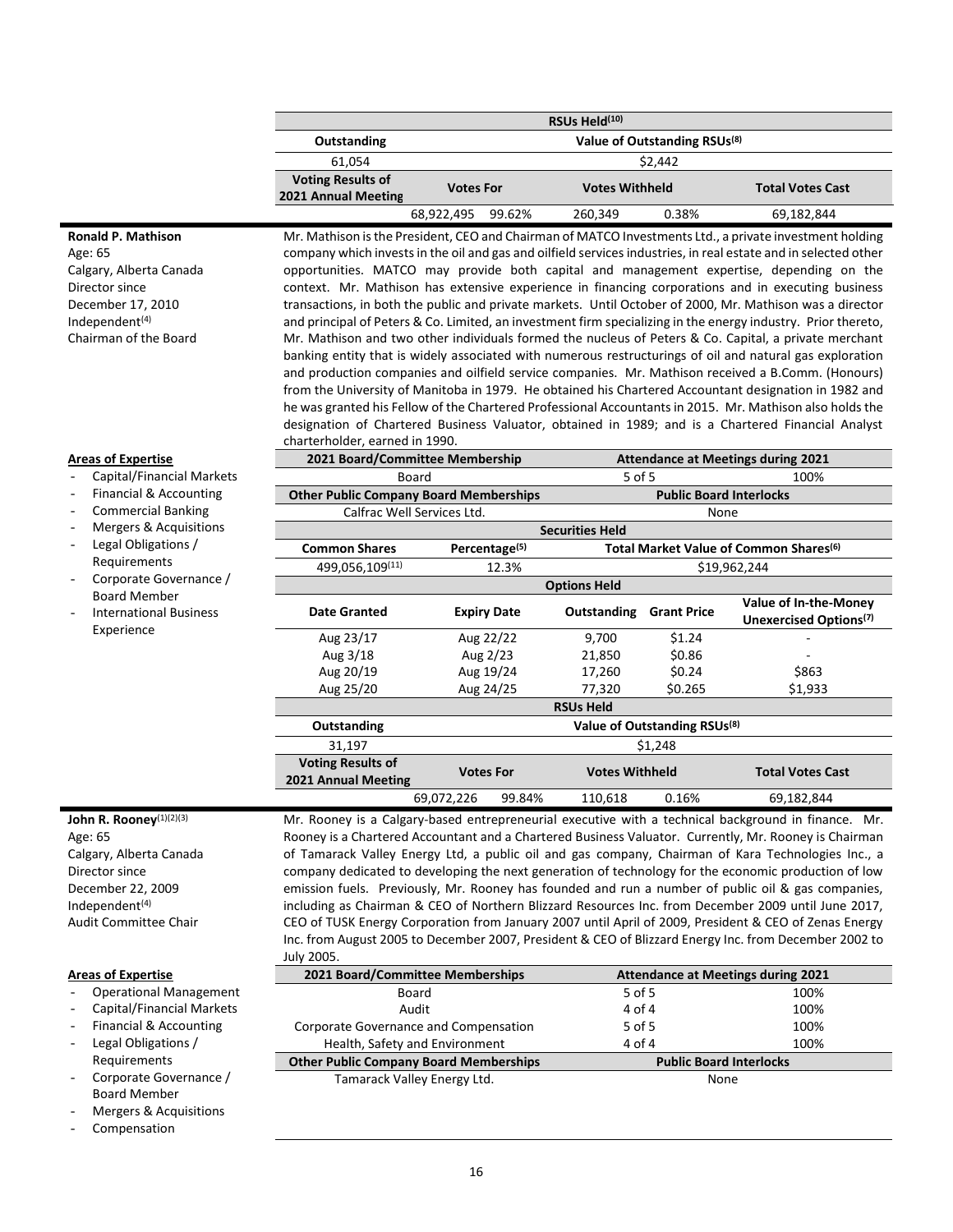| <b>Securities Held</b>   |                           |                     |                                                    |           |                                    |  |
|--------------------------|---------------------------|---------------------|----------------------------------------------------|-----------|------------------------------------|--|
| <b>Common Shares</b>     | Percentage <sup>(5)</sup> |                     | Total Market Value of Common Shares <sup>(6)</sup> |           |                                    |  |
| 15,046,128               | 0.4%                      |                     |                                                    | \$601,845 |                                    |  |
|                          |                           | <b>Options Held</b> |                                                    |           |                                    |  |
| Date Granted             | <b>Expiry Date</b>        | Outstanding         | <b>Grant Price</b>                                 |           | Value of In-the-Money              |  |
|                          |                           |                     |                                                    |           | Unexercised Options <sup>(7)</sup> |  |
| Aug 23/17                | Aug 22/22                 | 9,700               | \$1.24                                             |           |                                    |  |
| Aug 3/18                 | Aug 2/23                  | 21,850              | \$0.86                                             |           |                                    |  |
| Aug 20/19                | Aug 19/24                 | 17,260              | \$0.24                                             |           | \$863                              |  |
| Aug 25/20                | Aug 24/25                 | 77,320              | \$0.265                                            |           | \$1,933                            |  |
|                          |                           | <b>RSUs Held</b>    |                                                    |           |                                    |  |
| Outstanding              |                           |                     | Value of Outstanding RSUs <sup>(8)</sup>           |           |                                    |  |
| 23,400                   |                           |                     | \$936                                              |           |                                    |  |
| <b>Voting Results of</b> |                           |                     |                                                    |           | <b>Total Votes Cast</b>            |  |
| 2021 Annual Meeting      | <b>Votes For</b>          |                     | <b>Votes Withheld</b>                              |           |                                    |  |
|                          | 68,401,040                | 98.87%              | 781,804                                            | 1.13%     | 69,182,844                         |  |

#### **Tomer Cohen**

Age: 37 Stillwater Lake, Nova Scotia Canada Independent<sup>(4)</sup>

Mr. Cohen is Vice President of Investments at Clarke Inc. and consultant to the Armoyan family office. In this capacity, he has managed various oil and gas investments, including corporate restructuring and special situations, with a keen focus on unlocking shareholder value. Mr. Cohen previously held various operational and financial roles in Calgary in the natural gas sector, and has extensive experience in joint venture, business development, and contract negotiations. Mr. Cohen has a Bachelor of Commerce degree with distinction from the University of Calgary and is a Chartered Financial Analyst (CFA) charterholder. Mr. Cohen also serves on the board of Bonavista Energy Corporation.

#### **Areas of Expertise**

- Capital/Financial Markets
- Financial & Accounting

 $\overline{\phantom{a}}$ 

 $\overline{\phantom{a}}$ 

Γ

- Mergers & Acquisitions
- Strategic Planning
- Operational Management

| 2021 Board/Committee Memberships              | <b>Attendance at Meetings during 2021</b> |                        |                       |                                          |                                                    |  |
|-----------------------------------------------|-------------------------------------------|------------------------|-----------------------|------------------------------------------|----------------------------------------------------|--|
| N/A                                           |                                           |                        | N/A                   | N/A                                      |                                                    |  |
| <b>Other Public Company Board Memberships</b> |                                           |                        |                       | <b>Public Board Interlocks</b>           |                                                    |  |
| None                                          |                                           |                        |                       | None                                     |                                                    |  |
|                                               |                                           | <b>Securities Held</b> |                       |                                          |                                                    |  |
| <b>Common Shares</b>                          | Percentage <sup>(5)</sup>                 |                        |                       |                                          | Total Market Value of Common Shares <sup>(6)</sup> |  |
| N/A                                           | N/A                                       |                        |                       |                                          | N/A                                                |  |
| <b>Options Held</b>                           |                                           |                        |                       |                                          |                                                    |  |
| Date Granted                                  |                                           |                        | <b>Grant Price</b>    |                                          | Value of In-the-Money                              |  |
|                                               | <b>Expiry Date</b>                        | Outstanding            |                       |                                          | Unexercised Options <sup>(7)</sup>                 |  |
| N/A                                           | N/A                                       | N/A                    |                       | N/A                                      | N/A                                                |  |
|                                               |                                           | <b>RSUs Held</b>       |                       |                                          |                                                    |  |
| Outstanding                                   |                                           |                        |                       | Value of Outstanding RSUs <sup>(8)</sup> |                                                    |  |
| N/A                                           | N/A                                       |                        |                       |                                          |                                                    |  |
| <b>Voting Results of</b>                      | <b>Votes For</b>                          |                        | <b>Votes Withheld</b> |                                          | <b>Total Votes Cast</b>                            |  |
| 2021 Annual Meeting                           |                                           |                        |                       |                                          |                                                    |  |
| N/A                                           | N/A                                       | N/A                    | N/A                   | N/A                                      | N/A                                                |  |

**Trent Boehm** Age: 52 Calgary, Alberta Canada Independent $(4)$ 

Mr. Boehm has held leadership positions at Canadian investment banks over the course of the last 22 years. Most recently Mr. Boehm held the position of Vice Chairman and Head of Energy Sales and was a member of the executive committee at Stifel Nicolaus Canada which operates under the brands Stifel FirstEnergy and Stifel GMP in Canada. From 2016 to 2019, Mr. Boehm served as a Managing Director and Head of Energy Sales and member of the executive committee at Canadian public company, GMP Capital. This role commenced when GMP successfully acquired employee-owned FirstEnergy Capital in 2016. From 2002 to 2016 Mr. Boehm was a Managing Director and Head of Capital Markets at FirstEnergy Capital, where he was an integral part of the leadership team that built this privately held firm into a widely respected authority on the energy sector. Mr. Boehm holds a Chartered Financial Analyst designation in addition to a Bachelor of Commerce degree from the University of Calgary.

| 2021 Board/Committee Memberships              |                           | <b>Attendance at Meetings during 2021</b>          |     |  |
|-----------------------------------------------|---------------------------|----------------------------------------------------|-----|--|
| N/A                                           |                           | N/A                                                | N/A |  |
| <b>Other Public Company Board Memberships</b> |                           | <b>Public Board Interlocks</b>                     |     |  |
| None                                          |                           | None                                               |     |  |
|                                               |                           | <b>Securities Held</b>                             |     |  |
| <b>Common Shares</b>                          | Percentage <sup>(5)</sup> | Total Market Value of Common Shares <sup>(6)</sup> |     |  |
| 0.3%<br>12,499,960                            |                           | \$499.998                                          |     |  |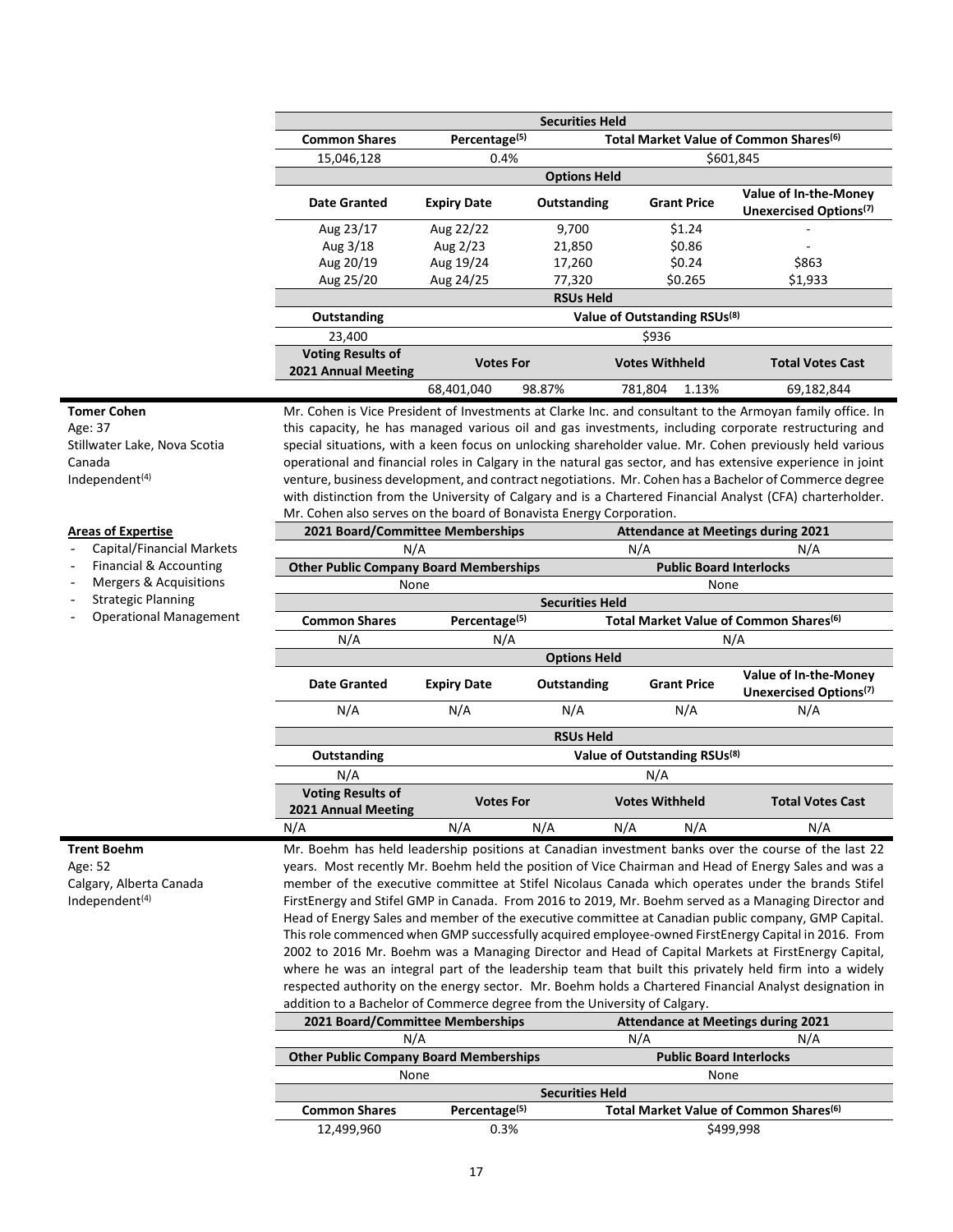#### **Areas of Expertise**

- Corporate Governance / Board Member
- Financial & Accounting
- Capital/Financial Markets
- Mergers & Acquisitions
- Strategic Planning
- Sales & Marketing
- **Compensation**

#### **Colleen Cebuliak**

Age: 53 Edmonton, Alberta Canada Independent<sup>(4)</sup>

|                                                 | <b>Options Held</b>                                                  |             |     |                                          |                                                             |  |
|-------------------------------------------------|----------------------------------------------------------------------|-------------|-----|------------------------------------------|-------------------------------------------------------------|--|
| Date Granted                                    | <b>Expiry Date</b>                                                   | Outstanding |     | <b>Grant Price</b>                       | Value of In-the-Money<br>Unexercised Options <sup>(7)</sup> |  |
| N/A                                             | N/A                                                                  | N/A         |     | N/A                                      | N/A                                                         |  |
|                                                 | <b>RSUs Held</b>                                                     |             |     |                                          |                                                             |  |
| Outstanding                                     |                                                                      |             |     | Value of Outstanding RSUs <sup>(8)</sup> |                                                             |  |
| N/A                                             |                                                                      |             |     | N/A                                      |                                                             |  |
| <b>Voting Results of</b><br>2021 Annual Meeting | <b>Votes Withheld</b><br><b>Total Votes Cast</b><br><b>Votes For</b> |             |     |                                          |                                                             |  |
|                                                 | N/A                                                                  | N/A         | N/A | N/A                                      | N/A                                                         |  |

Ms. Cebuliak is Senior Vice President, Legal at the Katz Group. In this capacity, among other duties, she is responsible for acquisitions across all the Katz Group divisions. Previously, Ms. Cebuliak was with AIMCo, first managing legal aspects of acquisition and disposition transactions as Associate General Counsel and later as the Chief Compliance Officer. Prior to her time at AIMCo, Ms. Cebuliak spent more than 20 years in private practice, practising in the corporate/commercial law area with a focus on securities law and mergers and acquisition law. Ms. Cebuliak has a Bachelor of Commerce degree (with distinction) and a Bachelor of Laws from the University of Alberta as well as a Master of Laws from Osgoode Hall Law School. Ms. Cebuliak has extensive experience both in advising public company boards of directors in all aspects of corporate and securities laws, as well as in advising on legal aspects of mergers and acquisitions.

**2021 Board/Committee Memberships Attendance at Meetings during 2021**

#### **Areas of Expertise**

- Capital/Financial Markets
- Mergers & Acquisitions
- Legal Obligations / Requirements
- Corporate Governance / Board Member
- International Business Experience

|                                               | N/A                       |                        |                                | N/A<br>N/A                               |                                                    |  |  |
|-----------------------------------------------|---------------------------|------------------------|--------------------------------|------------------------------------------|----------------------------------------------------|--|--|
| <b>Other Public Company Board Memberships</b> |                           |                        | <b>Public Board Interlocks</b> |                                          |                                                    |  |  |
| None                                          |                           |                        |                                | None                                     |                                                    |  |  |
|                                               |                           | <b>Securities Held</b> |                                |                                          |                                                    |  |  |
| <b>Common Shares</b>                          | Percentage <sup>(5)</sup> |                        |                                |                                          | Total Market Value of Common Shares <sup>(6)</sup> |  |  |
| N/A                                           | N/A                       |                        |                                |                                          | N/A                                                |  |  |
|                                               |                           | <b>Options Held</b>    |                                |                                          |                                                    |  |  |
| <b>Date Granted</b>                           |                           |                        |                                | <b>Grant Price</b>                       | Value of In-the-Money                              |  |  |
|                                               | <b>Expiry Date</b>        | Outstanding            |                                |                                          | Unexercised Options <sup>(7)</sup>                 |  |  |
| N/A                                           | N/A                       | N/A                    | N/A                            |                                          | N/A                                                |  |  |
|                                               |                           | <b>RSUs Held</b>       |                                |                                          |                                                    |  |  |
| Outstanding                                   |                           |                        |                                | Value of Outstanding RSUs <sup>(8)</sup> |                                                    |  |  |
| N/A                                           |                           |                        | N/A                            |                                          |                                                    |  |  |
| <b>Voting Results of</b>                      |                           |                        | <b>Votes Withheld</b>          |                                          | <b>Total Votes Cast</b>                            |  |  |
| 2021 Annual Meeting                           | <b>Votes For</b>          |                        |                                |                                          |                                                    |  |  |
|                                               | N/A                       | N/A                    | N/A                            | N/A                                      | N/A                                                |  |  |
|                                               |                           |                        |                                |                                          |                                                    |  |  |

(1) Member of the Health, Safety and Environment Committee.

(2) Member of the Corporate Governance and Compensation Committee.

- (3) Member of the Audit Committee.
- (4) "Independent" refers to the standards of independence set forth within Section 1.4 of National Instrument 52-110 *Audit Committees* ("**NI 52-110**")*.*
- (5) Percentage of Common Shares beneficially owned is calculated based on an aggregate of 4,060,660,960 Common Shares outstanding as of May 24, 2022.
- (6) Total Market Value of Common Shares was determined by multiplying the number of Common Shares held by each director nominee as of May 24, 2022 by \$0.04, which was the closing price of the Common Shares on the TSX on that date.

(7) Based on the difference between the December 31, 2021 closing price of the Common Shares on the TSX of \$0.29 per share and the grant price of the Option (as defined herein) in each instance where the closing price is greater than the grant price.

(8) Value of the outstanding RSUs (not including Cash RSUs as defined herein) was determined by multiplying the number of RSUs held by each director nominee as of May 24, 2022 by \$0.04, which was the closing price of the Common Shares on the TSX on May 24, 2022.

(9) Mr. Alex R.N. MacAusland is not independent as he is the President and CEO of the Corporation.

(10) Mr. Alex R.N. MacAusland was granted Options and RSUs for serving as an officer of the Corporation.

(11) A portion of these Common Shares are held indirectly through Matco Investments Ltd ("**Matco**").

As at May 24, 2022, the directors, proposed directors and officers of Western, as a group, beneficially owned, directly or indirectly, or exercised control or direction over 1,278,069,240 Common Shares, or approximately 31.5% of the issued and outstanding Common Shares, based on 4,060,660,960 issued and outstanding Common Shares. As at May 24, 2022, the directors, proposed directors and officers of Western, as a group, had outstanding stock options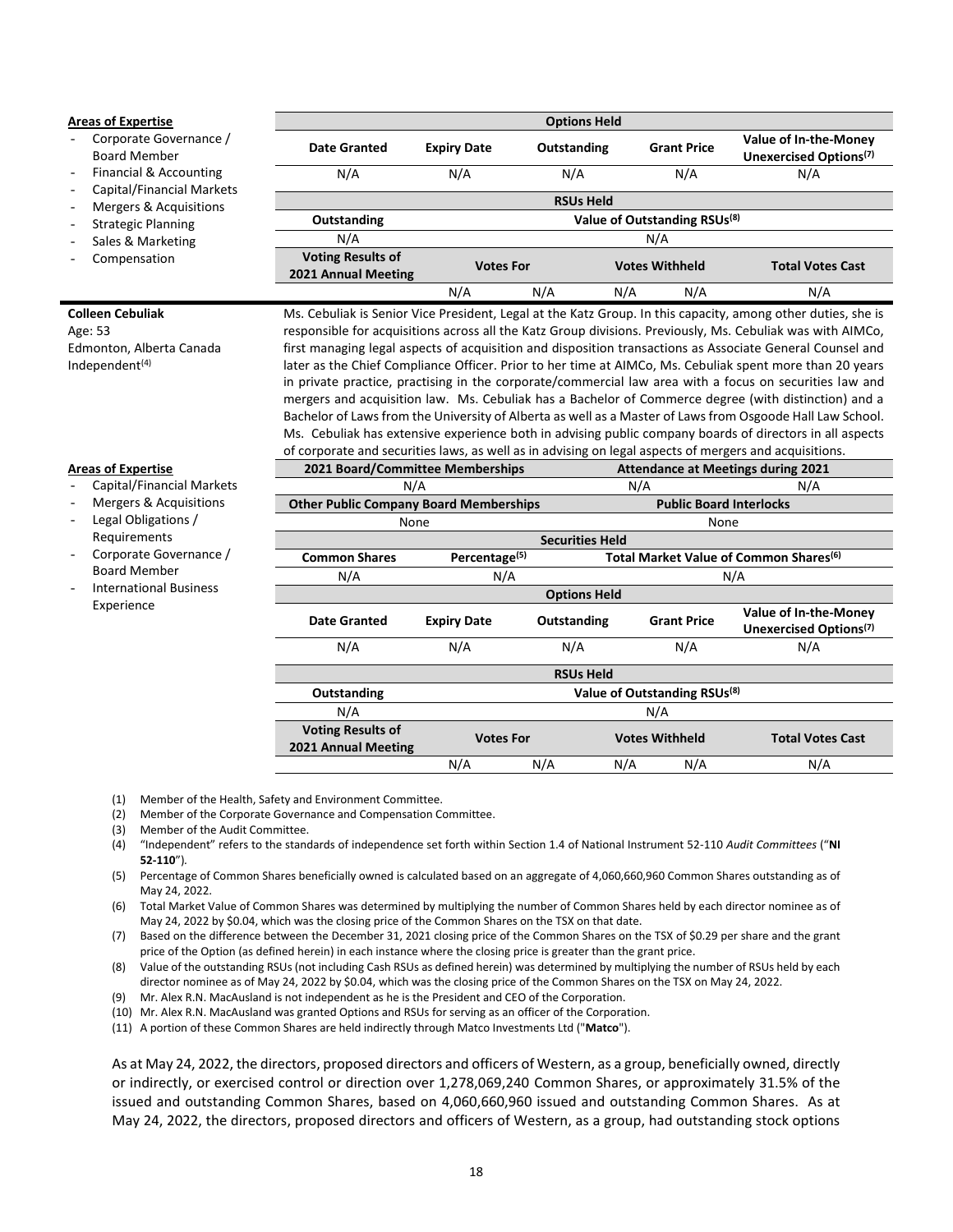to purchase 3,254,750 Common Shares ("**Options**") and 240,197 equity settled restricted Common Share units ("**RSUs**").

Trent Boehm and Colleen Cebuliak have been nominated for election as directors by AIMCo, pursuant to an investor rights agreement (the "**Investor Rights Agreement**") entered into between Western, AIMCo, G2S2, Armco Alberta Inc., Matco and Ronald Mathison on May 18, 2022. The Investor Rights Agreement will be filed under Western's profile at www.sedar.com.

# *Cease Trade Orders, Bankruptcies, Penalties or Sanctions*

Except as set forth below, none of the proposed directors is, or has been in the last ten years: (a) a director, chief executive officer or chief financial officer of any company (including Western) that: (i) was subject to a cease trade order or similar order or an order that denied the relevant company access to any exemptions under securities legislation, for a period of more than 30 consecutive days (each, an "**Order**"), that was issued while the proposed director was acting in that capacity; or (ii) was subject to an Order that was issued after the proposed director ceased to be a director, chief executive officer or chief financial officer and which resulted from an event that occurred while that person was acting in the capacity as director, chief executive officer or chief financial officer; or (b) a director or executive officer of any company (including Western) that, while that proposed director was acting in that capacity, or within a year of that person ceasing to act in that capacity, became bankrupt, made a proposal under any legislation relating to bankruptcy or insolvency or was subject to or instituted any proceedings, arrangement or compromise with creditors or had a receiver, receiver manager or trustee appointed to hold its assets.

Messrs. Mathison and Gartner were directors of Tesla Exploration Ltd. ("**Tesla**"). On July 25, 2016, Messrs. Mathison and Gartner resigned as directors of Tesla and Tesla was placed into receivership by its Canadian credit facility lender. An order for discharge of the receiver was pronounced in August 2018.

None of the proposed directors has, within the last ten years, become bankrupt, made a proposal under any legislation relating to bankruptcy or insolvency, or become subject to or instituted any proceedings, arrangements or compromises with creditors, or had a receiver manager or trustee appointed to hold his assets.

No proposed director has been subject to: (i) any penalties or sanctions imposed by a court relating to securities legislation or by a securities regulatory authority or has entered into a settlement agreement with a securities regulatory authority, or (ii) any other penalties or sanctions imposed by a court or regulatory body that would likely be considered important to a reasonable security holder in deciding whether to vote for a proposed director.

#### **DIRECTOR COMPENSATION**

Each director who is not an employee of Western receives an annual retainer of \$60,000 to be inclusive of meeting fees. The independent Chair of the Board (the "**Board Chair**") is paid an additional retainer of \$20,000 to be inclusive of meeting fees, a \$15,000 additional annual retainer is paid to the Chair of the Audit Committee and a \$10,000 additional annual retainer is paid to each of the Chair of the Corporate Governance and Compensation Committee and the Chair of the Health, Safety and Environment Committee.

Miscellaneous out-of-pocket expenses reasonably incurred by the directors in carrying out their duties are reimbursed by Western.

#### **Director Compensation Table**

The following table sets forth particulars concerning all amounts of compensation provided to the non-management directors for the year ended December 31, 2021.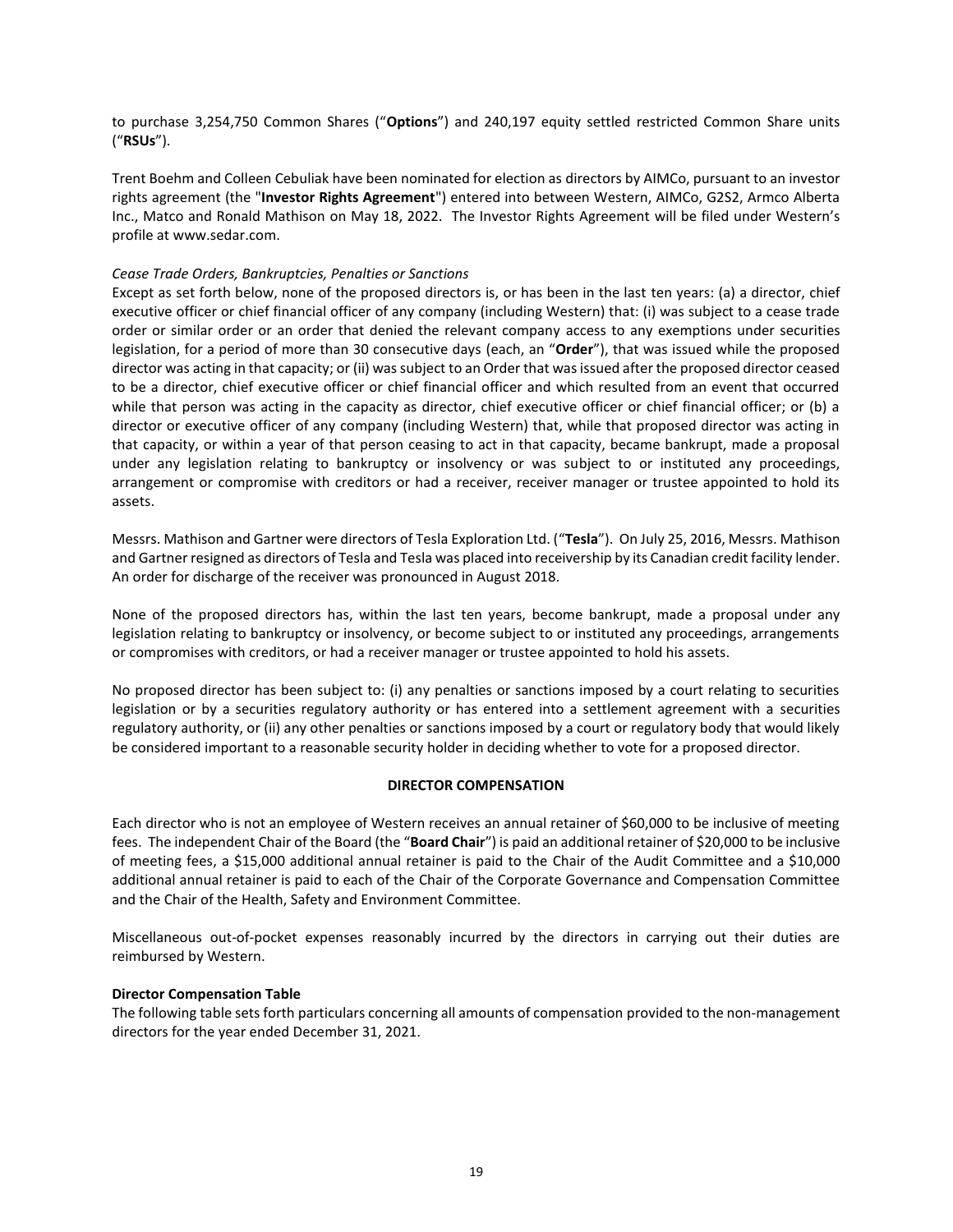| Name <sup>(1)</sup>               | <b>Fees</b><br>Earned<br>(\$) | Share-<br>based<br>Awards <sup>(2)</sup><br>(\$) | Option-<br>based<br>Awards <sup>(3)</sup><br>(\$) | Non-equity<br><b>Incentive Plan</b><br>Compensation<br>(\$) | <b>Pension</b><br>Value<br>(\$) | <b>All Other</b><br>Compensation<br>(5) | <b>Total</b><br>(5) |
|-----------------------------------|-------------------------------|--------------------------------------------------|---------------------------------------------------|-------------------------------------------------------------|---------------------------------|-----------------------------------------|---------------------|
| George S. Armoyan <sup>(4)</sup>  | 47,466                        |                                                  |                                                   |                                                             |                                 |                                         | 47,466              |
| Donald D. Copeland <sup>(4)</sup> | 70,000                        |                                                  |                                                   |                                                             |                                 |                                         | 70,000              |
| Lorne A. Gartner                  | 63.212                        |                                                  |                                                   | $\overline{\phantom{0}}$                                    |                                 | ۰                                       | 63,212              |
| Ronald P. Mathison                | 80,000                        |                                                  |                                                   | $\overline{\phantom{0}}$                                    |                                 | $\overline{\phantom{0}}$                | 80,000              |
| John R. Rooney                    | 75,000                        |                                                  |                                                   |                                                             |                                 |                                         | 75,000              |

(1) Information for Mr. Alex R.N. MacAusland, President and Chief Executive Officer of Western, is provided under "*Compensation of Named Executive Officers - Summary Compensation Table*".

(2) No share-based awards were granted during the 2021 fiscal year.

(3) No option-based awards were granted during the 2021 fiscal year.

(4) Mr. Armoyan and Mr. Copeland will not be standing for re-election at the Annual and Special Meeting.

#### **Summary of Board Meeting Attendance**

Board and committee meeting attendance is outlined below. In addition, the following does not reflect the attendance by directors at meetings of committees of which they are not members. However, directors are encouraged to, and frequently do, attend various committee meetings even though they are not members of such committees.

| <b>Director</b>                     |            | <b>Board Meetings</b><br><b>Attended</b> | <b>Audit Committee</b><br><b>Meetings Attended</b> |      |            | <b>Corporate Governance</b><br>and Compensation<br><b>Committee Meetings</b><br><b>Attended</b> |        | Health, Safety and<br><b>Environment Committee</b><br><b>Meetings Attended</b> |
|-------------------------------------|------------|------------------------------------------|----------------------------------------------------|------|------------|-------------------------------------------------------------------------------------------------|--------|--------------------------------------------------------------------------------|
| George S. Armoyan <sup>(2)</sup>    | $3$ of $3$ | 100%                                     | N/A                                                | N/A  | $3$ of $3$ | 100%                                                                                            | N/A    | N/A                                                                            |
| Donald D. Copeland <sup>(2)</sup>   | 5 of 5     | 100%                                     | $4$ of $4$                                         | 100% | $2$ of $2$ | 100%                                                                                            | 4 of 4 | 100%                                                                           |
| Lorne A. Gartner                    | $5$ of $5$ | 100%                                     | 4 of 4                                             | 100% | 5 of 5     | 100%                                                                                            | 4 of 4 | 100%                                                                           |
| Alex R.N. MacAusland <sup>(1)</sup> | 5 of 5     | 100%                                     | N/A                                                | N/A  | N/A        | N/A                                                                                             | 4 of 4 | 100%                                                                           |
| Ronald P. Mathison                  | 5 of 5     | 100%                                     | N/A                                                | N/A  | N/A        | N/A                                                                                             | N/A    | N/A                                                                            |
| John R. Rooney                      | 5 of 5     | 100%                                     | 4 of 4                                             | 100% | 5 of 5     | 100%                                                                                            | 4 of 4 | 100%                                                                           |

**Notes:**

#### **Incentive Plan Awards**

#### *Outstanding Share-Based Awards and Option-Based Awards*

The following table sets forth all awards outstanding at December 31, 2021 made to the non-management directors. Information on the share-based awards and option-based awards granted to Mr. Alex R.N MacAusland who currently serves as a director and officer of the Corporation can be found in the section "*Compensation of Named Executive Officers" in the sub-section "Incentive Plan Awards"* under the heading "*Outstanding Share-Based Awards and Option-Based Awards*".

<sup>(1)</sup> The foregoing does not reflect the attendance by the CEO at meetings of committees. The CEO is not a member of the Audit Committee or Corporate Governance & Compensation Committee, but was invited, by the respective chair of each committee, to attend the meetings of each such committee. Notwithstanding the attendance of the CEO at such meetings, each committee held an *in camera* session at each meeting without the CEO present.

<sup>(2)</sup> Mr. Armoyan was elected to the Board of Directors effective April 27, 2021. Mr. Armoyan was appointed as Chair of the Corporate Governance and Compensation Committee effective April 27, 2021. Mr. Copeland ceased being a member of the Corporate Governance and Compensation Committee effective April 27, 2021. Mr. Armoyan and Mr. Copeland will not be standing for re-election at the Annual and Special Meeting.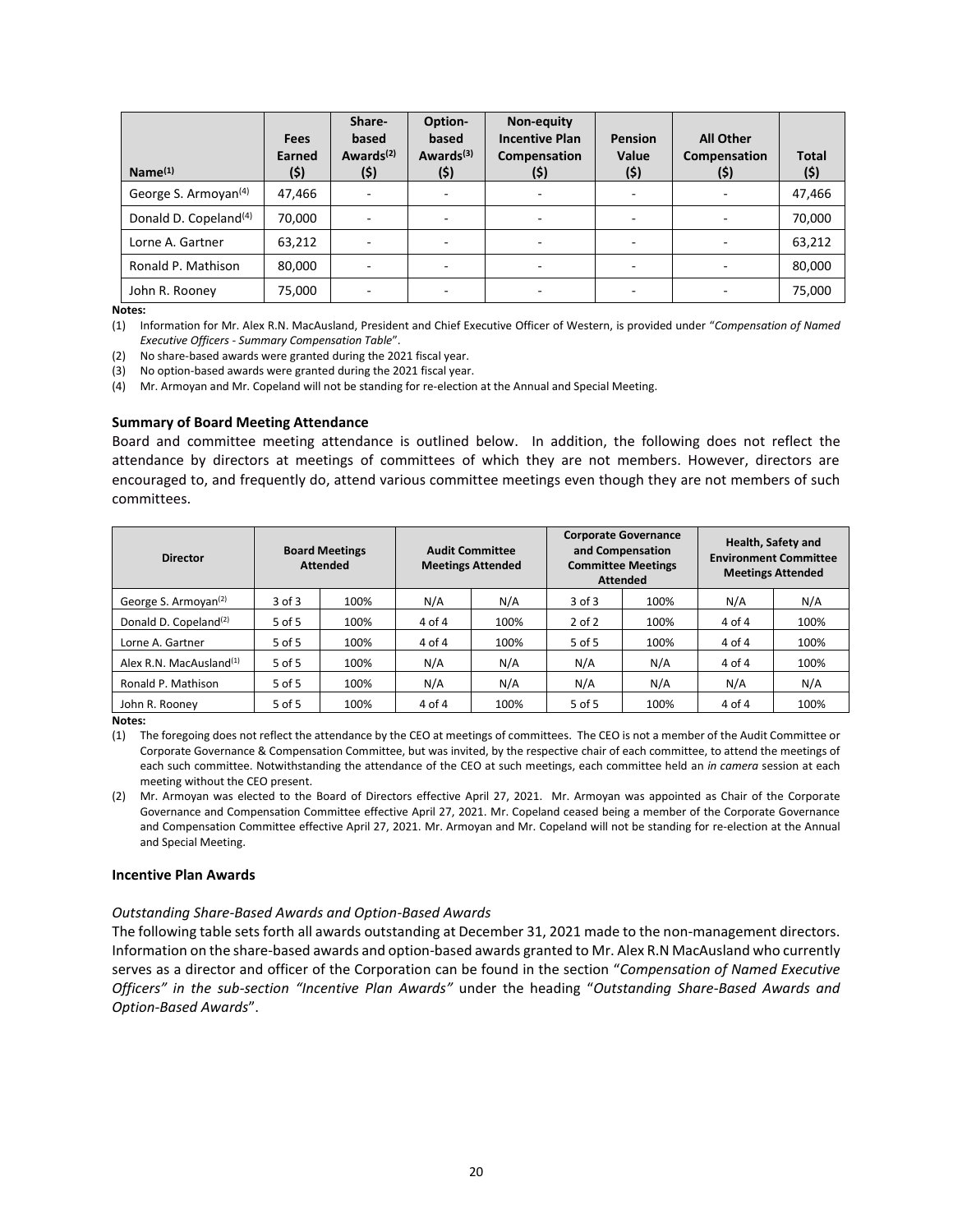|                                     |                                                                                                                 | <b>Option Based Awards</b>              | Share-Based Awards (1)           |                                                                           |                                                                                                            |                                                                                               |                                                                                                                                     |
|-------------------------------------|-----------------------------------------------------------------------------------------------------------------|-----------------------------------------|----------------------------------|---------------------------------------------------------------------------|------------------------------------------------------------------------------------------------------------|-----------------------------------------------------------------------------------------------|-------------------------------------------------------------------------------------------------------------------------------------|
| <b>Name</b>                         | <b>Number of</b><br><b>Securities</b><br><b>Underlying</b><br><b>Unexercised</b><br><b>Options</b><br>$($ # $)$ | Option<br><b>Exercise Price</b><br>(\$) | <b>Option Expiration</b><br>Date | Value of<br>Unexercised in-<br>the-money<br>Options <sup>(2)</sup><br>(5) | <b>Number of</b><br><b>Shares or</b><br>Units of<br><b>Shares that</b><br>have not<br><b>Vested</b><br>(#) | <b>Market or</b><br><b>Payout Value</b><br>of Share-<br>based<br>Awards <sup>(3)</sup><br>(5) | <b>Market or</b><br>Payout Value of<br><b>Vested Share-</b><br><b>Based Awards</b><br>not Paid Out or<br><b>Distributed</b><br>(\$) |
| George S.<br>Armoyan <sup>(4)</sup> | Nil                                                                                                             |                                         |                                  |                                                                           |                                                                                                            |                                                                                               |                                                                                                                                     |
| Donald D.                           | 9,700                                                                                                           | 1.24                                    | Aug 22, 2022                     |                                                                           | 23,400                                                                                                     | 6,786                                                                                         |                                                                                                                                     |
| Copeland $(4)$                      | 21,850                                                                                                          | 0.86                                    | Aug 2, 2023                      |                                                                           |                                                                                                            |                                                                                               |                                                                                                                                     |
|                                     | 17,260                                                                                                          | 0.24                                    | Aug 19, 2024                     | 863                                                                       |                                                                                                            |                                                                                               |                                                                                                                                     |
|                                     | 77,320                                                                                                          | 0.265                                   | Aug 24, 2025                     | 1,933                                                                     |                                                                                                            |                                                                                               |                                                                                                                                     |
| Lorne A.                            | 9,700                                                                                                           | 1.24                                    | Aug 22, 2022                     |                                                                           | 23,400                                                                                                     | 6,786                                                                                         |                                                                                                                                     |
| Gartner                             | 21,850                                                                                                          | 0.86                                    | Aug 2, 2023                      | $\qquad \qquad \blacksquare$                                              |                                                                                                            |                                                                                               |                                                                                                                                     |
|                                     | 17,260                                                                                                          | 0.24                                    | Aug 19, 2024                     | 863                                                                       |                                                                                                            |                                                                                               |                                                                                                                                     |
|                                     | 77,320                                                                                                          | 0.265                                   | Aug 24, 2025                     | 1,933                                                                     |                                                                                                            |                                                                                               |                                                                                                                                     |
| Ronald P.                           | 9,700                                                                                                           | 1.24                                    | Aug 22, 2022                     |                                                                           | 31,197                                                                                                     | 9,047                                                                                         |                                                                                                                                     |
| Mathison                            | 21,850                                                                                                          | 0.86                                    | Aug 2, 2023                      |                                                                           |                                                                                                            |                                                                                               |                                                                                                                                     |
|                                     | 17,260                                                                                                          | 0.24                                    | Aug 19, 2024                     | 863                                                                       |                                                                                                            |                                                                                               |                                                                                                                                     |
|                                     | 77,320                                                                                                          | 0.265                                   | Aug 24, 2025                     | 1,933                                                                     |                                                                                                            |                                                                                               |                                                                                                                                     |
| John R.                             | 9,700                                                                                                           | 1.24                                    | Aug 22, 2022                     |                                                                           | 23,400                                                                                                     | 6,786                                                                                         |                                                                                                                                     |
| Rooney                              | 21,850                                                                                                          | 0.86                                    | Aug 2, 2023                      |                                                                           |                                                                                                            |                                                                                               |                                                                                                                                     |
|                                     | 17,260                                                                                                          | 0.24                                    | Aug 19, 2024                     | 863                                                                       |                                                                                                            |                                                                                               |                                                                                                                                     |
|                                     | 77,320                                                                                                          | 0.265                                   | Aug 24, 2025                     | 1,933                                                                     |                                                                                                            |                                                                                               |                                                                                                                                     |

(1) Consists of RSUs, including Cash RSUs (as defined herein), granted pursuant to the RSU Plan.

(2) Based on the closing share price of the Common Shares on December 31, 2021 of \$0.29.

(3) The fair value of the share-based awards granted to directors pursuant to the RSU Plan is a theoretical expected value calculated by multiplying the number of RSUs held by the closing price of Common Shares on the calculation date of such RSUs, being \$0.29 on December 31, 2021.

(4) Mr. Armoyan and Mr. Copeland will not be standing for re-election at the Annual and Special Meeting.

#### *Incentive Plan Awards – Value Vested or Earned During the Year*

The following table sets forth particulars concerning each incentive plan awards granted to each of the nonmanagement directors for the year ended December 31, 2021.

| <b>Name</b>                       | <b>Option-Based Awards - Value</b><br>Vested During the Year <sup>(1)</sup><br>(\$) | Share-based Awards - Value<br>Vested During the Year <sup>(2)</sup><br>(\$) | <b>Non-equity Incentive Plan</b><br><b>Compensation - Value Earned</b><br><b>During the Year</b> |
|-----------------------------------|-------------------------------------------------------------------------------------|-----------------------------------------------------------------------------|--------------------------------------------------------------------------------------------------|
| George S. Armoyan <sup>(3)</sup>  |                                                                                     |                                                                             |                                                                                                  |
| Donald D. Copeland <sup>(3)</sup> | 861                                                                                 | 4.704                                                                       |                                                                                                  |
| Lorne A. Gartner                  | 861                                                                                 | 4,704                                                                       |                                                                                                  |
| Ronald P. Mathison                | 861                                                                                 | 6,181                                                                       |                                                                                                  |
| John R. Rooney                    | 861                                                                                 | 4.704                                                                       |                                                                                                  |

**Notes:**

(1) Represents the aggregate dollar value that would have been realized if the Options under the option-based award had been exercised on the vesting date based on the difference between the closing market price of the Common Shares on the vesting date and the exercise price of the Options.

(2) Includes RSUs and Cash RSUs, as applicable, the aggregate dollar value realized upon vesting of share-based awards. The value is based on the market value of the underlying Common Shares on the vesting date.

(3) Mr. Armoyan and Mr. Copeland will not be standing for re-election at the Annual and Special Meeting

The significant terms of all incentive plan awards can be found in "*Securities Authorized for Issuance Under Equity Compensation Plans*" in this Information Circular.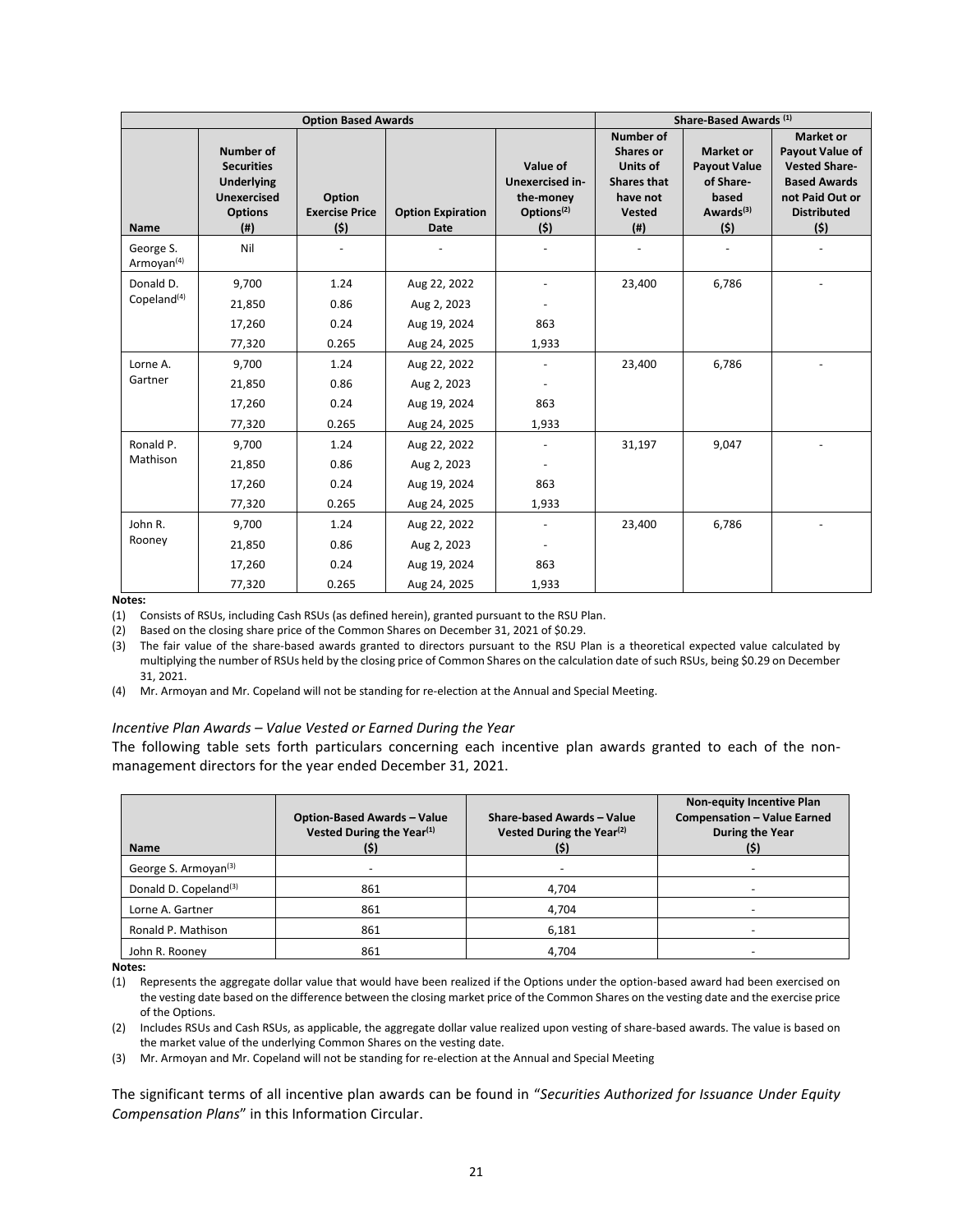#### **STATEMENT OF EXECUTIVE COMPENSATION**

#### **Compensation Discussion and Analysis**

#### *Corporate Governance and Compensation Committee*

The Board established the Corporate Governance and Compensation Committee which is responsible to review and make recommendations to the Board regarding the adequacy and form of the compensation for Western's officers and directors. The Corporate Governance and Compensation Committee regularly reviews the compensation practices of comparable companies.

In particular, the Corporate Governance and Compensation Committee: (a) reviews and approves, as required, Western's goals and objectives relevant to the compensation of the President and CEO and the CEO compensation is based on that review; (b) reviews and recommends to the Board compensation, incentive plans and equity-based plans for non-CEO officers and directors, and for other key employees as identified by the CEO and approved by the Corporate Governance and Compensation Committee, and in particular, reviews and recommends to the Board the annual bonus payments for the CEO and CFO; and (c) reviews executive compensation disclosure before Western publicly discloses such information.

The current members of the Corporate Governance and Compensation Committee are George S. Armoyan (Chair), Lorne A. Gartner and John R. Rooney. Mr. Armoyan will not stand for re-election at the Annual and Special Meeting and therefore, will be stepping down from his role as Chair of the Corporate Governance and Compensation Committee

In addition to their experience as members of the Corporate Governance and Compensation Committee of Western, all such members have significant experience in dealing with executive compensation matters as directors and/or senior leaders of other energy-related public companies and all of such members currently serve, or have served, on the compensation committee of the board of directors of other energy related public companies. The Board believes the Corporate Governance and Compensation Committee collectively have the knowledge, experience and background required to fulfill its mandate. The Corporation's corporate governance practices require that all members of its Corporate Governance and Compensation Committee shall be independent. None of the current members of the Corporate Governance and Compensation Committee are officers, employees or former officers of the Corporation or any of its affiliates or is eligible to participate in the Corporation's executive compensation programs. Each current member of the Corporate Governance and Compensation Committee is independent as defined under NI 52-110 and none received any compensation, directly or indirectly, from Western other than for services as a member of the Board and its committees, as applicable.

#### *Relevant Education and Experience of Members of the Corporate Governance and Compensation Committee*

# George S. Armoyan (Chair)

Mr. Armoyan is Executive Chairman of G2S2 Capital Inc., President of Armco Capital Inc., and Executive Chairman, President & Chief Executive Officer of Clarke Inc. Mr. Armoyan is an entrepreneur with extensive experience in real estate and various industries. Since 1982, Mr. Armoyan has successfully founded and grown numerous businesses, created shareholder value at several public companies through restructuring operations by applying a common sense approach to business.

# Lorne A. Gartner

Mr. Gartner is an independent businessman. From May of 2000 until March of 2006 he was the Managing Director of Royal Bank of Canada Capital Markets based out of Houston, Texas. In this position, Mr. Gartner was responsible for overseeing the bank's United States energy portfolio. Prior to that time, he was a Vice President of Royal Bank of Canada, Calgary Energy Group. Mr. Gartner has 39 years of banking experience in Canada and the United States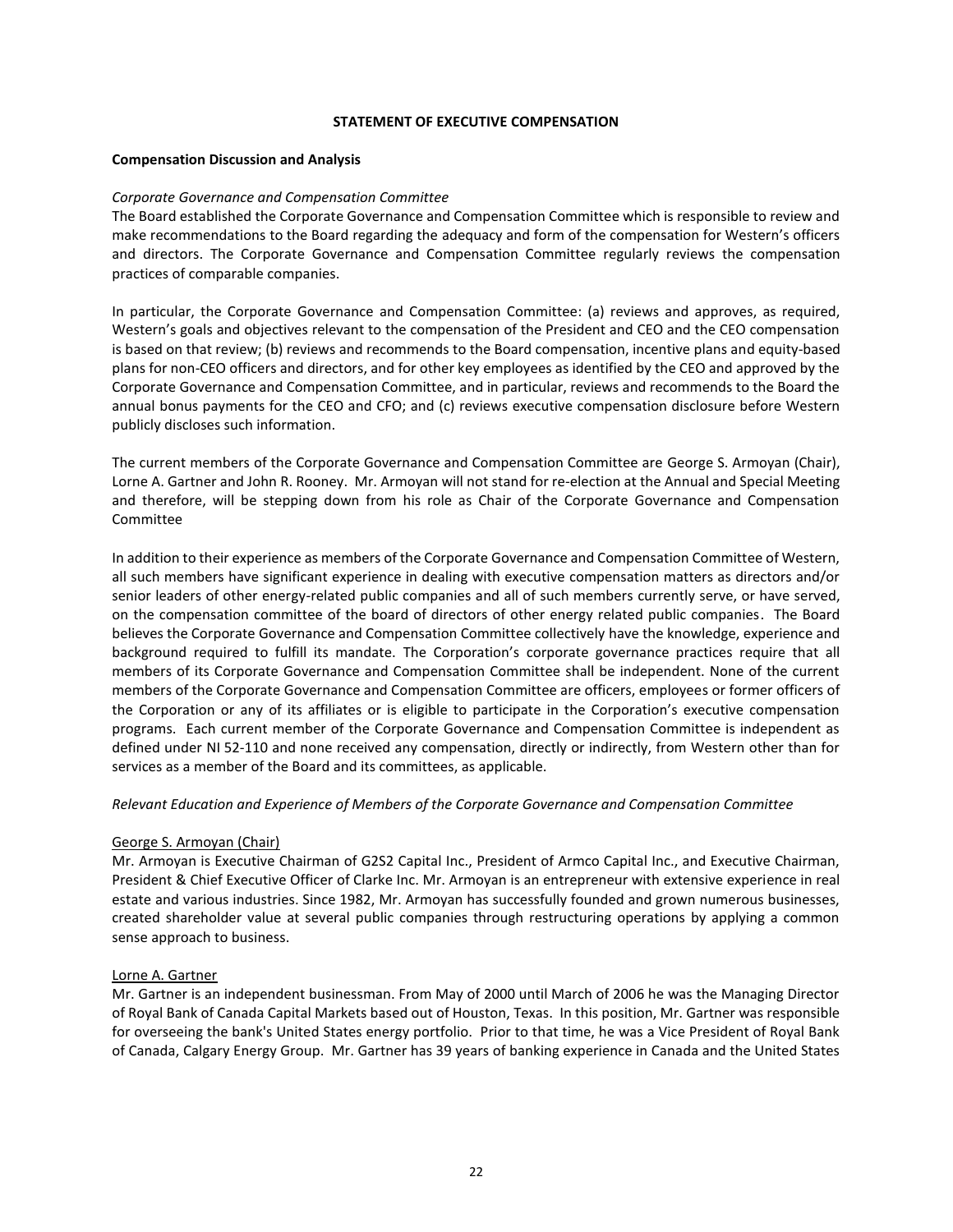with an excess of 20 years of experience in energy banking and has a Bachelor of Commerce Degree from the University of Alberta with a specialization in finance.

#### John R. Rooney

Mr. Rooney is an independent businessman and is the chair of the board of Tamarack Valley Energy Ltd. Mr. Rooney was the chair of the board and CEO of Northern Blizzard Resources Inc., a publicly traded crude oil and gas company, from November 2009 to June 2017 and was acting CEO from June 2017 to November 2017. From December 2007 to April 2009, Mr. Rooney was the CEO of TUSK Energy Inc. From 2005 to 2007, Mr. Rooney was the President and CEO of Zenas Energy Inc. Mr. Rooney is a Chartered Accountant and a Chartered Business Valuator.

# *Compensation Governance*

The Corporate Governance and Compensation Committee is responsible for continually monitoring and evaluating the compensation programs for Western's CEO and CFO (collectively, the "**Senior Executives**") and for making recommendations to the Board relating to Western's compensation plans for, and the compensation of, the Senior Executives and Board members as well as the aggregate short-term incentive plan ("**STIP**") pool for a particular year. The Corporation's compensation philosophy is aimed at attracting and retaining quality and experienced people which is critical to Western's success for the benefit of its Shareholders.

Compensation for employees, including Senior Executives and NEOs (as defined in "*Compensation of Named Executive Officers – Summary Compensation Table*" below), is comprised of three elements: base salary, annual performance bonus (i.e. cash bonuses) and long-term incentive compensation pursuant to the Option Plan and the RSU Plan. The objective of the compensation program is to attract, retain and motivate employees to meet the Corporation's short and long-term business goals, as well as create alignment between pay and the results of the Corporation. The Corporation's program balances market competitive total compensation designed to achieve short-term profitability and growth with long-term shareholder value. The Corporate Governance and Compensation Committee reviews all three components in assessing the compensation of the Senior Executives. Salaries and bonuses are intended to provide current compensation and short-term incentive ("**STI**") for employees to encourage them to meet the Corporation's annual performance targets. Options and RSUs are granted as a longterm incentive ("**LTI**") and are designed to align with the benefit associated with the long-term appreciation in Western's share price performance.

The Corporate Governance and Compensation Committee considers and makesrecommendations to the Board with respect to the Senior Executives' STI and LTI granted pursuant to the Option Plan and the RSU Plan (collectively, the "**LTIPs**"); and, if applicable, any provisions within their employment contracts with respect to the same. When making such recommendations, the Corporate Governance and Compensation Committee analyzes a number of factors, including, but not limited to: compensation data compiled from Western's peer group; corporate performance; and individual performance. In assessing corporate performance, Western has established certain financial and health and safety targets discussed below. In assessing the performance of individuals, consideration will be given to objective factors such as the level of responsibility, experience and expertise, as well as subjective factors such as leadership and individual contribution.

The Corporate Governance and Compensation Committee along with the Board continues to review and refine the Corporation's compensation policies and practices to ensure that they are competitive within the oilfield service industry and consistent with the goal of maximizing the performance of the Corporation while not incentivizing excessive risk taking. See "*Risk Oversight in Relation to Compensation Policies and Practices*" below.

#### *Comparable Companies*

Western compares the compensation of its Senior Executives and NEOs to the compensation provided to executives in comparable positions of a comparable group of Canadian oilfield service companies. The comparable group is selected based on the nature of the organization's business taking into consideration size, complexity and style of operation. The companies in this comparison group compete with Western for executive personnel and therefore provide a useful benchmark for the Corporate Governance and Compensation Committee in its evaluation of the compensation programs for the Senior Executives and NEOs. Western looks to the following primary market competitors in comparing its Senior Executive and NEOs compensation: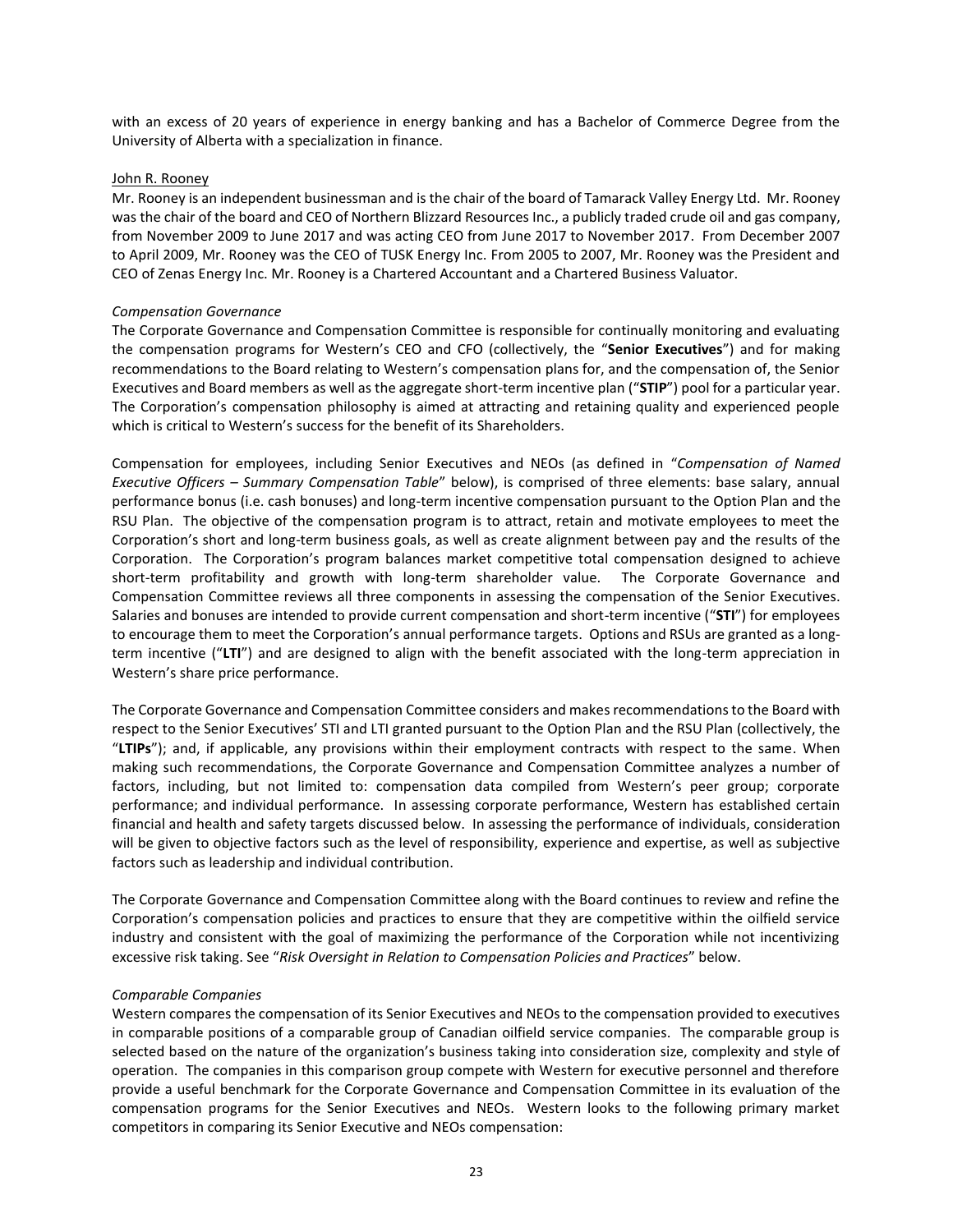CWC Energy Services Corp. Total Energy Services Inc. Ensign Energy Services Inc.

Akita Drilling Inc. Precision Drilling Corporation

# *Independent Compensation Consultant*

In 2019, Mercer (Canada) Limited ("**Mercer**") was retained and received fees for their annual total compensation survey for the energy sector.

| <b>Services Provided</b>                   | Fees in 2021 | <b>Fees in 2020</b> |
|--------------------------------------------|--------------|---------------------|
| <b>Executive Compensation Related Fees</b> | Snil         | Snil                |
| Other fees <sup>(1)</sup>                  | \$9,950      | \$nil               |

(1) Fees paid to Mercer for Western's participation in, and access to, the annual market surveys carried out by Mercer in Canada.

#### **Executive Compensation Program**

#### *General*

Western's executive compensation program is designed to reward Senior Executives and NEOs based on Western's overall performance and growth. The program balances annual rewards for achieving individual and corporate success on a short-term basis with equity-based LTIs (Options and RSUs) that are intended to reward the individual based on the long-term share price performance of Western.

# *Risk Oversight in Relation to Compensation Policies and Practices*

As part of its annual review of the Corporation's executive compensation programs, the Corporate Governance and Compensation Committee takes into consideration a number of factors including an analysis to ensure that the compensation programs provide the Senior Executives incentive to achieve both short and long-term objectives without motivating them to take unnecessary risk. In particular, the Corporation notes the following factors which it believes should mitigate the likelihood that its Senior Executives will take unnecessary or excessive risk for the sake of enhanced rewards, including risks that are likely to have a material adverse effect on the Corporation:

- the aggregate annual performance STIP pool is calculated by management based upon the achievement of certain company-wide financial metrics and safety targets (See "*Components of Compensation* – *Annual Performance Short-Term Incentive Plan*" below). However, the final aggregate STIP pool and the individual allocations are subject to Board discretion based on management recommendations;
- the Option Plan is designed so that Options vest over at least a three-year period and therefore encourages share price appreciation over the longer term. In doing so, the Corporate Governance and Compensation Committee believes this reduces the risk of actions which may have short-term advantages over long-term sustainable share price appreciation;
- the RSU Plan is designed so that RSUs and Cash RSUs (as defined below) vest over a three-year period and, with respect to RSUs which are treasury settled, encourages share appreciation over the longer term. As with the Option Plan, the Corporate Governance and Compensation Committee believes this reduces the risk of actions which may have short-term advantages over long-term sustainable share price appreciation;
- The Board has adopted an Incentive Compensation Clawback Policy concerning any incentive compensation received by an executive officer or former executive officer made under Western's annual and long-term incentive plans (see "Incentive Compensation and Clawback Policy" below); and
- Other than in the case of new hires, Western does not generally award off-cycle grants of Options or RSUs.

The Corporate Governance and Compensation Committee also ensures that the Corporation's executive compensation programs are administered according to the laws and regulations and stock exchange policies which govern the Corporation, as well as its compensation objectives. The Board has not identified any material risks in the Corporation's executive compensation programs and practices that might reasonably be expected to have a material adverse effect on the Corporation.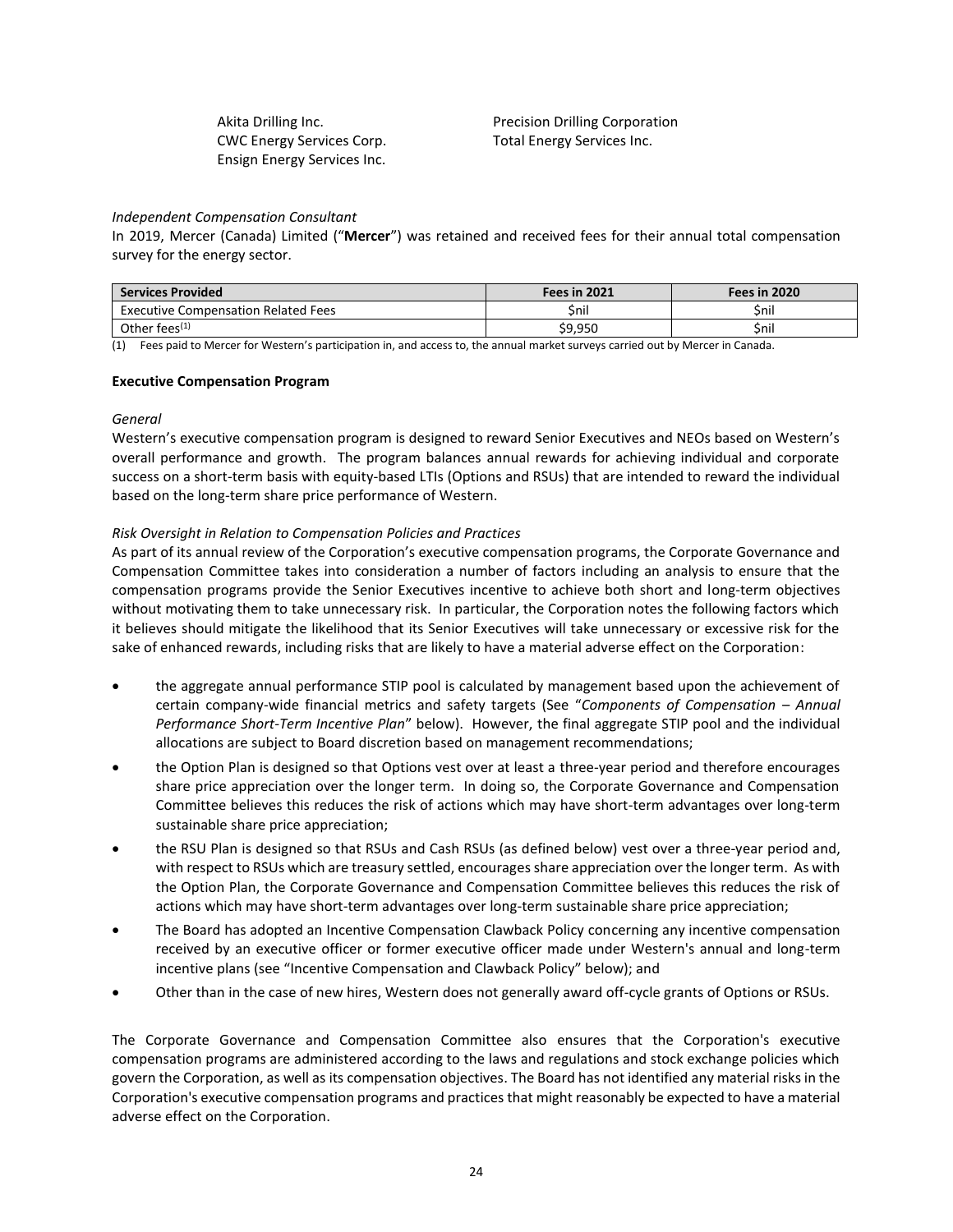# *Anti-Hedging/Speculation Policies*

In addition, the Corporation discourages short-term speculation on its shares. The Insider Trading Policy of the Corporation provides that no director, officer, employee or consultant of the Corporation shall engage in any of the following activities with respect to the securities of the Corporation:

- trading in securities of the Corporation on a short-term basis. Any Common Shares purchased on the open market must be held for a minimum of four months and ideally longer;
- purchase of Corporation securities on margin for the purpose of short-term speculation;
- short sales;
- buying or selling put or call options;
- purchasing financial instruments which are designed to hedge or offset a decrease in market value of equity securities granted by the Corporation as compensation or held, directly or indirectly, which financial instruments include but are not limited to, prepaid variable forward contracts, equity swaps, collars, or units of exchange funds that are designed to hedge or offset a decrease in market value of equity securities granted as compensation or held, directly or indirectly.

The Insider Trading Policy is available on the Corporation's website at [www.wesc.ca.](http://www.wesc.ca/)

# *Incentive Compensation Clawback Policy*

Further, the Board has adopted an Incentive Compensation Clawback Policy concerning any incentive compensation received by an executive officer or former executive officer made under Western's annual and long-term incentive plans, including all equity and equity-based incentive compensation plans ("**Incentive-Based Compensation**"). The policy permits the board of directors, in instances where it determines it is in the Corporation's best interests to do so, to require reimbursement of all or a portion of Incentive-Based Compensation paid or granted to a current or former executive officer that: (a) was calculated based upon, or contingent on, the achievement of certain financial results that were subsequently the subject of or affected by a material restatement of all or a portion of Western's financial statements; and (b) the executive officer or former executive officer of Western engaged in intentional misconduct or fraud that caused or partially caused the need for the restatement, as admitted by the executive officer or former executive officer or, in the absence of such admission, as determined by a court of competent jurisdiction in a final judgment that cannot be appealed; and (c) the incentive compensation payment received would have been lower had the financial results been properly reported.

The Incentive Compensation Clawback Policy is available on the Corporation's website at [www.wesc.ca.](http://www.wesc.ca/)

#### **Components of Compensation**

The overall compensation program for employees, including the Senior Executives and NEOs, is comprised of three primary components:

#### **Base Salaries and Benefits**

Salary amounts are set giving consideration to the skills required to carry out the Corporation's business plan and how well the expertise and experience of these individuals fit with those requirements and the competitive marketplace. In addition, employees are provided benefits which include health and dental, short and long term disability and life insurance. As part of the benefits for employees in general, the Corporation has a matching plan ("**Matching Plan**") whereby employees are given the option to contribute from 2% to 5% of their base salary to the plan which will, at the option of the employee, allocate such amount to a Registered Retirement Savings Plan ("**RRSP**") or a Non-registered Savings Plan ("**NRSP**").Contributions can be directed to purchase Common Shares or other designated securities available within the RRSP or NRSP and the Corporation will match RRSP or NRSP amounts, and those matched funds will also be used for a RRSP or NRSP contribution. The foregoing is administered by a third party and such acquisitions of Common Shares can occur within the Matching Plan at any time.

# **Annual Performance Short-Term Incentive Plan**

Employees are eligible to receive an annual cash bonus based upon a combination of corporate and individual performance. The Corporation's STIP is designed to reward eligible employees for performance against goals and objectives established at the beginning of the performance period. The STIP is structured to encourage and reward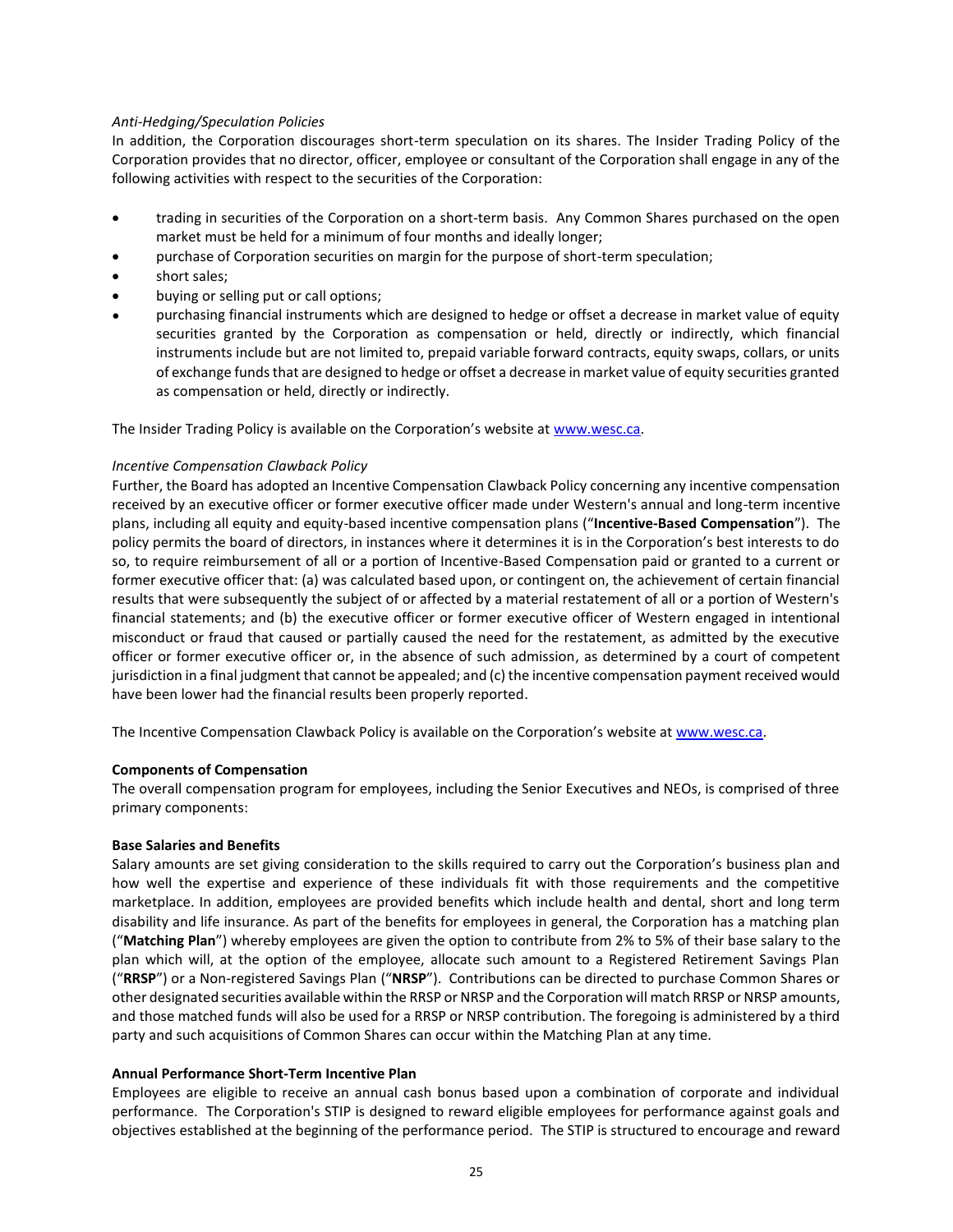employees to maximize the Corporation's short-term results. Performance measures are established by management at the corporate level for all eligible employees annually and are then reviewed and approved by the Board. However, the actual STIP pool amount and the individual bonus are subject to the discretion of the Board.

# *The STIP Pool*

Under the Corporation's compensation program, the target STIP pool is established by determining the total STIP target amounts for all the employees as recommended by management for the year. The total STIP amount is a multiple of the target STIP pool determined and recommended to the Board based on the following performance guidelines:

- 1. Return on capital employed ("**ROCE**"). ROCE is calculated by dividing the pre-bonus earnings of the Corporation before interest and taxes by the average capital employed which is calculated as the average current assets (excluding cash) plus average property and equipment, less average current liabilities (excluding interest, tax and bonus payable amounts); and
- 2. Total recordable incident frequency ("**TRIF**"). TRIF is a lagging indicator that determines the injury rate based on the number of recordable injuries and the total number of hours worked in a year. The foundation of the formula for calculating TRIF is defined by the Occupational Health & Safety Administration, a federal agency of the United States that regulates workplace safety and health. TRIF is calculated by multiplying the number of recordable injuries and illnesses incurred during the year by 200,000 and dividing that product by the total number of hours that were actually worked by employees. The "200,000" used in this calculation is the equivalent number of hours for 100 employees working 40 hours per week for 50 weeks. The overall annual TRIF which is determined at the end of the relevant year is based on the total number of recordable injuries for all divisions and the total hours worked for all divisions in the year.

Management believes the use of ROCE as a financial performance measure provides direct alignment with the interests of shareholders by providing a tangible financial target that must be met in order for employees to realize economic value under the STIP. Management also believes that the use of ROCE provides a balanced management approach that encourages prudent entrepreneurial risks and efficient capital deployment.

In addition to the financial performance measure, the Corporation also uses TRIF as a health and safety performance measure. The use of TRIF reinforces the Corporation's commitment to protect the health and safety of its employees, contractors, clients and other third-party personnel in the communities in which the Corporation operates. The use of TRIF as a performance target also ingrains health and safety as a core part of the culture of the Corporation.

Upon final determination of the stated metrics compared to the established targets, the STIP pool and individual amounts to be paid to the Senior Executives as recommended by the Compensation Committee are provided to the Board for its review and approval.

In recent periods, giving consideration to the Corporation's financial position and industry conditions, the actual amount available for payment in respect of the STIP plan has been adjusted downward to an amount that the Board, upon recommendation of Management, determined is financially sustainable for the Corporation while also reflecting the Board's compensation philosophy.

The 2021 ROCE and TRIF targets were exceeded. In accordance with the STIP plan, the target STIP payment amount for NEOs was \$1,412,543. However, the actual STIP payment was reduced by the Board, upon recommendation of Management, to \$375,500. In 2020, the ROCE payout threshold was met and the TRIF target was exceeded. In accordance with the STIP plan, the target STIP payment amount for NEOs was \$1,445,744; however, the actual STIP payment was reduced by the Board, upon the recommendation of Management, to \$556,000.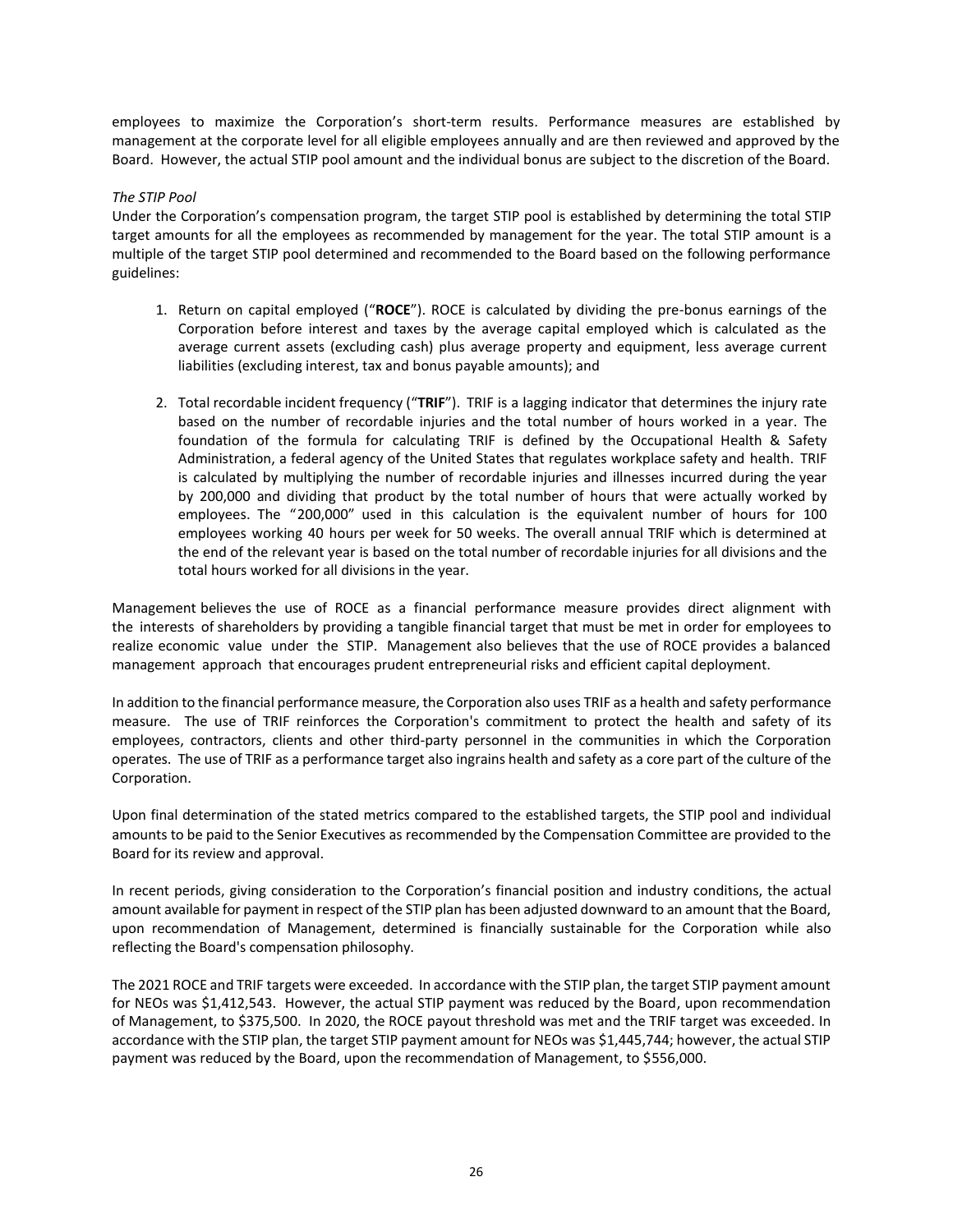#### **Long-Term Incentive Compensation**

#### *Options*

Options are viewed as an effective incentive to balance directors, officers, employees and consultants' focus between short-term operating performance and profitable long-term growth, which should translate into share price appreciation for the benefit of shareholders. With Option grants vesting over time, they also should serve as an effective employee retention tool. Despite the dilutive aspect of Options, they directly align the interests of management and shareholders as the benefits derived from Options parallel the benefits realized by shareholders through share price appreciation. Options provide the potential for long-term rewards and above-average total compensation for superior, longer-term performance.

Existing or proposed directors, officers, employees and consultants are eligible to participate in the Option Plan. The Option Plan authorizes the Board to issue Options. Awards of Options are made from time to time to participants at varying levels consistent with the individual's position and responsibility. The Board approves Option grants as recommended by the Corporate Governance and Compensation Committee. Subject to any limitations imposed by any relevant stock exchange or regulatory authority, the exercise price of an Option granted under the Option Plan shall be determined by the Board (at the recommendation of the Corporate Governance and Compensation Committee), but the exercise price shall not be less than the closing trading price of Western's Common Shares on the trading day immediately prior to such date of grant. The Corporate Governance and Compensation Committee may recommend to the Board the time during which Options vest and the method of vesting, or that no such vesting restriction shall exist. In the absence of any such restriction as to vesting options granted vest at a rate of one third each on the grant date, first and second anniversaries of the date of grant, and shall have a maximum term of five years. The term and other provisions of the Options are subject to the terms of the Option Plan. Previous grants are not taken into account when considering new grants of Options.

#### *RSUs*

Existing or proposed directors, officers, employees and consultants are eligible to participate in the RSU Plan. The RSU Plan authorizes the Board to issue RSUs. Awards of RSUs are made from time to time to participants at varying levels consistent with the individual's position and responsibility. The Board approves grants as recommended by the Corporate Governance and Compensation Committee. Previous grants are not taken into account when considering new grants of RSUs. The term and other provisions of the RSU are subject to the terms of the RSU Plan. RSUs vest at a rate of one third each on the first, second and third anniversaries of the date of grant. Upon vesting RSUs can be settled at the sole discretion of the Board (at the recommendation of the Corporate Governance and Compensation Committee) through the issue of Common Shares from treasury or through purchase on the Toronto Stock Exchange, or settlement may be in the form of cash in which case the number of vested RSUs would be multiplied by the vesting date share price to determine the quantum of the cash settlement (for clarity, RSUs settled with Common Shares are referred to herein as "**RSUs**" while those settled in cash will be referred to as "**Cash RSUs**", Cash RSUs are not considered dilutive).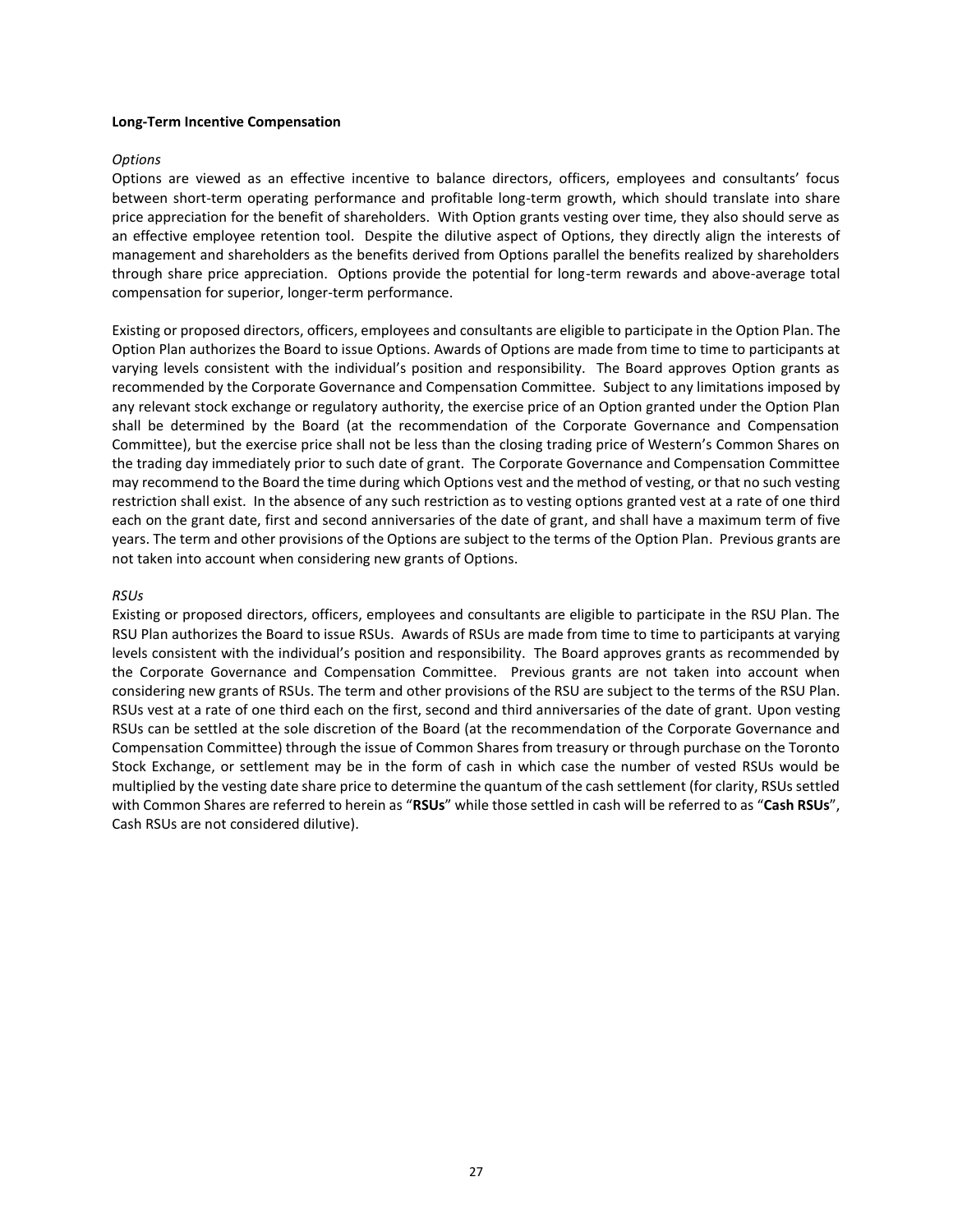#### **Performance Analysis**

The graph below illustrates Western's share performance over the last five years.

# *Share Price Performance Graph since 2017*

The following graph compares the cumulative total return on Western's Common Shares from January 1, 2017 to December 31, 2021 with the S&P/TSX composite index and the S&P/US oil & gas equipment & services select industry index for the same period. It assumes an initial investment of \$100 on December 31, 2016, with all dividends reinvested.



Western Energy Services Corp. (WRG)

S&P/TSX Composite Index (TSX)

S&P/US Oil & Gas Equipment & Services Select Industry Index (XES)

|                                                                | <b>SYMBOL</b> | 31-Dec-16<br>(\$) | 31-Dec-17<br>(\$) | 31-Dec-18<br>(\$) | 31-Dec-19<br>(\$) | 31-Dec-20<br>(\$) | 31 Dec 21<br>(\$) |
|----------------------------------------------------------------|---------------|-------------------|-------------------|-------------------|-------------------|-------------------|-------------------|
| Western Common Shares                                          | <b>WRG</b>    | 100.00            | 40.65             | 14.52             | 9.03              | 15.48             | 9.35              |
| S&P/TSX Composite Index                                        | ^TSX          | 100.00            | 109.10            | 99.40             | 122.14            | 128.98            | 161.34            |
| S&P/US oil & gas equipment & services<br>select industry index | ^XES          | 100.00            | 75.54             | 39.67             | 35.71             | 19.86             | 22.12             |

#### **Share Price Performance in Relation to Executive Compensation**

Each of the following three NEOs, being Alex R.N. MacAusland, Jeffrey K. Bowers and J. Aaron MacAusland have been with the Corporation since before December 31, 2014. The other two NEOs, being Jack R. Pepper and Peter J. Balkwill have been with the Corporation since before April 30, 2015. Over the period of December 31, 2014 to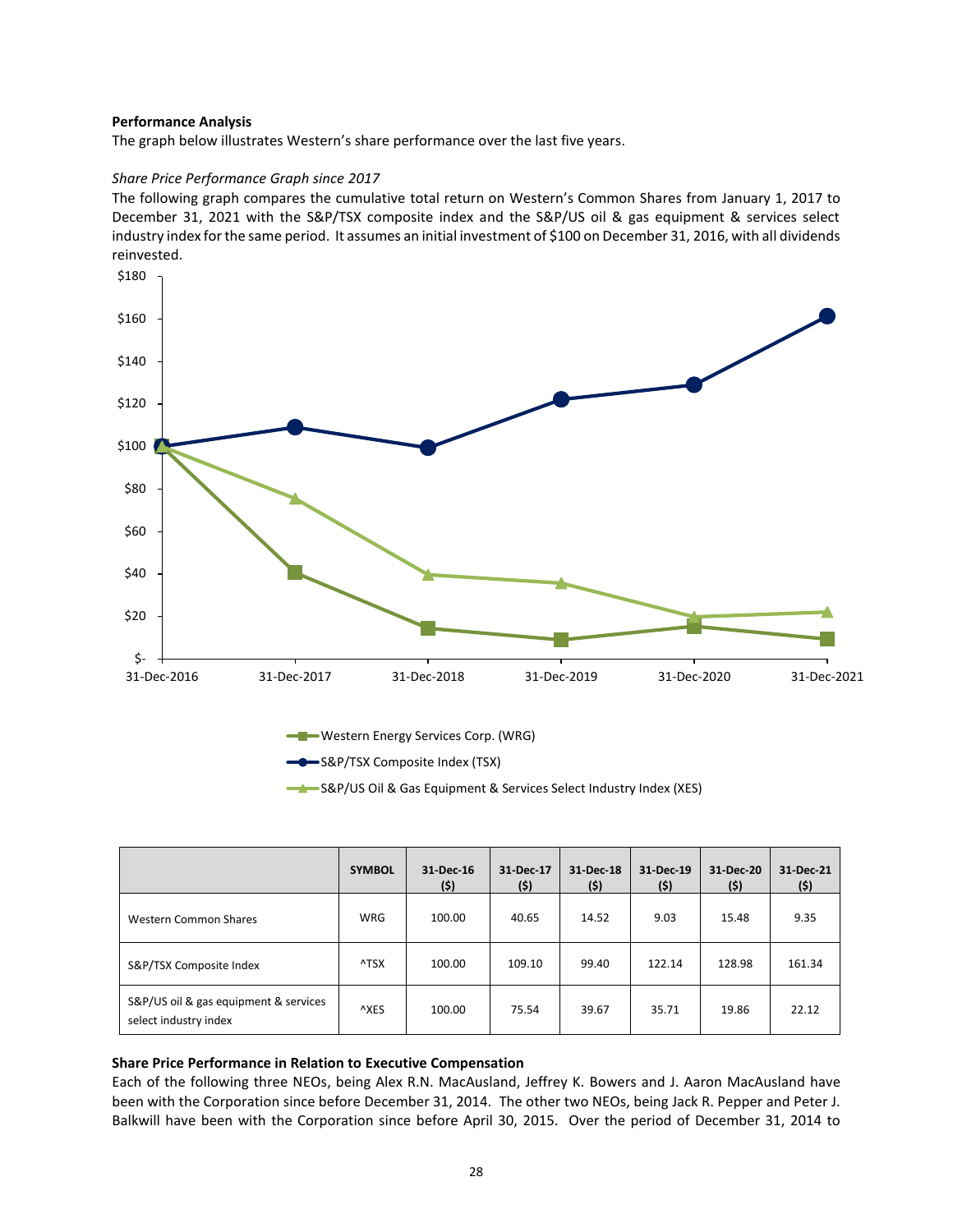December 31, 2021, Western's drilling rig fleet increased from 53 to 57 owned (45 marketed) drilling rigs, making Western the fourth largest contract drilling contractor in Canada (based on the number of rigs currently registered with the Canadian Association of Energy Contractors ("**CAOEC**")) and further diversified into the United States. In 2015, Western successfully completed a significant capital build program. In 2018 and 2019, Western established operations in the Permian basin in the United States, acquiring and re-furbishing one rig and re-deploying an underutilized Canadian rig. Over this same time period, the well servicing rig fleet has remained steady to total 63 service rigs at December 31, 2021.

A significant crude oil and natural gas price decline started in June 2014. The low commodity price environment drove a significant reduction in drilling activity in Canada, continuing through the first half of 2017 and reaching bottom in 2016. Operators remained focused on shareholder returns and debt repayment, further constraining capital spending. Global crude markets received some support with OPEC intervention in 2017 and there was a modest increase in operator capital spending. However, in October 2018, continued production growth from shale oilfields in the United States and a lower than anticipated reduction in exports from Iran resulted in higher than expected global crude oil supply, which put considerable pressure on crude oil pricing. This pricing pressure was compounded in Canada as refinery maintenance and crude oil egress limitations resulted in record wide differentials for Canadian realized crude oil prices. In response to the situation facing oil producers in Alberta, the Government of Alberta mandated an oil production curtailment which was gradually relaxed. This narrowed the pricing differential however, the curtailment significantly suppressed industry drilling activity in 2019.

In March 2020, the World Health Organization declared a global pandemic in response to the COVID-19 outbreak, which led to demand destruction worldwide as countries implemented emergency measures such as lockdowns, to prevent the spread of the COVID-19 virus. The significant decrease in global demand for crude oil, coupled with an international price war, resulted in historic lows and increased volatility in crude oil prices. In 2021, crude oil and natural gas prices improved substantially as restrictions were eased and demand recovered, however, the recovery in oilfield services activity has lagged as producers remained cautious in their drilling activity, directing higher portions of free cash flow to debt reduction and shareholder returns and less to production growth. The current economic environment and the ongoing pandemic is continuing to impact the Corporation and the full extent of the impact is unknown, as it will depend on the duration of the pandemic and its resulting impact on the economy and international markets.

Over this period, Western continued to focus on cost management, profitability, liquidity and balance sheet preservation, navigating within the constraints of the depressed Canadian industry environment and the demand destruction caused by the COVID-19 pandemic. Overhead and administrative support levels were downsized to match activity levels, maintenance capital was carefully managed and expansion capital was limited to projects with compelling returns and rapid payback.

During the first quarter of 2018, the Corporation successfully re-financed its Senior Notes, by re-paying the \$265.0 million 7⅞% Senior Notes with a combination of a single draw on a new \$215.0 million 7.25% Second Lien Facility, cash on hand and funds available under the Corporation's existing Credit Facilities. The re-financing reduced interest costs, improved total debt metrics and extended long term debt maturity to January 31, 2023. In the fourth quarter of 2018, the Corporation voluntarily decreased the borrowing limit on its Revolving Facility from \$70.0 million to \$50.0 million in Q4 2018, reducing interest costs. In conjunction with the rightsizing of the Credit Facilities, the Corporation removed the debt service coverage ratio, increasing financial flexibility.

On December 31, 2020, the Corporation amended the terms and extended the maturity of the Credit Facilities to July 1, 2022 and obtained covenant relief for the third and fourth quarters of 2021. In conjunction with the amended Credit Facilities, Western obtained a \$12.5 million committed term non-revolving facility (the "**HSBC Facility**") with the participation of Business Development Bank of Canada ("**BDC**") under BDC's Business Credit Availability Program ("**BCAP**"). The BCAP program was implemented to help small and medium sized companies directly impacted by the COVID-19 pandemic, by providing additional liquidity to cover operating costs. The Corporation used the proceeds to fund interest and principal payments under the Second Lien Facility.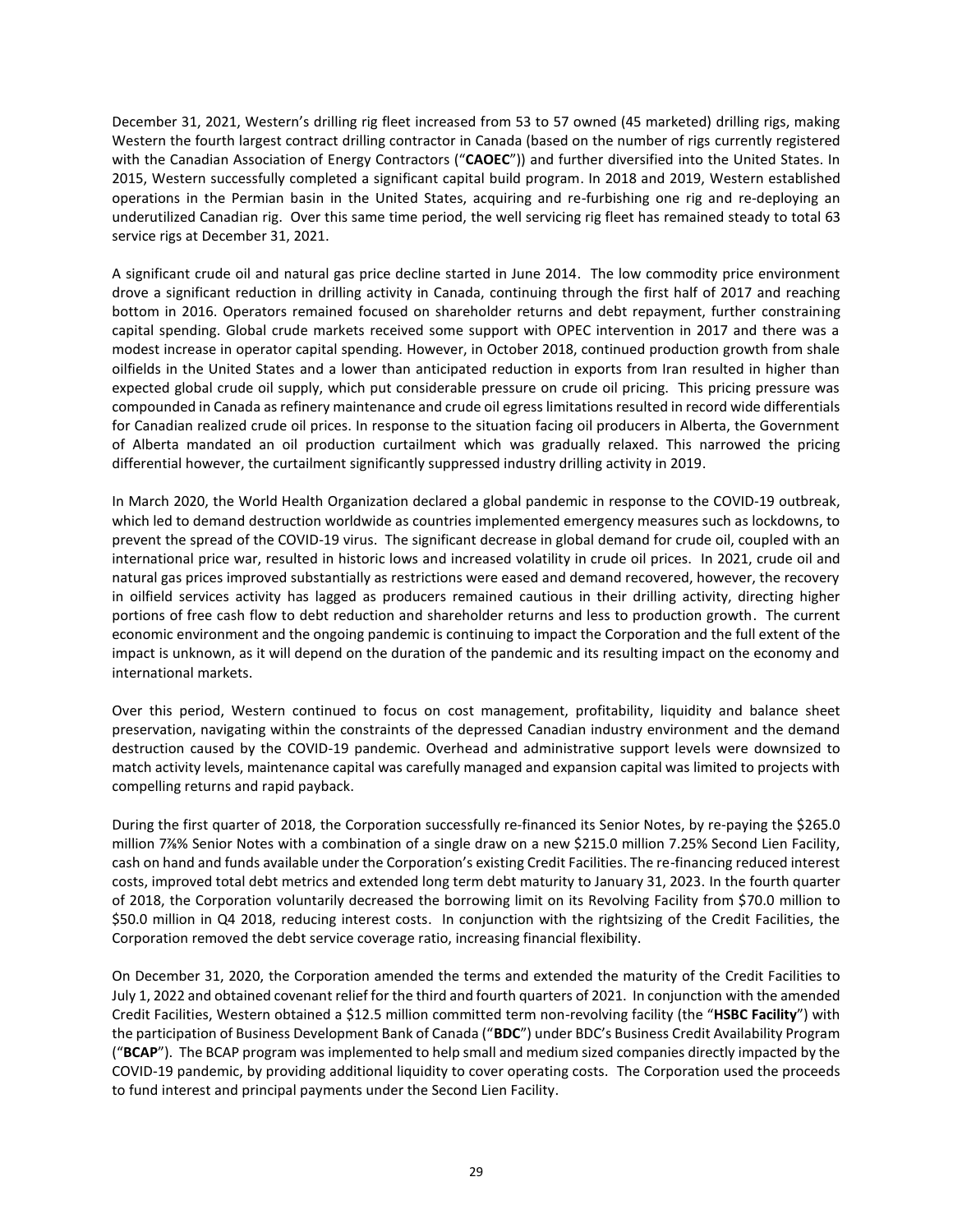On May 18, 2022, the Corporation completed a recapitalization and restructuring transaction (the "**Restructuring Transaction**"), including the Rights Offering, consisting of the issuance of 1,968,867,475 Common Shares upon the exercise of rights to purchase Common Shares at an exercise of \$0.016 per share, and the Debt Conversion for aggregate gross proceeds of approximately \$31.5 million, and the Debt Conversion, consisting of the conversion of \$100 million of principal amount under the Second Lien Facility into 2,000,000,000 Common Shares at an issuance price of \$0.05 per Common Share. \$10 million of the proceeds from the Rights Offering were paid by the Corporation to AIMCo to further reduce the principal amount outstanding under the Second Lien Facility as part of the Restructuring Transaction, with the remainder of the proceeds being applied to pay the expenses of the Restructuring Transaction and to pay for upgrades to the Company's rig fleet and for general working capital purposes. Further, the Second Lien Facility was amended to provide for an extension of the maturity of the remaining principal amount of the Second Lien Facility from January 31, 2023 to May 18, 2026 and an increase in the interest rate from 7.25% to 8.5%.

In addition, the Corporation's senior secured credit facilities (the "**Senior Facilities**") were amended effective May 18, 2022. The amendments to the Senior Facilities included: (a) an extension of the maturity of the Senior Facilities from July 1, 2022 to May 18, 2025; (b) a reduction in the amount available under the syndicated revolving facility of the Senior Facilities from \$50 million to \$35 million, with no change to the amount of the \$10,000,000 operating facility; and (c) revisions to certain financial covenants.

Western's Corporate Governance and Compensation Committee believes that the compensation paid to the NEOs in 2021 was appropriate considering the challenges associated with the ongoing COVID-19 pandemic on Western's operations and management's ability to navigate the market uncertainty during 2021, while managing capital, operating and overhead expenditures to preserve the balance sheet, combined with reduced staffing levels and more responsibility placed on remaining employees. The Share Price Performance Graph since 2015 set forth above and the Summary Compensation Table set forth below demonstrate the correlation that exists between the compensation paid to Western's NEOs and Western's total shareholder return ("**TSR**") over the three-year period. Senior Executives' total reported (versus realizable) compensation over the past five years has trended down in conjunction with Western's TSR, and the impact on Western's TSR from the decline in the share prices of North American oilfield service companies throughout the period to 2021 is reflected in the difference between the realizable and reported compensation of Western's CEO and CFO as illustrated in the tables on page 33. Compensation for the NEOs also reflects the high level of variable pay, both short and long term, which forms part of the total compensation program for the Corporation's executives.

#### **COMPENSATION OF NAMED EXECUTIVE OFFICERS**

# **Summary Compensation Table**

Securities legislation requires the disclosure of the compensation received by the NEOs of the Corporation for the three most recently completed financial years. "**NEO**" or "**Named Executive Officer**" is defined by the legislation to mean (i) each of the Chief Executive Officer and Chief Financial Officer of the Corporation, regardless of the amount of compensation of that individual, (ii) each of the Corporation's three most highly compensated executive officers or individuals acting or in a similar capacity, other than the Chief Executive Officer and Chief Financial Officer, who were serving as executive officers at the end of the most recently completed financial year and whose total compensation and bonus exceeds \$150,000, and (iii) any additional individual for whom disclosure would have been provided under (ii) but for the fact that the individual was not serving as an executive officer of the Corporation at the end of the most recently completed financial year end of the Corporation.

An "**executive officer**" is defined by the legislation to mean (i) the Board Chair of the Corporation, (ii) a vice chair of the Board of the Corporation, (iii) the President of the Corporation, (iv) a vice president of the Corporation in charge of a principal business unit, division or function, such as sales, finance or production, or (v) an officer of the Corporation or any of its subsidiaries or any other person who performed a policy-making function in respect of the Corporation.

During the financial year ended December 31, 2021, there were five NEOs being Alex R.N. MacAusland, President and Chief Executive Officer; Jeffrey K. Bowers, Senior Vice President, Finance, Chief Financial Officer and Corporate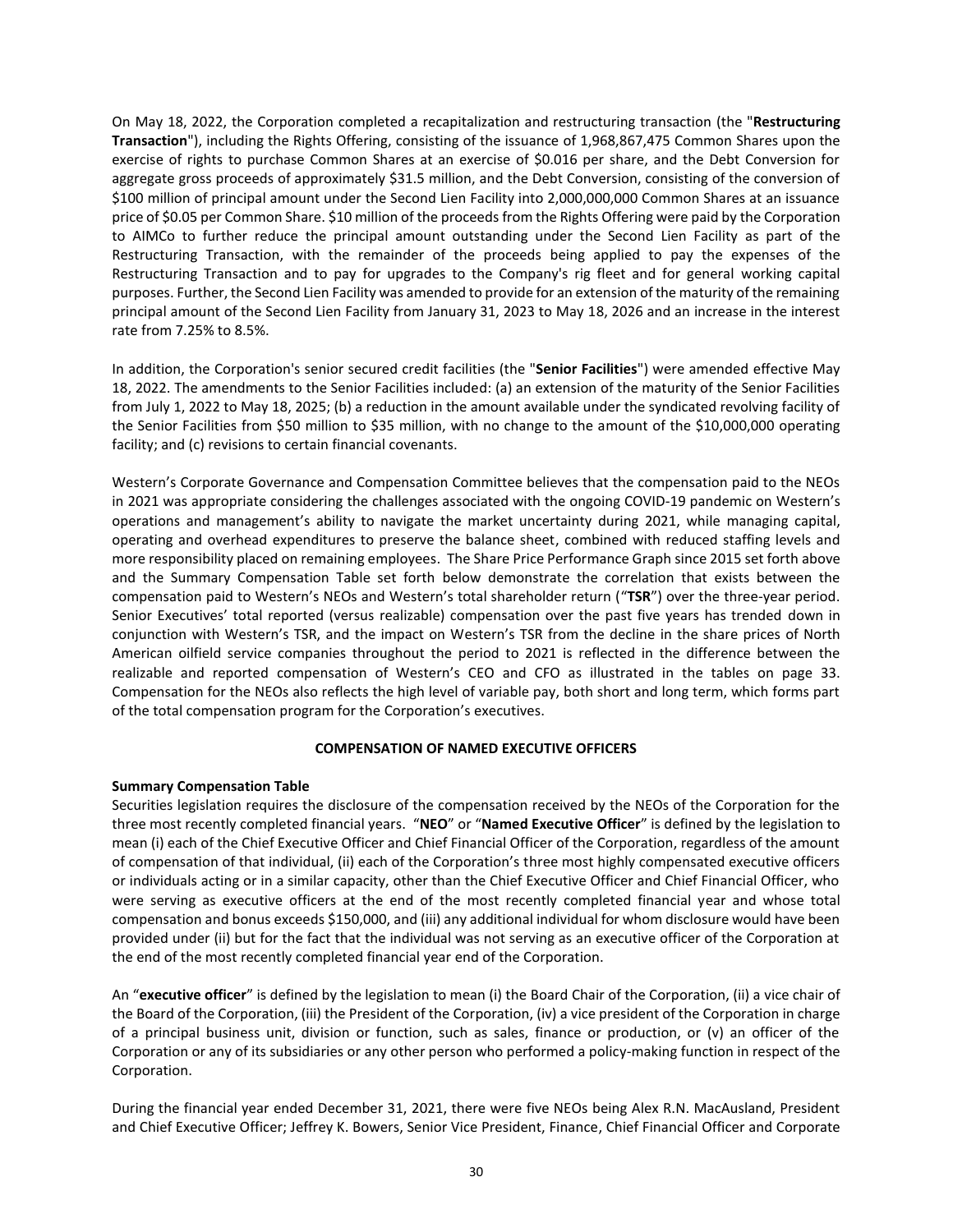Secretary; Jack R. Pepper, Vice President, Operations and Business Development, Stoneham Drilling; Peter J. Balkwill, Vice President, Finance; and J. Aaron MacAusland, Vice President, Operations, Horizon Drilling.

The following table sets forth all annual and long-term compensation information concerning the total compensation paid to the NEOs.

| <b>Name and Principal</b><br><b>Position</b> | Year | Salary<br>(5) | Share-<br>based<br>Awards <sup>(2)</sup><br>(5) | Option-<br>based<br>Awards $(3)$<br>(5) | Non-equity<br>incentive<br>Plan<br>Compensation <sup>(4)</sup><br>(5) | <b>Pension</b><br>Value<br>(5) | <b>All Other</b><br>Compensation <sup>(5)</sup><br>(5) | <b>Total</b><br>Compensation<br>(5) |
|----------------------------------------------|------|---------------|-------------------------------------------------|-----------------------------------------|-----------------------------------------------------------------------|--------------------------------|--------------------------------------------------------|-------------------------------------|
| Alex R.N.                                    | 2021 | 525,000       |                                                 |                                         | 162,500                                                               |                                | 87,966                                                 | 775,466                             |
| MacAusland <sup>(1)</sup><br>President and   | 2020 | 525,000       | 19,091                                          | 40.000                                  | 250,000                                                               |                                | 82,097                                                 | 916,188                             |
| <b>Chief Executive</b><br>Officer            | 2019 | 525,000       | 9,379                                           | 23,492                                  | 250,000                                                               |                                | 90,018                                                 | 897,889                             |
| Jeffrey K. Bowers                            | 2021 | 375,000       |                                                 |                                         | 130,000                                                               |                                | 67,327                                                 | 572,327                             |
| Senior Vice President                        | 2020 | 375,000       | 13,637                                          | 30,000                                  | 200,000                                                               |                                | 72,597                                                 | 691,234                             |
| Finance, Chief<br>Financial Officer and      | 2019 | 375,000       | 6,698                                           | 16,780                                  | 200,000                                                               |                                | 69,749                                                 | 668,227                             |
| Corporate Secretary                          |      |               |                                                 |                                         |                                                                       |                                |                                                        |                                     |
| Jack R. Pepper <sup>(6)</sup>                | 2021 | 304,272       |                                                 |                                         |                                                                       |                                | 102,928                                                | 407,200                             |
| Vice President,<br>Operations and            | 2020 | 305,568       | 4,365                                           | 10,545                                  |                                                                       |                                | 100,037                                                | 420,515                             |
| <b>Business</b>                              | 2019 | 311,712       | 2,143                                           | 5,37                                    | 50,000                                                                |                                | 87,776                                                 | 457,001                             |
| Development,<br><b>Stoneham Drilling</b>     |      |               |                                                 |                                         |                                                                       |                                |                                                        |                                     |
| Peter J. Balkwill                            | 2021 | 245,000       |                                                 |                                         | 33,000                                                                |                                | 39,012                                                 | 317,012                             |
| Vice President,<br>Finance                   | 2020 | 245,000       | 7,129                                           | 11,352                                  | 51,000                                                                |                                | 35,485                                                 | 349,966                             |
|                                              | 2019 | 245,000       | 3,502                                           | 8,770                                   | 50,000                                                                |                                | 40,450                                                 | 347,722                             |
| J. Aaron MacAusland                          | 2021 | 239,238       | $\overline{\phantom{a}}$                        |                                         | 50,000                                                                |                                | 17,065                                                 | 306,303                             |
| Vice President,<br>Operations, Horizon       | 2020 | 232,500       | 4,227                                           | 10.545                                  | 55,000                                                                |                                | 19,490                                                 | 321,762                             |
| <b>Drilling</b>                              | 2019 | 232,500       | 2,076                                           | 5,202                                   | 50,000                                                                |                                | 19,112                                                 | 308,890                             |

**Notes:** 

(1) Mr. Alex R.N. MacAusland is not compensated for his role as a director of the Corporation.

(2) Includes RSUs and Cash RSUs and represents the fair value of the share-based awards granted during the year. The fair value of the sharebased awards granted to NEOs pursuant to the RSU Plan is a theoretical expected value calculated at the date of grant by multiplying the number of RSUs granted by the closing prices of the Common Shares on the date before the applicable calculation date, being each of the following values: \$0.265 for RSUs issued on August 25, 2020 and \$0.24 for RSUs issued on August 20, 2019.

(3) The grant date fair value of option-based awards granted to NEOs pursuant to the Option Plan is \$0.10 on August 25, 2020 and \$0.08 on August 20, 2019. The grant date fair value of Options issued in 2020 for compensation disclosure purposes is calculated using a Black-Scholes option pricing model with the following assumptions: (i) average risk-free interest rate of 0.26%; (ii) average expected life of 2.0 years; (iii) volatility of 72%; and (iv) expected dividend yield of 0%. This methodology is consistent with the method used to estimate the fair value of Options in Western's financial statements.

(4) These represent annual cash bonuses in respect of the particular fiscal year. There are no non-equity long-term incentive plans.

- (5) All Other Compensation for each of the NEOs is comprised of the following elements: Mr. Alex R.N. MacAusland: monthly car allowance, monthly parking, physical wellness allowance and RRSP contributions; Mr. Bowers: monthly car allowance, monthly parking, physical wellness allowance and RRSP contributions; Mr. Pepper: monthly car allowance, monthly living allowance and 401k contributions; Mr. Balkwill: monthly car allowance, monthly parking, physical wellness allowance, and RRSP contributions; and Mr. J. Aaron MacAusland: vehicle, physical wellness allowance, and RRSP contributions.
- (6) Mr. Pepper's compensation has been translated into Canadian dollars from US dollars using the following closing exchange rates: December 31, 2021: 1.2678, December 31, 2020: 1.2732 and December 31, 2019: 1.2988.

#### **Incentive Plan Awards**

*Outstanding Share-Based Awards and Option-Based Awards* 

The following table sets forth all awards outstanding at December 31, 2021 made to the NEOs.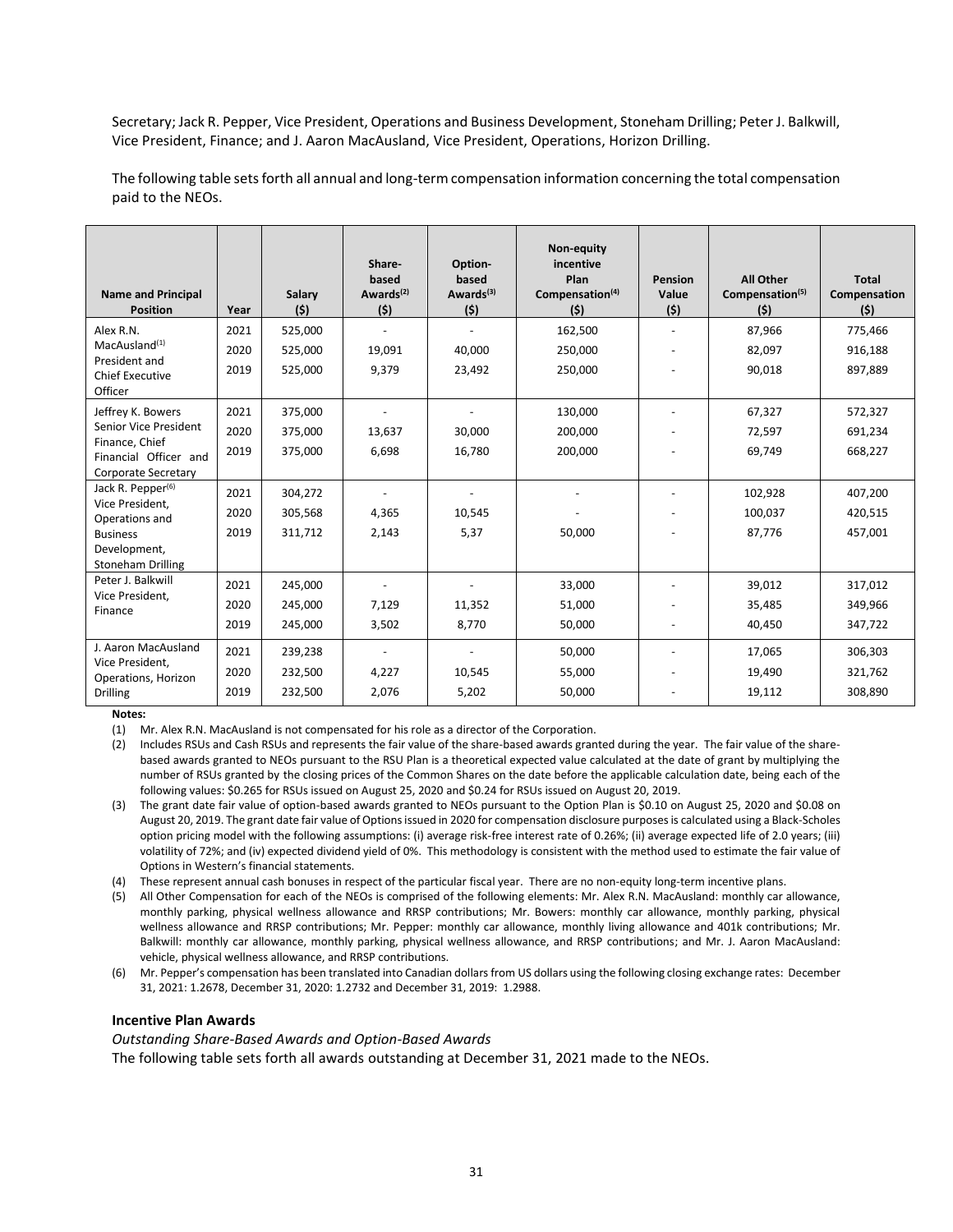|                                              |                                                                                                                   | <b>Option-Based Awards</b>                |                                         |                                                                                 |                                                                                                      | Share-Based Awards <sup>(3)</sup>                                                                                           |                                                                                                                                                   |
|----------------------------------------------|-------------------------------------------------------------------------------------------------------------------|-------------------------------------------|-----------------------------------------|---------------------------------------------------------------------------------|------------------------------------------------------------------------------------------------------|-----------------------------------------------------------------------------------------------------------------------------|---------------------------------------------------------------------------------------------------------------------------------------------------|
| <b>Name</b>                                  | <b>Number of</b><br><b>Securities</b><br><b>Underlying</b><br><b>Unexercised</b><br>Options <sup>(1)</sup><br>(#) | Option<br><b>Exercise</b><br>Price<br>(5) | <b>Option Expiration</b><br><b>Date</b> | Value of<br><b>Unexercised</b><br>in-the-money<br>Options <sup>(2)</sup><br>(5) | <b>Number of</b><br><b>Shares or</b><br>Units of<br><b>Shares that</b><br>have not<br>Vested<br>(# ) | <b>Market or</b><br><b>Payout Value</b><br>of Share-based<br><b>Awards that</b><br>have not<br>Vested <sup>(4)</sup><br>(5) | <b>Market or</b><br>Payout Value of<br><b>Value Vested</b><br><b>Share-Based</b><br><b>Awards not</b><br>Paid out or<br><b>Distributed</b><br>(5) |
| Alex R.N.                                    | 164,600                                                                                                           | 1.24                                      | Aug 22, 2022                            |                                                                                 | 61,054                                                                                               | 17,706                                                                                                                      |                                                                                                                                                   |
| MacAusland                                   | 371,810                                                                                                           | 0.86                                      | Aug 2, 2023                             |                                                                                 |                                                                                                      |                                                                                                                             |                                                                                                                                                   |
| President and<br><b>Chief Executive</b>      | 293,650                                                                                                           | 0.24                                      | Aug 19, 2024                            | 14,683                                                                          |                                                                                                      |                                                                                                                             |                                                                                                                                                   |
| Officer                                      | 400,000                                                                                                           | 0.265                                     | Aug 24, 2025                            | 10,000                                                                          |                                                                                                      |                                                                                                                             |                                                                                                                                                   |
| Jeffrey K. Bowers                            | 117,600                                                                                                           | 1.24                                      | Aug 22, 2022                            |                                                                                 | 43,610                                                                                               | 12,647                                                                                                                      |                                                                                                                                                   |
| Senior Vice                                  | 265,580                                                                                                           | 0.86                                      | Aug 2, 2023                             |                                                                                 |                                                                                                      |                                                                                                                             |                                                                                                                                                   |
| President Finance,<br><b>Chief Financial</b> | 209,750                                                                                                           | 0.24                                      | Aug 19, 2024                            | 10,488                                                                          |                                                                                                      |                                                                                                                             |                                                                                                                                                   |
| Officer and<br>Corporate<br>Secretary        | 300,000                                                                                                           | 0.265                                     | Aug 24, 2025                            | 7,500                                                                           |                                                                                                      |                                                                                                                             |                                                                                                                                                   |
| Jack Pepper, Vice                            | 29,700                                                                                                            | 1.24                                      | Aug 22, 2022                            |                                                                                 | 13,957                                                                                               | 4,048                                                                                                                       |                                                                                                                                                   |
| President,                                   | 84,980                                                                                                            | 0.86                                      | Aug 2, 2023                             |                                                                                 |                                                                                                      |                                                                                                                             |                                                                                                                                                   |
| Operations and<br><b>Business</b>            | 67,120                                                                                                            | 0.24                                      | Aug 19, 2024                            | 3,356                                                                           |                                                                                                      |                                                                                                                             |                                                                                                                                                   |
| Development,<br><b>Stoneham Drilling</b>     | 105,450                                                                                                           | 0.265                                     | Aug 24, 2025                            | 2,636                                                                           |                                                                                                      |                                                                                                                             |                                                                                                                                                   |
| Peter J. Balkwill                            | 61,500                                                                                                            | 1.24                                      | Aug 22, 2022                            |                                                                                 | 22,796                                                                                               | 6,611                                                                                                                       |                                                                                                                                                   |
| Vice President,<br>Finance                   | 138,810                                                                                                           | 0.86                                      | Aug 2, 2023                             |                                                                                 |                                                                                                      |                                                                                                                             |                                                                                                                                                   |
|                                              | 109,630                                                                                                           | 0.24                                      | Aug 19, 2024                            | 5,482                                                                           |                                                                                                      |                                                                                                                             |                                                                                                                                                   |
|                                              | 113,520                                                                                                           | 0.265                                     | Aug 24, 2025                            | 2,838                                                                           |                                                                                                      |                                                                                                                             |                                                                                                                                                   |
| J. Aaron<br>MacAusland                       | 29,700                                                                                                            | 1.24                                      | Aug 22, 2022                            |                                                                                 | 13,516                                                                                               | 3,920                                                                                                                       |                                                                                                                                                   |
| Vice President,                              | 82,330                                                                                                            | 0.86                                      | Aug 2, 2023                             |                                                                                 |                                                                                                      |                                                                                                                             |                                                                                                                                                   |
| Operations,                                  | 65,020                                                                                                            | 0.24                                      | Aug 19, 2024                            | 3,251                                                                           |                                                                                                      |                                                                                                                             |                                                                                                                                                   |
| <b>Horizon Drilling</b>                      | 105,450                                                                                                           | 0.265                                     | Aug 24, 2025                            | 2,636                                                                           |                                                                                                      |                                                                                                                             |                                                                                                                                                   |

(1) Options to purchase Common Shares.

(2) Based on the closing share price of the Common Shares on December 31, 2021 of \$0.29.

(3) Consists of RSUs and Cash RSUs pursuant to the RSU Plan.

(4) The fair value of the share-based awards granted to NEOs pursuant to the RSU Plan is a theoretical expected value calculated by multiplying the number of RSUs held by the closing price of the Common Shares on the calculation date, being \$0.29 on December 31, 2021.

# *Incentive Plan Awards – Value Vested or Earned During the Year*

The following table sets forth particulars concerning each incentive plan award granted to each of the NEOs for the year ended December 31, 2021.

| <b>Name</b>                                                                                                      | <b>Option-Based Awards - Value</b><br>Vested During the Year <sup>(1)</sup><br>(\$) | Share-based Awards-<br><b>Value Vested During the</b><br>$Year^{(2)}$<br>(5) | Non-equity Incentive Plan Compensation<br>- Value Earned During the Year<br>(\$) |
|------------------------------------------------------------------------------------------------------------------|-------------------------------------------------------------------------------------|------------------------------------------------------------------------------|----------------------------------------------------------------------------------|
| Alex R.N. MacAusland<br>President and Chief Executive Officer                                                    | 8.540                                                                               | 15,969                                                                       | 162,500                                                                          |
| Jeffrey K. Bowers<br>Senior Vice President Finance, Chief<br><b>Financial Officer and Corporate</b><br>Secretary | 6.195                                                                               | 11.402                                                                       | 130.000                                                                          |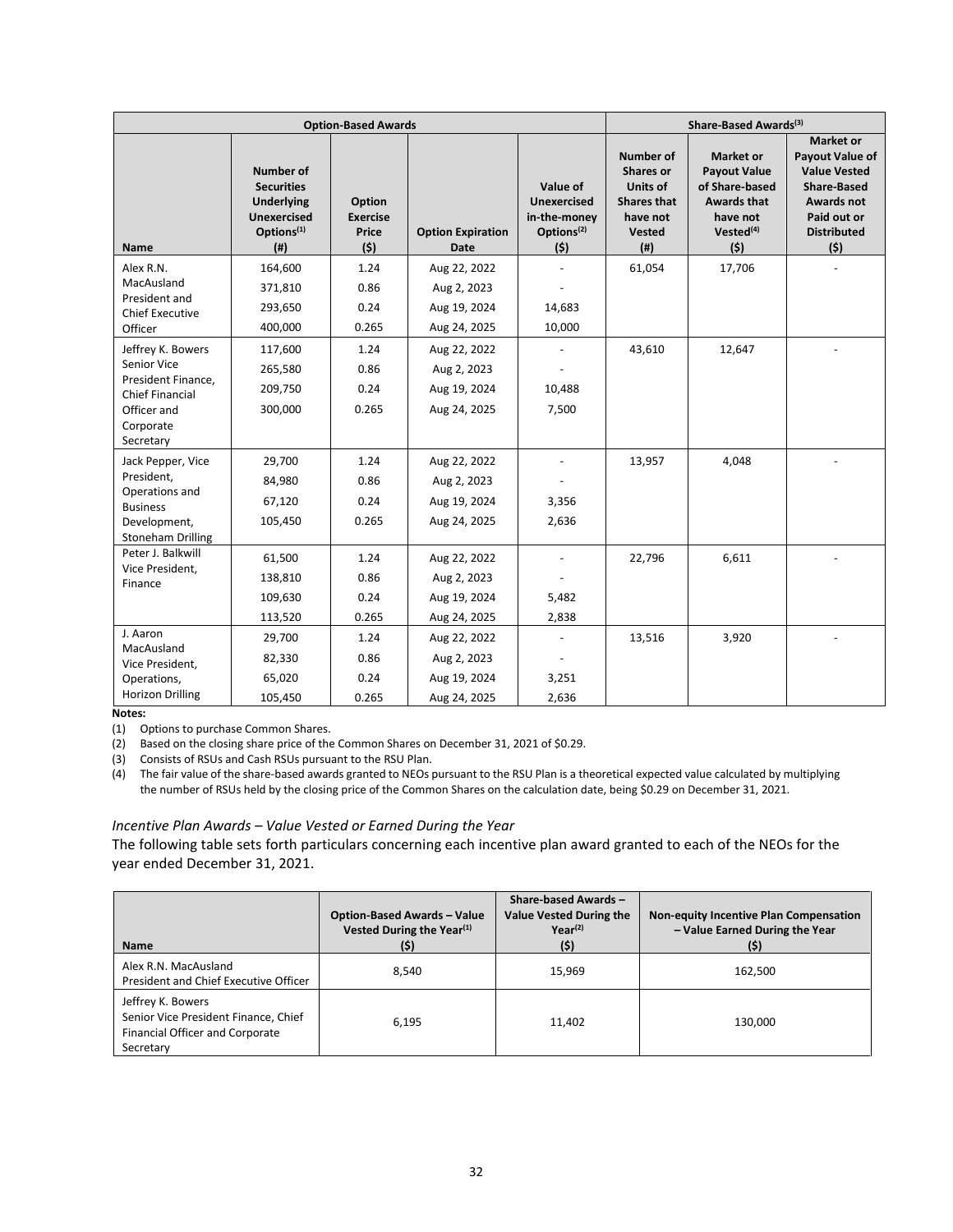| <b>Name</b>                                                                                      | <b>Option-Based Awards - Value</b><br>Vested During the Year <sup>(1)</sup><br>(\$) | Share-based Awards -<br><b>Value Vested During the</b><br>$Year^{(2)}$<br>(5) | Non-equity Incentive Plan Compensation<br>- Value Earned During the Year<br>(5) |
|--------------------------------------------------------------------------------------------------|-------------------------------------------------------------------------------------|-------------------------------------------------------------------------------|---------------------------------------------------------------------------------|
| Jack Pepper, Vice President,<br><b>Operations and Business</b><br>Development, Stoneham Drilling | 2,045                                                                               | 3,266                                                                         |                                                                                 |
| Peter J. Balkwill, Vice President,<br>Finance                                                    | 2.949                                                                               | 5,960                                                                         | 33.000                                                                          |
| J. Aaron MacAusland<br>Vice President, Operations, Horizon<br><b>Drilling</b>                    | 2,003                                                                               | 3,282                                                                         | 50.000                                                                          |

(1) Represents the aggregate dollar value that would have been realized if the Options under the option-based award had been exercised on the vesting date based on the difference between the closing market price of the Western's Common Shares on the vesting date and the exercise price of the Options.

(2) Represents the aggregate dollar value realized upon vesting of share-based awards which includes RSUs and Cash RSUs. The value is based on the market value of the underlying Common Shares on the vesting date.

#### **Reported vs. Realizable Compensation**

The tables below show Messrs. MacAusland and Bowers' long-term incentive awards compared to their actual payouts for the past five years and the point-in-time estimates of the unpaid balance (or gain in the case of options).

| Alex R.N. MacAusland<br>Long-term Incentive Compensation<br>(RSUs and Options) | 2017<br>(5)              | 2018<br>(5) | 2019<br>(5) | 2020<br>(5) | $2021^{(2)}$<br>(5) |
|--------------------------------------------------------------------------------|--------------------------|-------------|-------------|-------------|---------------------|
| <b>Grant Value Reported</b>                                                    | 160,000                  | 132,152     | 32,871      | 59,091      | 0                   |
| Paid in 2017                                                                   | $\overline{\phantom{a}}$ |             |             |             |                     |
| Paid in 2018                                                                   | 25,067                   |             |             |             |                     |
| Paid in 2019                                                                   | 6,010                    | 4,023       |             |             |                     |
| Paid in 2020                                                                   | 7,143                    | 3,799       | 3,257       |             |                     |
| Paid in 2021                                                                   |                          | 4,429       | 4,042       | 6,781       |                     |
| <b>Total Paid</b>                                                              | 38,220                   | 12,251      | 7,299       | 6,781       |                     |
| Estimated unvested/unexercised value <sup>(1)</sup>                            |                          |             | 18,460      | 23,928      |                     |
| Total paid plus unvested/unexercised value                                     | 38,220                   | 12,251      | 25,759      | 30,709      |                     |
| Total paid plus unvested value as a % of grant<br>value reported               | 24%                      | 9%          | 78%         | 52%         | 0%                  |
| Net realizable compensation from Grant Value<br>Reported                       | (121,780)                | (119,901)   | (7, 112)    | (28, 382)   |                     |

| <b>Jeffrey K. Bowers</b><br>Long-term Incentive Compensation<br>(RSUs and Options) | 2017<br>(5)              | 2018<br>(5) | 2019<br>(5) | 2020<br>(5)              | $2021^{(2)}$<br>(\$) |
|------------------------------------------------------------------------------------|--------------------------|-------------|-------------|--------------------------|----------------------|
| <b>Grant Value Reported</b>                                                        | 114,260                  | 94,388      | 23,478      | 43,637                   | 0                    |
| Paid in 2017                                                                       | $\overline{\phantom{a}}$ | -           |             | $\overline{\phantom{a}}$ |                      |
| Paid in 2018                                                                       | 17,896                   |             |             |                          |                      |
| Paid in 2019                                                                       | 4,291                    | 2,873       |             | $\overline{\phantom{a}}$ |                      |
| Paid in 2020                                                                       | 5,100                    | 2,713       | 2,326       | -                        |                      |
| Paid in 2021                                                                       | $\blacksquare$           | 3,163       | 2,887       | 4,844                    |                      |
| <b>Total Paid</b>                                                                  | 27,287                   | 8,749       | 5,213       | 4,844                    |                      |
| Estimated unvested/unexercised value <sup>(1)</sup>                                | $\overline{\phantom{a}}$ | -           | 13,185      | 17,449                   |                      |
| Total paid plus unvested/unexercised value                                         | 27,287                   | 8,749       | 18,398      | 22,293                   |                      |
| Total paid plus unvested value as a % of grant<br>value reported                   | 24%                      | 9%          | 78%         | 51%                      | 0%                   |
| Net realizable compensation from Grant Value<br>Reported                           | (86, 973)                | (85, 639)   | (5,080)     | (21, 344)                |                      |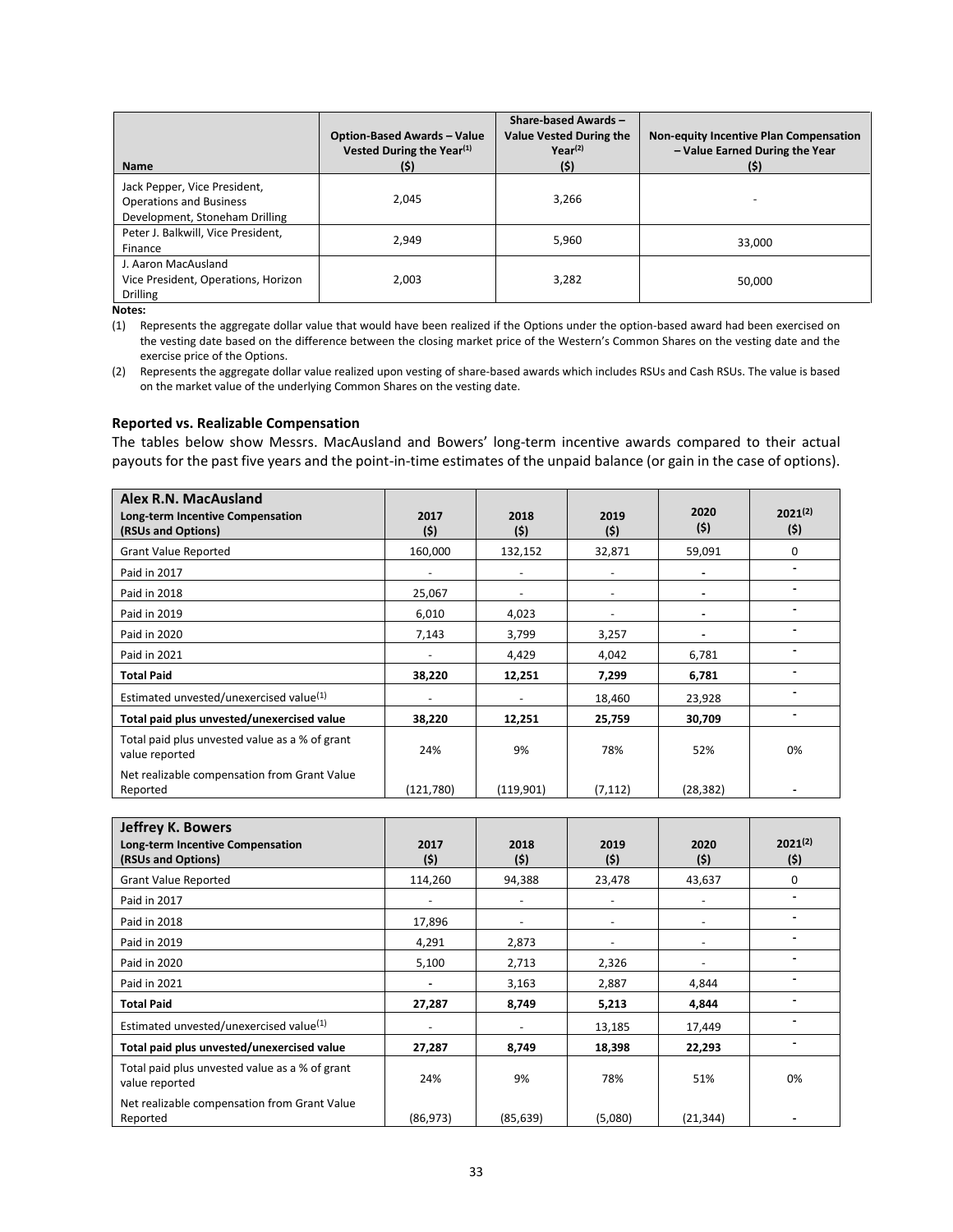- (1) The estimated unvested values represent the value of unvested RSUs and Cash RSUs and in-the-money unexercised Options calculated using the closing trading price of the Common Shares on the TSX on December 31, 2021 (\$0.29). These are point-in-time estimations and can vary significantly depending on changes in share price.
- (2) No RSUs or Options were granted in 2021.

#### **Termination and Change of Control Benefits**

Messrs. MacAusland and Bowers (hereinafter the "**Subject Employee**" or "**Subject Employees**") are subject to terms of employment which continue indefinitely and provide for payment of the Subject Employee's annual base salary and participation in certain benefits provided by the Corporation until the employment agreement is terminated. The employment agreements contain provisions providing for the payment by the Corporation to the Subject Employees of certain amounts and benefits in the event of termination and in the event of a "change of control", as described below.

The Corporation is entitled to terminate the employment agreement with either Subject Employee at any time for just cause and is then obligated to pay such Subject Employee's gross salary through to the termination date, any bonus declared but not yet paid, accrued and unused vacation and outstanding expense reimbursements. Either of the Subject Employees may terminate his employment by giving 30 days' written notice.

The Corporation has a right to terminate either of the Subject Employees' employment agreement by paying to the Subject Employee a severance amount (the "**Severance Amount**") equal to (i) 24 months' annual salary, (ii) 20% of amount referenced in (i) as compensation for lost benefits and perquisites, and (iii) the greater of, two times the average of the amount awarded to the Subject Employee as a bonus pursuant to the Corporation's bonus plan in respect of the two most recently completed performance years or two times annual salary. Either of the Subject Employees will be entitled to treat his employment as being "terminated without cause", and be entitled to the Severance Amount, if the Corporation unilaterally makes material changes the Subject Employee's position or duties, title or office, which includes any removal from or failure to re-elect or re-appoint the Subject Employee to any positions or offices, or if the Corporation reduces the Subject Employee's annual salary or the Subject Employee's other remuneration or responsibilities taken as a whole ("**Good Reason**"), unless such changes are made with the consent of the Subject Employee. The executive employment agreements contain standard non-solicitation provisions that prohibit the Subject Employees from soliciting Western's employees or customers for one year following the cessation of employment. Furthermore, for one year following the cessation of employment, the Subject Employee is prohibited from (i) making an offer for shares or assets of Western; (ii) soliciting proxies to complete an offer for shares or the assets of Western; and (iii) instituting any type of shareholder proposal.

In the event of a change of control (as defined below), each of Subject Employees is entitled to the Severance Amount if (i) his employment is terminated by the Corporation without cause within 60 days of the date of a Change of Control; or (ii) Good Reason exists, then the Subject Employee may provide 30 days written notice of his intent to terminate his employment within 60 days of the date of the Change of Control and the existence of Good Reason.

The executive employment agreements define a "**Change of Control**" as follows: (i) the purchase or acquisition of Common Shares and/or securities convertible into Common Shares or carrying the right to acquire Common Shares ("**Convertible Securities**") as a result of which a person, group of persons or persons acting jointly or in concert, or any affiliates or associates of any such person, group of persons or any of such persons acting jointly or in concert (collectively the "**Holders**") beneficially own or exercise control or direction over Common Shares and/or Convertible Securities such that, assuming after the conversion of the Convertible Securities beneficially owned by the Holders thereof, would have the right to cast more than 30% of the votes attached to all Common Shares; (ii) an amalgamation, arrangement, merger or other consolidation or combination of the Corporation with another entity pursuant to which the shareholders of the Corporation immediately thereafter do not own securities of the successor or continuing entity which would entitle them to cast more than 50% of the votes attaching to all of the Common Shares; (iii) a liquidation, dissolution or winding up of the Corporation; (iv) the sale, lease or exchange of all or substantially all of the assets of the Corporation; (v) the election at a meeting of the Corporation's shareholders of a number of directors, who were not included in the slate for election as directors approved by the prior Board, and would represent a majority of the Board; (vi) the appointment of a number of directors which would represent a majority of the Board and which were nominated by any holder of voting shares of the Corporation or by any group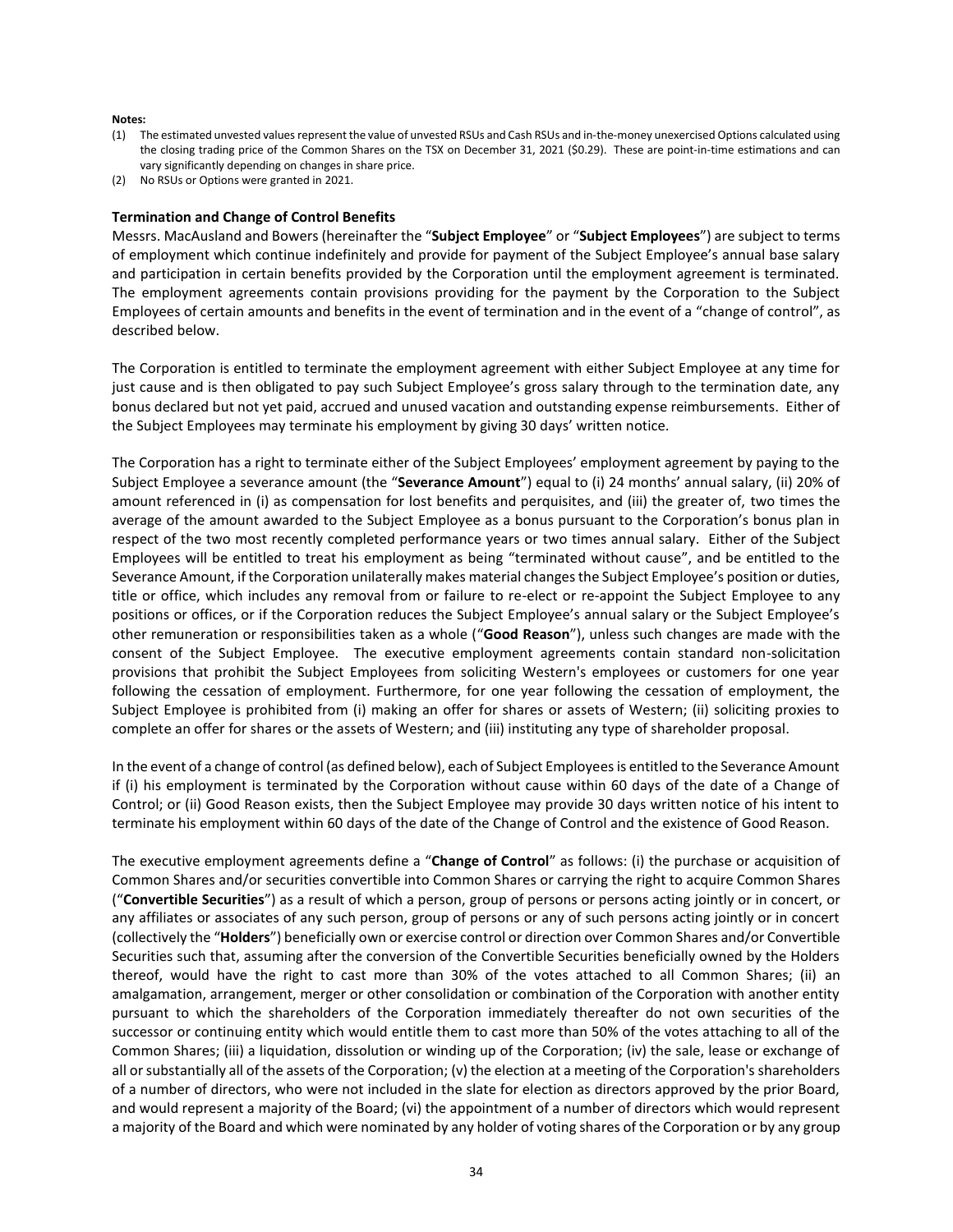of holders of voting shares of the Corporation acting jointly or in concert and not approved by the Corporation's prior Board; or (vii) a determination by the Board that there has been a change, whether by way of a change in the holding of Common Shares, or otherwise in the ownership of the Corporation's assets or by any other means, as a result of which any person or group of persons acting jointly or in concert is in a position to exercise effective control of the Corporation.

The table below sets out an estimated aggregate amount that each of Messrs. MacAusland and Bowers would have been entitled to receive if he had been terminated without cause, or if Good Reason exists following the occurrence of a Change of Control, on December 31, 2021.

| <b>Name</b>          | <b>Annual Salary</b><br>Component | <b>Loss of Benefits</b><br>and Perguisites<br>Component | <b>Loss of Bonus</b><br>Component | <b>Total Severance</b><br>Amount |
|----------------------|-----------------------------------|---------------------------------------------------------|-----------------------------------|----------------------------------|
|                      | (\$)                              | (\$)                                                    | (\$)                              | (\$)                             |
| Alex R.N. MacAusland | 1.050.000                         | 210.000                                                 | 1.050.000                         | 2,310,000                        |
| Jeffrey K. Bowers    | 750,000                           | 150,000                                                 | 750,000                           | 1,650,000                        |

The table below sets out an estimated aggregate amount that each NEO would have been entitled to receive upon the occurrence of a Change of Control on December 31, 2021, pursuant to the accelerated vesting provisions of the Option Plan and RSU Plan.

| <b>Name</b>          | <b>Option-Based</b><br>Award<br>Payments $(5)^{(1)}$ | <b>Share-Based</b><br>Award<br><b>Payments</b><br>$(5)^{(2)}$ |
|----------------------|------------------------------------------------------|---------------------------------------------------------------|
| Alex R.N. MacAusland | 105,720                                              | 17,706                                                        |
| Jeffrey K. Bowers    | 78,276                                               | 12,647                                                        |
| Jack R. Pepper       | 26,875                                               | 4,048                                                         |
| Peter J. Balkwill    | 32,545                                               | 6,611                                                         |
| J. Aaron MacAusland  | 26,672                                               | 3.920                                                         |

**Notes:**

- (1) Upon the occurrence of a change of control and the termination of the NEO's employment without cause or by the employee for Good Reason (as defined in the Option Plan), in either case within 12 months of such change of control, all unvested Options as at December 31, 2021 would immediately vest and be paid to the NEO in accordance with the Option Plan. See "*Securities Authorized for Issuance under Equity Compensation Plans – Long-Term Incentive Equity* Plans". The amount represents the total value of unexercised Options that are inthe-money based on \$0.29, the closing price of the Common Shares on the TSX on December 31, 2021.
- (2) Upon the occurrence of a change of control and the termination of the NEO's employment without cause or by the employee for Good Reason (as defined in the RSU Plan), in either case within 12 months of such change of control, all unvested RSUs and Cash RSUs as at December 31, 2021 would immediately vest and be paid to the NEO in accordance with the RSU Plan. See "*Securities Authorized for Issuance under Equity Compensation Plans – Long-Term Incentive Equity* Plans". The amount represents the estimated market value of the outstanding RSUs and Cash RSUs as at December 31, 2021 based on \$0.29, the closing price of the Common Shares on the TSX on December 31, 2021.

# **SECURITIES AUTHORIZED FOR ISSUANCE UNDER EQUITY COMPENSATION PLANS**

#### **Long-Term Incentive Equity Plans**

In order to attract and retain qualified personnel and provide incentives and rewards to the directors, officers, employees and consultants of Western, the Board has adopted long-term incentive equity plans which include the Option Plan and the RSU Plan.

The Option Plan authorizes the Board to grant Options to purchase Common Shares to directors, officers, employees and consultants of Western.

The RSU Plan authorizes the Board to issue RSUs which entitle the holder to either receive, at the Board's discretion, one Common Share or the cash equivalent of the fair market value of one Common Share to directors, officers, employees and consultants of Western.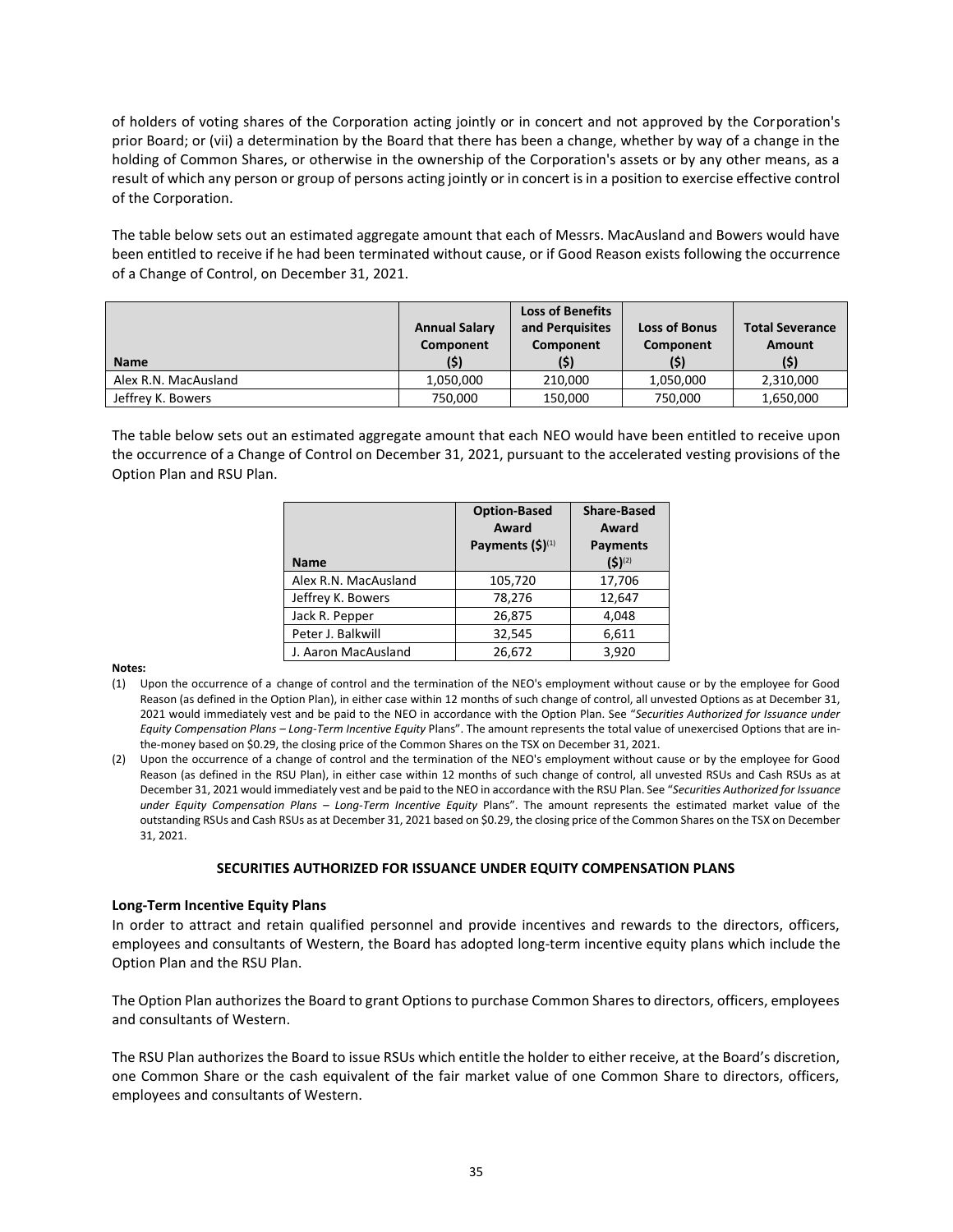Under the Option Plan and the RSU Plan, the aggregate number of Common Shares issuable upon exercise of Options granted thereunder may not exceed 10% of the issued and outstanding Common Shares from time to time and up to 5% of the Shares will be allocated to the RSU Plan for treasury settled RSUs and the Common Shares reserved for issuance to any one person shall not exceed 5% of the outstanding Common Shares from time to time.

#### **Summary of Option Plan**

The following is a summary of the Option Plan.

This summary is qualified in its entirety by reference to the full text of the Option Plan, which was filed on May 1, 2017 under Western's profile at www.sedar.com.

# *Purpose*

The purpose of the Option Plan is to develop the interest of existing or proposed directors, employees and consultants of Western and its subsidiaries and other persons who provide ongoing management or consulting services to Western or its subsidiaries in the growth and development of Western by providing them with the opportunity through share purchase options to acquire an increased proprietary interest in Western.

# *Participation Limits*

The Option Plan provides that the number of Common Shares issuable pursuant to Options granted shall not exceed 10% of the aggregate number of issued and outstanding Common Shares at any given time. The number of Common Shares issuable to insiders pursuant to Options granted under the Option Plan and any other security-based compensation arrangement at any time may not exceed 10% of the outstanding Common Shares, and the number of Common Shares issued to insiders, within any one-year period, under the Option Plan and any security-based compensation arrangement may not exceed 10% of the outstanding Common Shares. The maximum number of Common Shares that may be issued to any one participant under the Option Plan is 5% of the outstanding Common Shares.

The maximum number of Common Shares issuable to non-employee directors under the Option Plan shall not exceed 1% of the total number of Common Shares outstanding from time to time and the total annual grant to any one non-employee director shall not exceed an annual equity value of \$100,000 (based on a Black-Scholes calculation). Grants of Options and grants under any other security-based compensation arrangement to nonemployee directors shall not exceed an annual equity value of \$150,000 to each non-employee director (based on a Black-Scholes calculation).

#### *Number of Common Shares Issued and Issuable*

As of December 31, 2021, there were 5,924,431 Options issued and outstanding, representing 6.46% of the issued and outstanding Common Shares. Accordingly, as at December 31, 2021, when combined with the total number of Common Shares reserved for issuance under the RSU plan there were approximately 2,637,681 unallocated Options available for issuance under the Option Plan representing approximately 2.9% of the issued and outstanding Common Shares. The Corporation's annual burn rate, as calculated in accordance with Section 613(p) of the TSX Company Manual, under the Option Plan was as follows:

|                                            | 2021       | 2020       | 2019       |
|--------------------------------------------|------------|------------|------------|
| <b>Total Options Granted</b>               | 43,620     | 2,484,600  | 2,221,410  |
| <b>Total Options Exercised</b>             | 62.772     |            |            |
| Weighted average number of Common Shares   | 91,372,740 | 91,253,251 | 92,379,902 |
| Annual burn rate <sup>(1)</sup>            | 0.0%       | 2.7%       | 2.4%       |
| Annual Option exercise rate <sup>(2)</sup> | 0.0%       | 0.0%       | 0.0%       |

**Notes:**

(1) The burn rate is calculated based on the total number of Options granted in the year divided by the weighted average number of Common Shares issued and outstanding during the year.

(2) The exercise rate is calculated based on the total number of Options exercised divided by the weighted average number of Common Shares issued and outstanding during the year.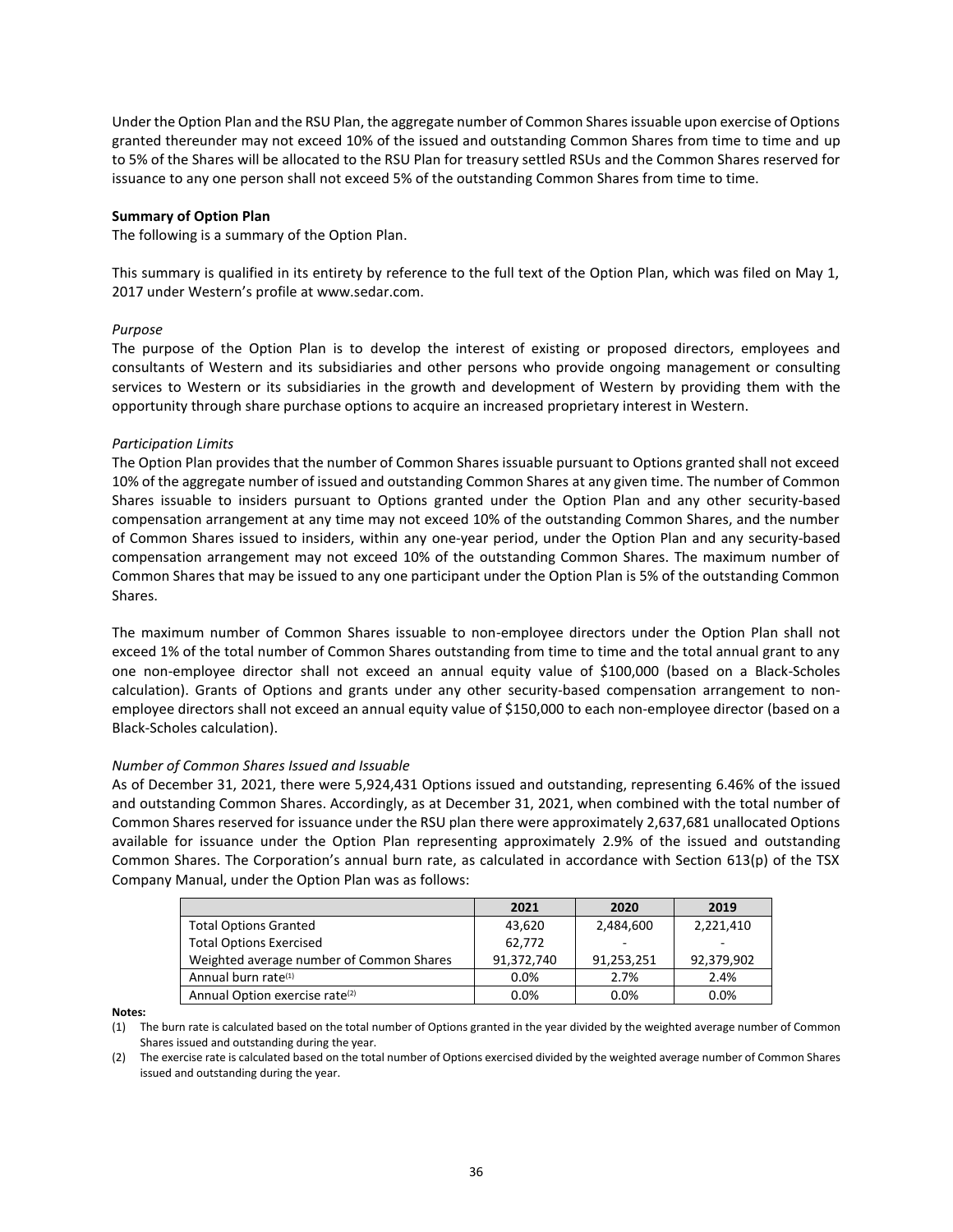62,772 Common Shares were issued pursuant to the Option Plan during the financial year ended December 31, 2021. No Common Shares were issued pursuant to the Option Plan during the financial years ended December 31, 2020, or 2019.

# *Granting of Options*

The Option Plan provides that, at the time of granting an Option under the Option Plan, the Board (or a committee thereof) will determine the exercise price when such Option is granted subject to any limitations imposed by any relevant stock exchange or regulatory authority and the exercise price shall not be less than an amount equal to the market value of the Common Shares. The market value is defined in the Option Plan as the closing price on the trading day prior to the date of grant on the TSX. As well, the Board (or a committee thereof) will determine, at the time of granting an Option under the Option Plan, the expiry date of each Option (not to exceed 5 years after the date of grant) and the extent to which each Option vests.

# *Vesting*

The Board (or a committee thereof) may, in its sole discretion, determine the time during which Options shall vest and the method of vesting, or that no vesting restriction shall exist. In the absence of any such determination as to vesting, vesting shall be as to 1/3 on the first anniversary of the date of grant, 1/3 on the second anniversary of the date of grant and 1/3 on the third anniversary of the date of grant.

The Board has resolved that vesting provisions for Options granted by Western shall vest 1/3 on the first anniversary of the date of grant, 1/3 on the second anniversary of the date of grant and 1/3 on the third anniversary of the date of grant.

# *Change of Control, Amalgamation or Sale*

If an optionee ceases to be a participant of the Option Plan as a result of a Change of Control and the termination of such optionee's employment with Western either (i) by Western without Just Cause; or (ii) by the optionee for Good Reason (as such terms are defined in the Option Plan) in either case in connection with or within 12 months of such Change of Control, the vesting date for all outstanding Options held by such optionee shall be deemed to have occurred on the date notice of termination of employment by the optionee is given by Western or on the date such notice is given by the optionee to Western, as the case may be.

In the event of a Change of Control of the Corporation, a participant in the Option Plan shall be entitled to make an offer to the Corporation for the disposition and surrender of their Options for an amount (not to exceed the fair market value) specified therein and the Corporation may (but is not obligated to) accept such offer subject to regulatory approval. If the offer is accepted, the Options in respect of which the offer relates shall be surrendered and deemed to be terminated and cancelled and shall cease to grant its former holder any further rights thereunder upon payment of the amount agreed to by the participant and Western.

The Option Plan also states that if Western amalgamates with another entity or sells all or substantially all of its assets in exchange for shares of another entity, Western shall make provision that upon exercise of an Option following the effective date of such transaction, the holders of Options shall receive shares in the successor entity on the same basis the Option holder would have received if the Option holder had purchased shares of Western immediately prior to the amalgamation or sale and that upon making such provision the obligation of the Corporation to the holders of Options in respect of the Common Shares subject to the Option shall terminate. Any adjustments or any determinations as to fair market value of any securities pursuant to the foregoing shall be made by the Board (or a committee thereof), and any reasonable determination made by the Board (or a committee thereof) shall be binding and conclusive.

#### *Take-over Bid*

If the Board approves a take-over bid of Western by another entity, unvested Options held shall accelerate to allow holders to exercise their Options to tender shares issuable pursuant thereto to the bid but shall be deemed not to have been issued if the bid is not successful. If such an approved take-over bid occurs, an Option holder has the right to exercise all of their Options; however, any Options not yet vested and exercisable may only be purchased for tender pursuant to the take-over bid. If an Option holder does not exercise and tender to the bid, the Options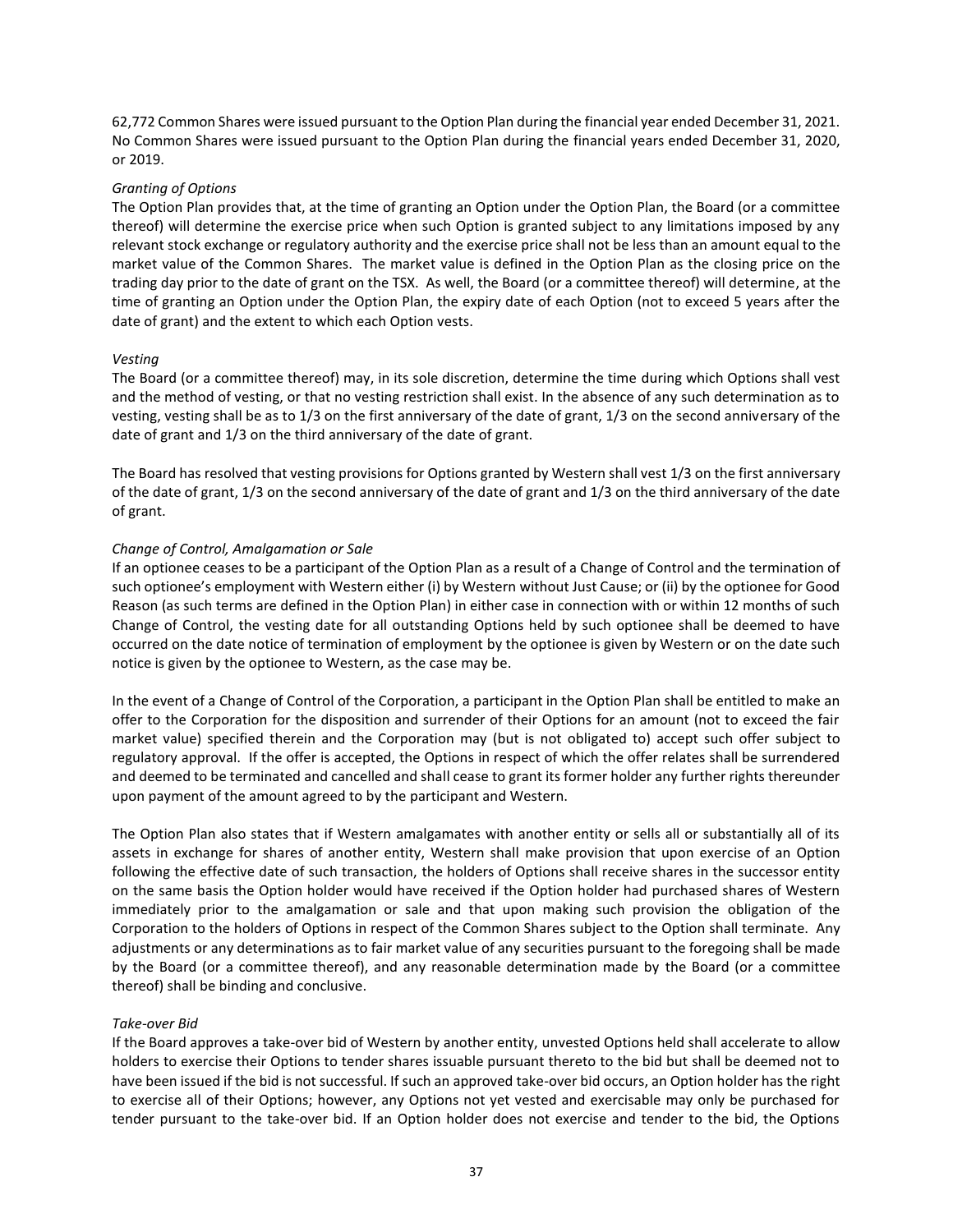outstanding after the bid may be cancelled by paying the holder the difference between the exercise price and the fair market value of the securities the Option holder would have received if their Options had been exercised.

#### *Additional Terms*

If an Option holder ceases to be an employee or a director of Western, or providing ongoing management or consulting services to Western, as the case may be, the Option shall terminate on a date set forth in the Option agreement, such date not to be in excess of six months from the date of such termination. The Option Plan states each Option shall provide that upon the death of an optionee, the Option shall terminate on a date determined by the Board (or a committee thereof), which shall not be more than 12 months from the date of death and, in the absence of such determination, such date shall be 6 months from the date of death. The Option Plan does not provide for any assignability of Options.

Western does not provide financial assistance to plan participants in connection with the Option Plan.

#### *Amendments*

The Option Plan also provides that the Board may, in its sole discretion and without further approval of the shareholders of Western, amend, suspend, terminate or discontinue the Option Plan and may amend the terms and conditions of Options granted under the Option Plan, subject to any required approval of any regulatory authority or applicable stock exchange. Subject to any required regulatory approval of any regulatory authority or stock exchange, the Board may at any time alter, amend or vary the Option Plan without the approval of the shareholders of Western if the alteration, amendment or variance does not: (a) increase the number of shares that can be issued under the Option Plan; (b) reduce the exercise price of an outstanding Option except for the normal anti-dilution provisions whereby option values are maintained in connection with a subdivision, consolidation, conversion, reclassification, re-division or re-designation of Common Shares or a reorganization, amalgamation, consolidation, merger, takeover bid or similar transaction involving Western; (c) extend the expiry date of an outstanding option or amend the Option Plan to permit the grant of an option with an expiry date of more than five years from the grant date; (d) allow for the transfer of Options, except if the transfer is to an entity controlled by the Option holder, a charity or for estate planning or estate settlement purposes; (e) expand the categories of individuals eligible to participate in the Option Plan; (f) amend the Option Plan to remove or exceed participation limits of non-employee directors; or (g) amend the Option Plan to provide for other types of compensation through equity issuance.

#### **Summary of RSU Plan**

The following is a summary of the RSU Plan for the year ended December 31, 2021. In 2016, the Board adopted the RSU Maximum Issuance Amendment and the Administrative RSU Plan Amendments both of which approved by shareholders of the Corporation in 2017.

This summary is qualified in its entirety by reference to the full text of the RSU Plan, which was filed on May 1, 2017 under Western's profile at www.sedar.com.

#### *Purpose*

The purpose of the RSU Plan is to: (i) strengthen the ability of Western and its affiliates to attract and retain qualified directors, employees and consultants of Western ("**Eligible Participants**"); (ii) align the interests of Eligible Participants with the interests of the Shareholders; and (iii) focus management of Western on operating and financial performance and total long-term Shareholder return by providing an increased incentive to contribute to Western's growth and profitability.

#### *Compensation under the RSU Plan*

The RSU Plan provides for the issuance of RSUs. An RSU award entitles the grantee thereof to receive, on each applicable vesting date, either: (i) at the election of the Board or any committee of the Board delegated responsibility for the RSU Plan (either the Board or such committee of the Board referred to as the "**RSU Plan Committee**") (A) the number of Common Shares deliverable on such vesting date pursuant to the terms of the RSU grant or (B) such lesser number of Common Shares as the RSU Plan Committee may determine in partial satisfaction of the number of Common Shares deliverable on such vesting date pursuant to the terms of the RSU grant; or (ii) unless the RSU Plan Committee determines to issue, in full settlement therefore, Common Shares on such vesting date in respect of an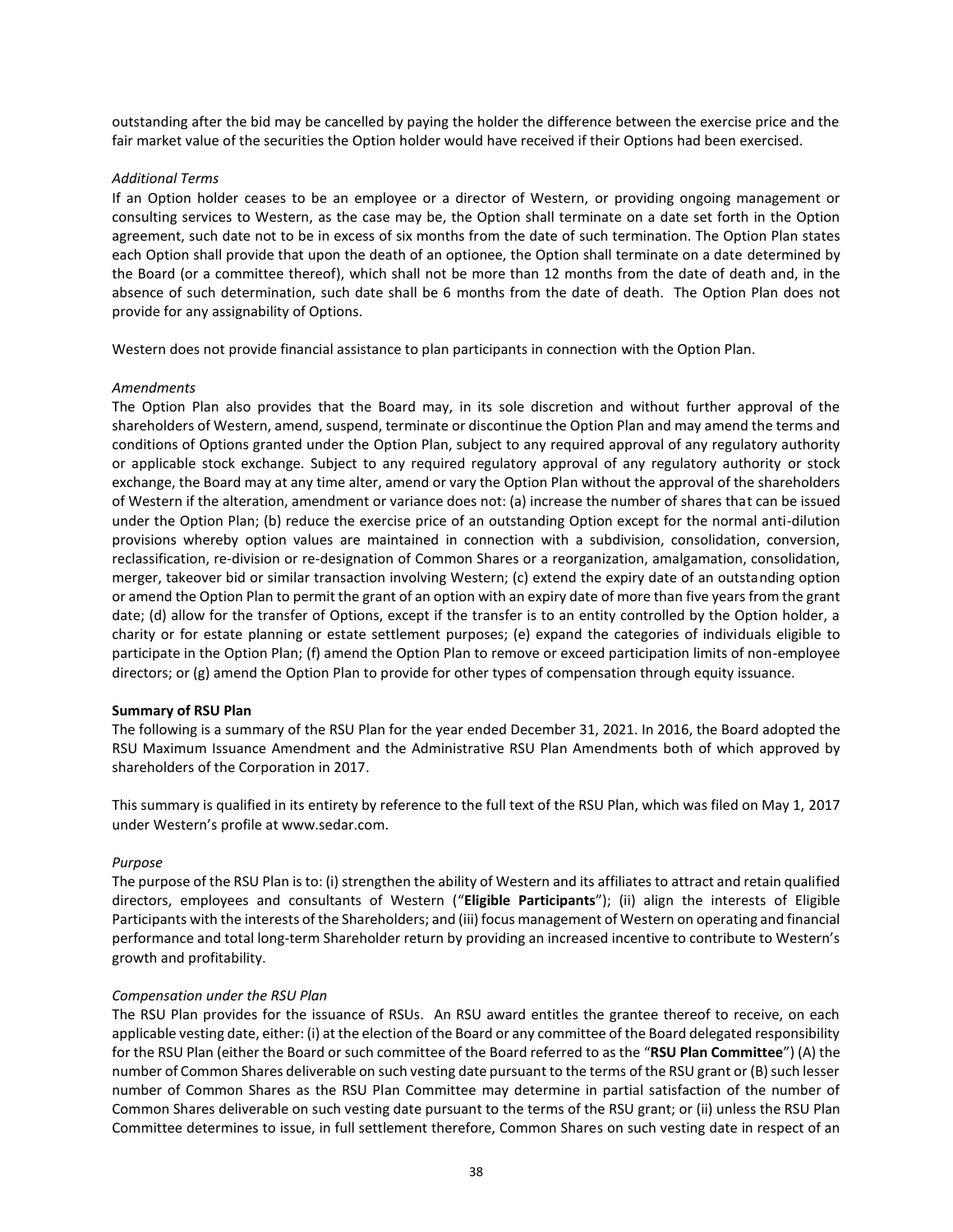RSU award, a cash payment equal to the Fair Market Value (as such term is defined in the RSU Plan, determined on the basis of a volume weighted average for the five days on which the Common Shares were traded immediately preceding such date) of a Common Share on such vesting date multiplied by the number of RSUs that vest to the grantee on such vesting date.

The RSU Plan Committee may consider the following factors in making RSU awards: (i) compensation data for comparable benchmark positions among the Corporation's competitors; (ii) the duties and seniority of the Eligible Participant; (iii) the performance of the Eligible Participant in the prior year relevant to the Performance Measures (as defined in the RSU Plan) of the Corporation for the relevant performance period; (iv) individual and/or departmental contributions and potential contributions to the success of the Corporation; and (v) such other factors as deemed relevant in connection with accomplishing the purposes of the RSU Plan.

Western does not provide financial assistance to plan participants in connection with the RSU Plan.

# *Vesting*

An award under the RSU Plan shall vest as to one third on each anniversary date following the date such RSU is granted, subject to accelerated vesting in the event of a Change of Control and the Eligible Participant ceasing to participate in the RSU Plan either (A) as a result of a Termination Without Cause; or (B) by the Eligible Participant for Good Reason (as such terms are defined in the RSU Plan) in either case in connection with or within 12 months of such Change of Control, provided that the vesting date for all RSUs granted under a particular award shall not be later than November 30 of the third year following the year the particular award was made.

# *Common Shares Subject to the RSU Plan*

The maximum number of Common Shares which may be reserved for issuance: (i) (A) under the RSU Plan shall not exceed 5% of the total number of Common Shares issued and outstanding from time to time; and (B) when combined with the maximum number of Common Shares which may be reserved for issuance under all other security based compensation arrangements of the Corporation shall not exceed 10% of the total number of Common Shares issued and outstanding from time to time; and (ii) to "insiders" and their "associates" and "affiliates", as such terms are defined by the *Securities Act* (Alberta), under the RSU Plan and all other security based compensation arrangements of Western cannot exceed 10% of the Common Shares issued and outstanding from time to time. In addition, the number of Common Shares which may be issued to insiders within any one-year period under the RSU Plan and all other security-based compensation arrangements of Western cannot exceed 10% of the total number of Common Shares issued and outstanding from time to time.

The number of Common Shares issuable in any 12-month period under the RSU Plan: (i) to any one Eligible Participant shall not exceed 2% of the total number of Common Shares issued and outstanding from time to time; and (ii) to employees whose primary function is conducting Investor Relations Activities (as such term is defined in the RSU Plan) shall not exceed in the aggregate 2% of the total number of Common Shares issued and outstanding from time to time.

The maximum number of Common Shares issuable to non-employee directors under the RSU Plan shall not exceed 1% of the total number of Common Shares outstanding from time to time, and the aggregate Fair Market Value (as such term is defined in the RSU Plan) of Common Shares, at the time of grant, granted to any one individual nonemployee director, in any 12-month period under the RSU Plan, shall not exceed \$150,000.

Where RSUs are satisfied, terminated or expire in accordance with the RSU Plan, the Common Shares in respect of such RSUs shall thereafter revert to the RSU Plan and shall be included in the total number of RSUs available for issuance under the RSU Plan.

As of December 31, 2021, there were 608,534 RSUs granted and outstanding under the RSU plan, representing approximately 0.7% of the issued and outstanding Common Shares. Accordingly, as of December 31, 2021, when combined with the total number of Common Shares reserved for issuance under the Option Plan, there are approximately 2,637,681 unallocated RSUs available for issuance under the RSU Plan, representing approximately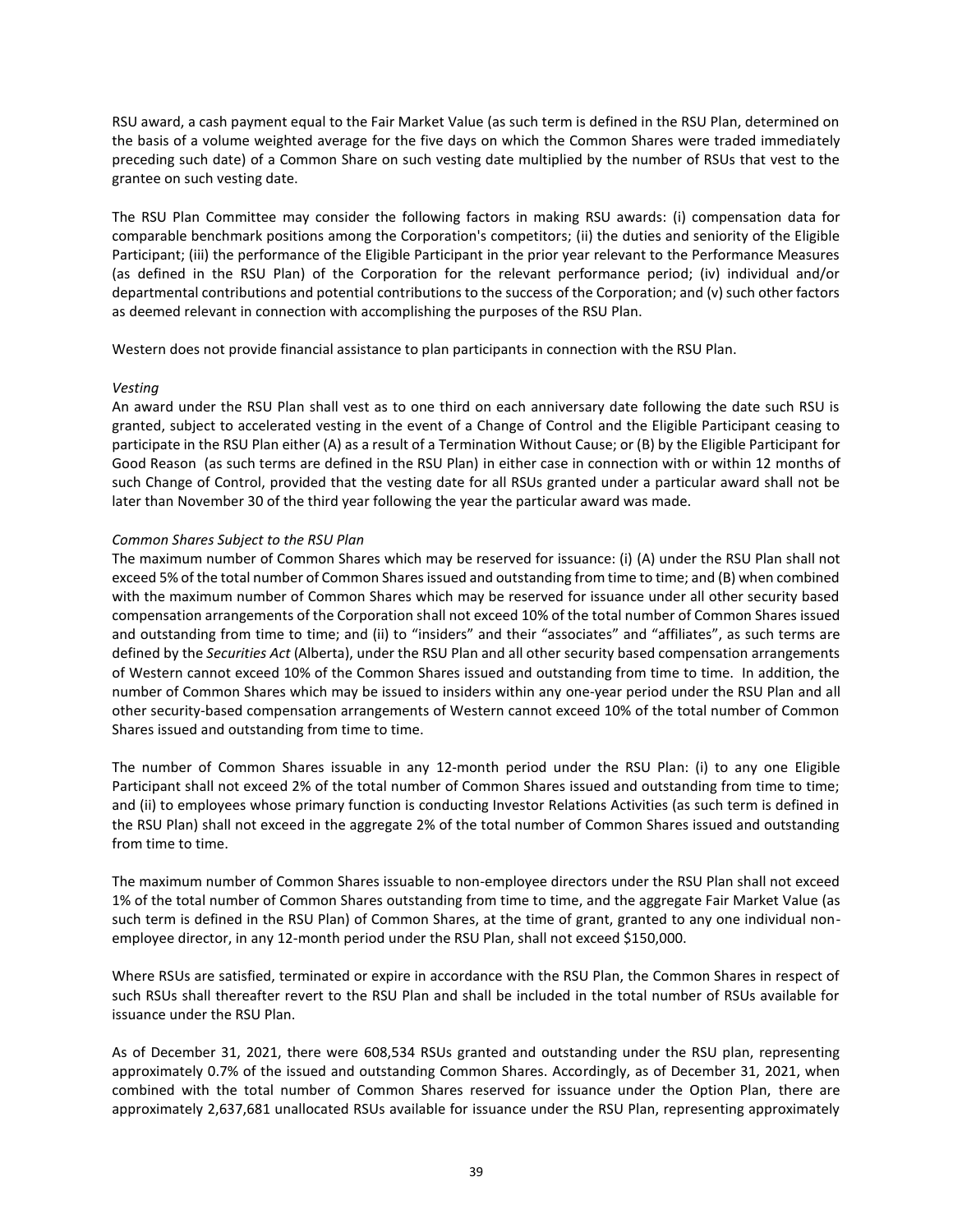2.9% of the issued and outstanding Common Shares. The Corporation's annual burn rate, as calculated in accordance with Section 613(p) of the TSX Company Manual, under the RSU Plan was as follows:

|                                          | 2021       | 2020       | 2019       |
|------------------------------------------|------------|------------|------------|
| <b>Total RSUs Granted</b>                | 11.140     | 924,210    | 408.495    |
| Weighted average number of Common Shares | 91.372.740 | 91,253,251 | 92,379,902 |
| Annual burn rate $(1)$                   | $0.0\%$    | 1.0%       | 0.4%       |

**Notes:**

(1) The burn rate is calculated based on the total number of RSUs granted in the year divided by the weighted average number of Common Shares issued and outstanding during the year. The burn rate is subject to change, from time to time, based on changes in the components to the calculation.

A total of 478,572 Common Shares were issued pursuant to the RSU Plan during the financial year ended December 31, 2021, representing 0.52% of the total Common Shares outstanding.

# *Blackout Periods*

If an RSU would vest within a Black-Out Period (as such term is defined in the RSU Plan) imposed by the Corporation, or which vest within five business days after a Black-Out Period ends (other than a Black-Out Period imposed due to a cease trade order), the vesting date of the RSUs shall be the earlier of the date which is (i) ten business days from the date any Black-Out Period ends, or (ii) December 31 of the calendar year in which the third anniversary of the grant date falls.

# *Termination of RSUs*

Upon a grantee ceasing to be an Eligible Participant by reason of the retirement of the grantee or due to Disability (as such term is defined in the RSU Plan) of the grantee, all outstanding RSUs previously granted to such grantee shall continue in full force and effect, and vesting and payment in respect of such RSUs shall continue to be made in accordance with the terms thereof, subject to the provisions of the RSU Plan, as if such grantee continued to be an Eligible Participant, provided however that the grantee shall only be entitled to receive on each vesting date, the number of Common Shares equal to the number of RSUs granted multiplied by a fraction (A) the numerator of which is the number of days the grantee was an Eligible Participant of the Corporation during the applicable vesting period and (B) the denominator of which is the total number of days comprising the applicable vesting period.

Upon the grantee ceasing to be an Eligible Participant due to the death of the grantee, the grantee shall be entitled to the number of RSU's granted (whether vested or not) multiplied by a fraction (A) the numerator of which is the number of days the grantee was an Eligible Participant during the applicable vesting period; and (B) the denominator of which is the total number of days comprising the applicable vesting period.

Upon the grantee ceasing to be an Eligible Participant due to termination not for cause, effective as of the date of the termination without cause, all unvested RSUs held by such grantee shall be terminated and all rights to receive any payment thereunder shall be forfeited by the grantee and the grantee shall not be entitled to receive any compensation in lieu thereof, provided that the RSU Plan Committee may determine in its sole discretion, prior to the date such RSUs would otherwise terminate, to extend the date upon which such securities terminate.

Upon the grantee ceasing to be an Eligible Participant due to voluntary resignation by the grantee, all RSUs previously credited to such grantee which did not vest on or prior to the last day of any notice period applicable in respect of such grantee's voluntary termination date, shall be terminated and forfeited as of the grantee's termination date (or such longer period as determined by the RSU Plan Committee in its sole discretion).

In the event of the grantee ceasing to be an Eligible Participant due to involuntary termination for cause, effective as of the date notice is given to the grantee of such termination, all unvested RSUs held by such grantee shall be terminated and forfeited.

# *Assignability*

Except if a grantee dies, in which case Common Shares or cash shall be delivered to the grantee's legal representative or beneficiary (as set forth in the RSU Plan), RSUs may not be transferred or assigned.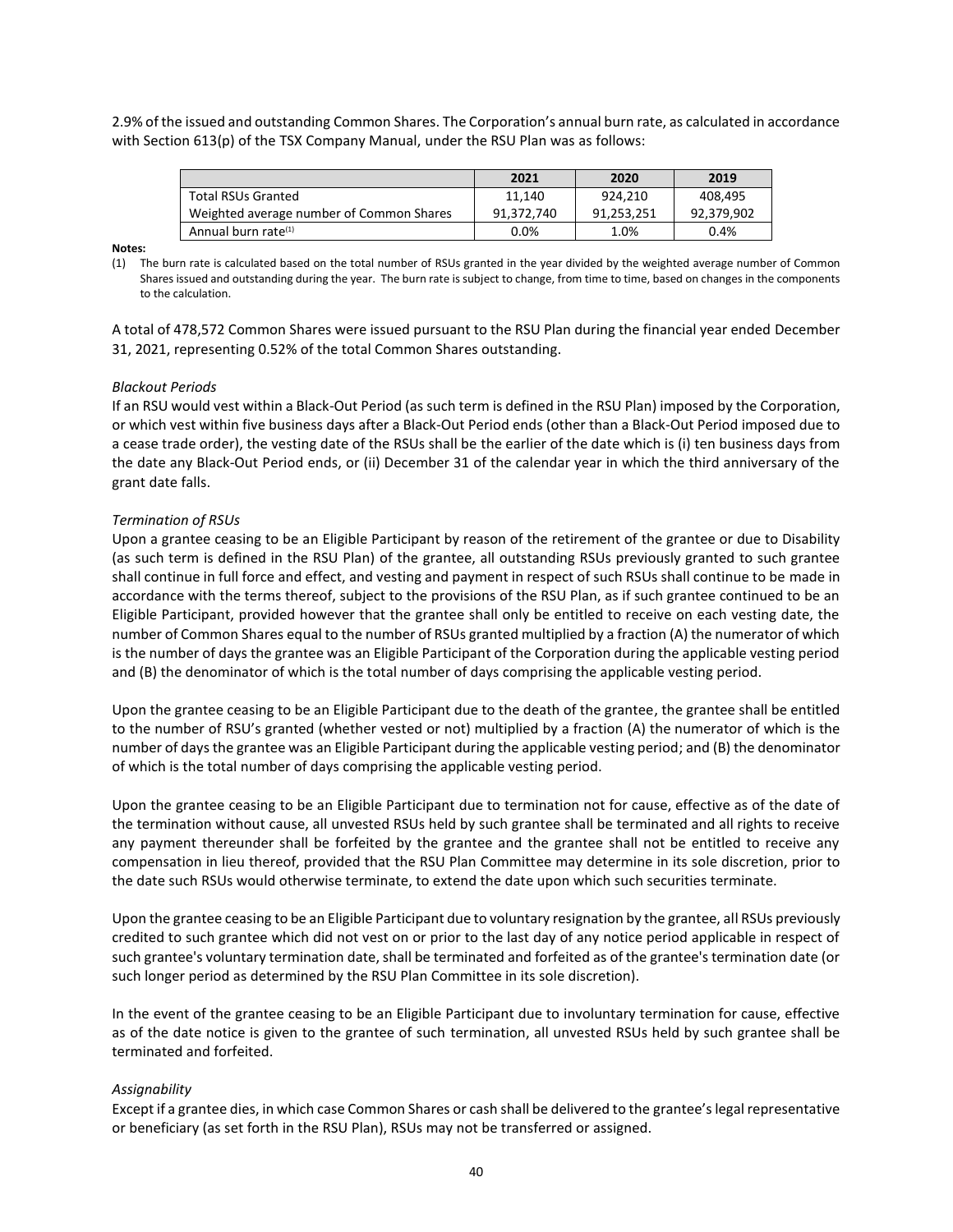#### *Adjustments*

If the number of outstanding Common Shares changes as a result of (i) any change in the Common Shares through subdivision, consolidation, reclassification, or amalgamation or merger that is not a Change of Control or otherwise; (ii) rights being granted to Shareholders to purchase Common Shares at prices substantially below Fair Market Value; or (iii) Common Shares being converted into or exchangeable for other securities as a result of any reorganization, recapitalization, merger, consolidation or other transaction that is not a Change of Control, the RSU Plan Committee may make appropriate adjustments to the number of the RSUs outstanding which the RSU Plan Committee may, in its sole discretion (subject only to TSX approval if required), consider appropriate in the circumstances to prevent substantial dilution or enlargement of the rights thereunder.

In the event the Corporation pays a dividend on the Common Shares subsequent to the granting of a RSU, the number of Common Shares issuable pursuant to such grant of RSUs (or a cash payment in lieu of the issuance of Common Shares) shall be increased to account for the payment of such dividend.

# *Change of Control*

If, before the vesting of a RSU in accordance with the terms thereof, a Change of Control (as defined in the RSU Plan) occurs prior to any of the vesting dates respecting a RSU, and if a grantee ceases to be an Eligible Participant either: (A) as a result of a Termination Without Cause; or (B) by the grantee for Good Reason (as such terms are defined in the RSU Plan) in either case, in connection with or within 12 months of such Change of Control all of a grantee's RSUs that have not yet vested as of such time shall vest on the date the notice of termination of employment, and payment shall be made to the grantee within 31 days of such date, or such other date as may be agreed to by Western and the grantee.

#### *Foreign Grantees*

The Corporation may, without amending the RSU Plan, modify the terms of RSUs granted to Eligible Participants who provide services to the Corporation from outside of Canada in order to comply with the applicable laws of such jurisdictions (which shall be reflected in the award agreement). In addition, the terms of the RSUs granted to grantees subject to taxation in the United States will be subject to and will be determined by taking into consideration the terms stated in Appendix A to the RSU Plan.

#### *Amendments*

The RSU Plan provides the RSU Plan Committee with the discretion to make certain amendments to the RSU Plan without the approval of Shareholders, provided that no such amendment to the RSU Plan shall cause the RSU Plan to cease to be subject to paragraph (k) of the definition of "salary deferral arrangement" as contained in the *Income Tax Act* (Canada).

In particular, the RSU Plan Committee may make amendments: (i) resulting in an addition to, deletion from or alteration of the RSU Plan or a RSU award that is necessary to comply with applicable law or the requirements of any regulatory authority or stock exchange; (ii) to correct or rectify any ambiguity, defective provision, error or omission in the RSU Plan or a RSU award; and (iii) any other amendment that does not require shareholder approval under paragraph 7(d) of the RSU Plan.

Shareholder approval will be required for: (i) any increase in the maximum number of Common Shares reserved for issuance under the RSU Plan; (ii) any extension of the term of an RSU award benefiting any Eligible Participant; (iii) any amendments to the RSU Plan to remove or to exceed the insider or non-employee director participation limits set forth in the RSU Plan; (iv) any change to the categories of individuals eligible to be selected for grants of RSU awards, where such change may broaden or increase the participation of insiders under the RSU Plan; (v) any amendment that would permit unit awards to be transferable or assignable other than for normal estate settlement purposes; and (vi) any amendment to the amendment provisions of the RSU Plan.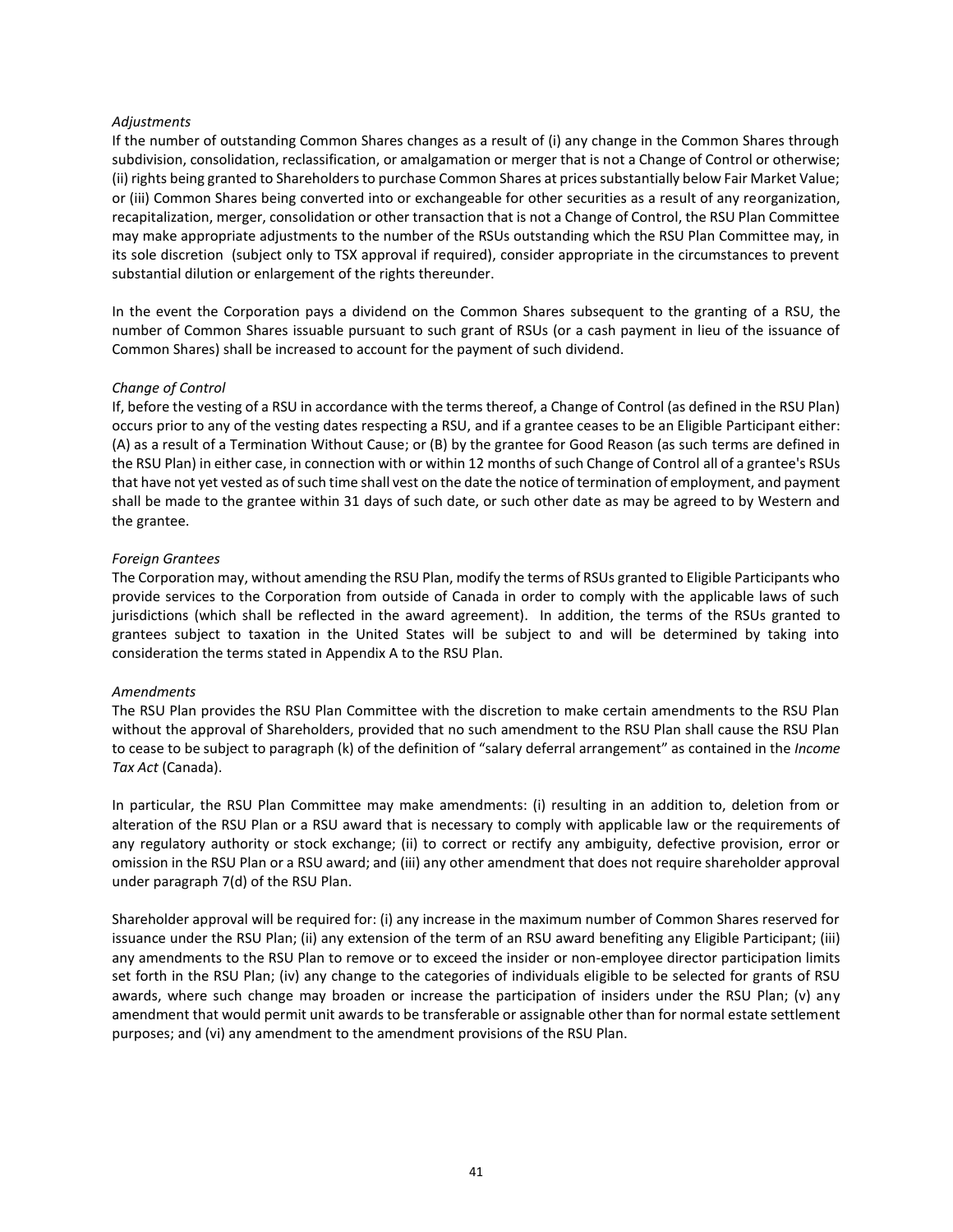#### **Equity Compensation Plan Information**

The following table sets forth information as at December 31, 2021 with respect to the Corporation's compensation plans under which equity securities of the Corporation are authorized for issuance.

| <b>Plan Category</b>                                             | <b>Number of Securities to be</b><br>issued upon exercise of<br>outstanding options,<br>warrants and rights | Weighted average exercise<br>price of outstanding<br>options, warrants and<br>rights | <b>Number of securities</b><br>remaining available for<br>future issuance under equity<br>compensation plans |
|------------------------------------------------------------------|-------------------------------------------------------------------------------------------------------------|--------------------------------------------------------------------------------------|--------------------------------------------------------------------------------------------------------------|
| Equity compensation plans<br>approved by security holders        |                                                                                                             |                                                                                      |                                                                                                              |
| Option Plan                                                      | 5,924,431                                                                                                   | \$0.55                                                                               | 2,637,681(1)                                                                                                 |
| $RSU$ Plan $(2)$                                                 | 608,534                                                                                                     | N/A                                                                                  | $2,637,681^{(3)}$                                                                                            |
| Equity compensation plans<br>not approved by security<br>holders | None                                                                                                        | N/A                                                                                  | N/A                                                                                                          |
| <b>Total</b>                                                     | 6,532,965                                                                                                   |                                                                                      | $2,637,681^{(4)}$                                                                                            |

**Notes:**

(1) The total number of Options available as at December 31, 2021.

(2) The maximum number of Common Shares issuable under the RSU Plan shall not exceed 5% of the aggregate number of issued and outstanding Common Shares included in the LTIP limit of 10%.

(3) The total number of RSUs available as at December 31, 2021.

(4) The maximum number of Common Shares issuable under the LTIPs shall not exceed 10% of the aggregate number of issued and outstanding Common Shares.

#### **STATEMENT OF CORPORATE GOVERNANCE PRACTICES**

National Policy 58-201 - *Corporate Governance Guidelines* ("**NP 58-201**") establishes corporate governance guidelines which apply to all reporting issuers. Corporate Governance is the process and structure used to direct and manage the business and affairs of Western to achieve the Shareholders objectives. The Shareholders elect the directors who in turn are responsible for overseeing all aspects of the operations of Western, appointing management and ensuring that the business is managed properly, taking into account the interests of the Shareholders and other stakeholders such as employees, customers, suppliers, and the community at large. Western is required to disclose certain specified corporate governance information with reference to NP 58-201 and National Instrument 58-101 – *Disclosure of Corporate Governance Practices*, addressing such items as the constitution and independence of corporate boards, the functions to be performed by boards and their committees and the effectiveness of education of boards. The Board of Western, through the Corporate Governance and Compensation Committee, monitors changes with respect to corporate governance practices and regulatory requirements. The following disclosure describes the corporate governance policies and initiatives developed by Western.

#### **Committees of the Board**

The Board delegates specific responsibilities to committees of the Board. The responsibilities of the committees empower the committees to advise and formulate recommendations to the Board; but, generally, do not allow the committees the authority to approve matters on behalf of the Board.

| There are currently three Board committees. The table below indicates the composition of each committee. |  |  |
|----------------------------------------------------------------------------------------------------------|--|--|
|----------------------------------------------------------------------------------------------------------|--|--|

|                                         |              | Corporate Governance & | Health, Safety & |
|-----------------------------------------|--------------|------------------------|------------------|
| <b>Name</b>                             | <b>Audit</b> | Compensation           | Environment      |
| Ronald P. Mathison (Chair of the Board) | $---$        | ---                    | $- - -$          |
| Alex R.N. MacAusland                    | ---          | $- - -$                |                  |
| Donald D. Copeland <sup>(1)</sup>       |              | ---                    | Chair            |
| Lorne A. Gartner                        |              |                        |                  |
| John R. Rooney                          | Chair        |                        |                  |
| George S. Armoyan <sup>(1)</sup>        | ---          | Chair                  | $--$             |

(1) Mr. Copeland and Mr. Armoyan will not be standing for re-election at the Annual and Special Meeting.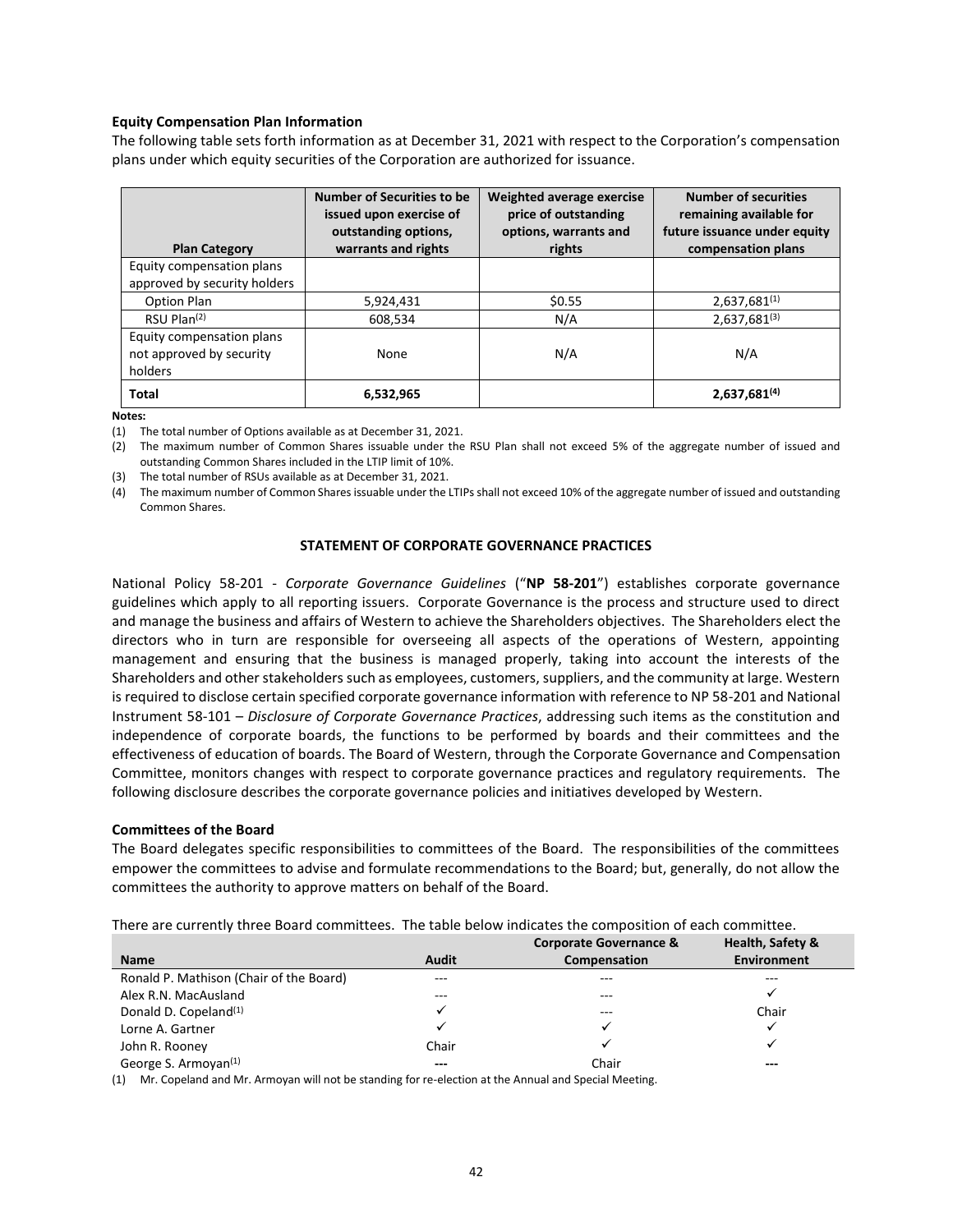For further details on the Audit Committee, please refer to the section entitled "Audit Committee" in Western's annual information form for the financial year ended December 31, 2021 available under Western's profile on SEDAR a[t www.sedar.com.](http://www.sedar.com/)

The Corporate Governance and Compensation Committee has the general responsibility for developing and monitoring Western's approach to corporate governance matters and is responsible for recommending to the Board its size, composition and membership, succession planning for directors and Board committee structure. The Corporate Governance and Compensation Committee is also responsible for certain compensation matters, including compensation policy, reviewing succession planning, evaluating the CEO, reviewing and recommending to the Board the CEO's, executive officers' and directors' compensation, and monitoring incentive arrangements. For further details on the Corporate Governance and Compensation Committee, please refer to the section of this Information Circular entitled "*Statement of Executive Compensation – Compensation Discussion and Analysis – Corporate Governance and Compensation Committee"*.

The Corporation's Health, Safety and Environment Committee assists the Board in its oversight of health, safety and environmental issues, including the evaluation of Western's programs, controls and reporting systems, and compliance with applicable laws, rules and regulations.

#### **Mandates & Position Descriptions**

The Board has adopted a written Board mandate that sets out the key roles and responsibilities of the Board. That mandate is attached hereto as Schedule A. The Board has also adopted a written mandate for each committee of the Board that sets out the scope of operations and key roles and responsibilities of that committee. Copies of the written mandates for each of Corporation's committees are available on the Corporation's website at [www.wesc.ca,](http://www.wesc.ca/) or a copy may also be obtained upon request to the Corporate Secretary of the Corporation at the head office of the Corporation.

Further, the Board has developed written position descriptions for the Board Chair and the chair of each Board committee. The position descriptions of the Board Chair and the chair of each Board committee are available on the Corporation's website at [www.wesc.ca.](http://www.wesc.ca/) A copy may also be obtained upon request to the Corporate Secretary of the Corporation at the head office of the Corporation.

The position description of the Chair of the Board provides for the chair to provide leadership to the Board and to serve as chair at shareholders meetings. The chair also sets the agenda of all Board meetings and ensures the provision of accurate, timely and clear information to the directors. In addition, the Board Chair supervises the committee chairs. The position description of the committee chairs provides for their participation in the development of committee meeting calendars and agendas. Committee chairs preside over all committee meetings and ensure the orderly and efficient use of time in committee meetings. Committee chairs provide reports to the Board on a regular basis.

The Board has also developed a position description for the CEO, which is available on the Corporation's website at [www.wesc.ca.](http://www.wesc.ca/) A copy may also be obtained upon request to the Corporate Secretary of the Corporation at the head office of the Corporation. The position description of the CEO includes the following duties and responsibilities: strategy, leadership, relationships, operations, finance, reporting to the Board and relations with Shareholders, employees and the public. In general, the management of the Corporation is empowered to operate the business on a day-to-day basis. However, any responsibility which is not delegated to either management or a committee of the Board remains with the Board. In general, all matters of policy and all actions proposed to be taken which are not in the ordinary course of business require the prior approval of the Board or of a Board committee to which approval authority has been delegated. The corporate objectives are developed by management and approved by the Board.

#### **Independence**

The Board believes that it operates in an "independent" and objective manner.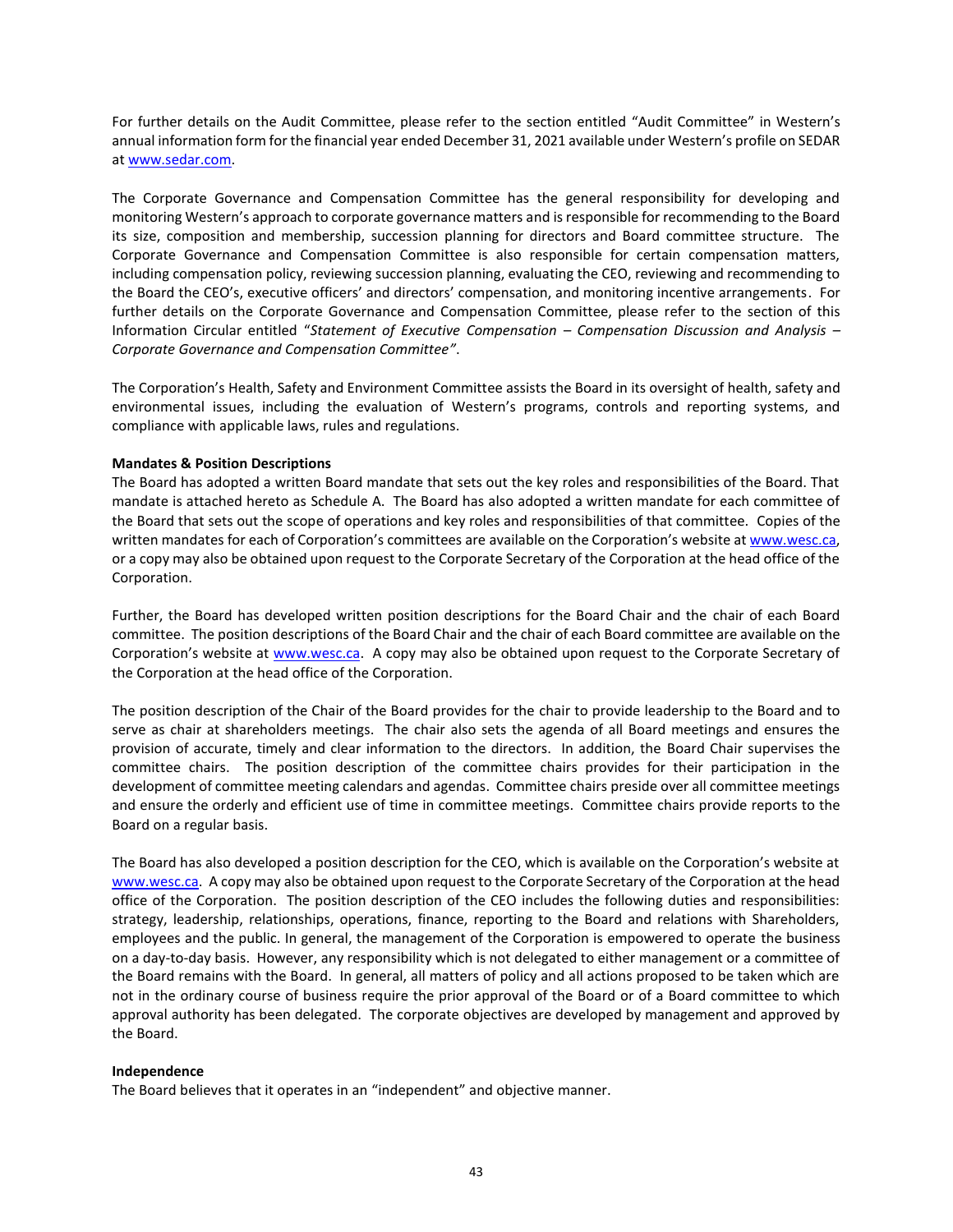# *6 of 7 Proposed Directors are "Independent"*

The Board was composed of six members for the year ended December 31, 2021: Ronald P. Mathison, Alex R.N. MacAusland, George S. Armoyan, Lorne A. Gartner, John R. Rooney and Donald D. Copeland. An increase to seven directors is proposed at the Annual and Special Meeting. Messrs. Armoyan and Copeland will not stand for re-election at the Annual and Special Meeting. Tomer Cohen, Trent Boehm and Colleen Cebuliak are running for election to the Board, and are all independent. Generally speaking, a director is "independent" if such director has no direct or indirect material relationship with Western and a "material relationship" is a relationship which could, in the view of the Board, be reasonably expected to interfere with the exercise of the director's independent judgment. Notwithstanding the foregoing, Canadian securities legislation prescribes that certain relationships are material relationships (i.e. any director that has been an executive officer of the company within the past three years will be deemed to have a material relationship with the company and therefore not be independent). After reviewing the roles and relationships of each of the directors, the Board has determined that six out of the seven proposed directors are independent. The only non-independent director is Alex R.N. MacAusland who also serves as President and CEO of Western.

# *Independent Chairs*

The Chair of the Board and the chairs of each committee of the Board are all independent directors. The following table sets out the directors that are currently in those roles.

| Role                                                         | <b>Director</b>                   | Independent |
|--------------------------------------------------------------|-----------------------------------|-------------|
| Chair of the Board                                           | Ronald P. Mathison                |             |
| Chair of the Audit Committee                                 | John R. Rooney                    |             |
| Chair of the Corporate Governance and Compensation Committee | George S. Armoyan <sup>(1)</sup>  |             |
| Chair of the Health, Safety & Environment Committee          | Donald D. Copeland <sup>(1)</sup> |             |

(1) Mr. Armoyan and Mr. Copeland will not be standing for re-election at the Annual and Special Meeting.

The Chair of the Board and the chair of each Board committee manage the affairs of the Board and each committee of the Board, respectively, with a view to ensuring that the Board and each Board committee functions effectively and meets its obligations and responsibilities, and lead the Board and each Board committee, respectively, in the execution of their responsibilities to security holders.

#### *Meetings of Independent Directors*

An *in camera* session excluding management and non-independent directors is held at every Board and committee meeting. No separate meetings solely of independent directors were held in 2021.

# **Stakeholder Outreach**

Reaching out to stakeholders and listening to their opinions is a core value of Western. The Board encourages stakeholders to engage with appropriate company representatives on relevant matters and actively monitors stakeholder feedback.

Letters addressed to the Board, or any individual independent director, are reviewed as a group to determine if a response from the Board is appropriate. While the Board oversees management, it does not participate in the dayto-day functions and operations of Western and is not normally in the best position to respond to inquiries on those matters. Inquiries on operations or day-to-day management of Western will be directed to the appropriate personnel within Western for a response. The Board has instructed the Corporate Secretary to review all correspondence and, in his discretion, not to forward any items if they are not relevant to Western's operations, policies and philosophies; or are not appropriate for consideration by the Board.

All inquiries will receive a written response from either the Board or management, if appropriate. The Corporate Secretary maintains a log of all correspondence addressed to members of the Board. Directors may review the log at any time and request copies of any correspondence received.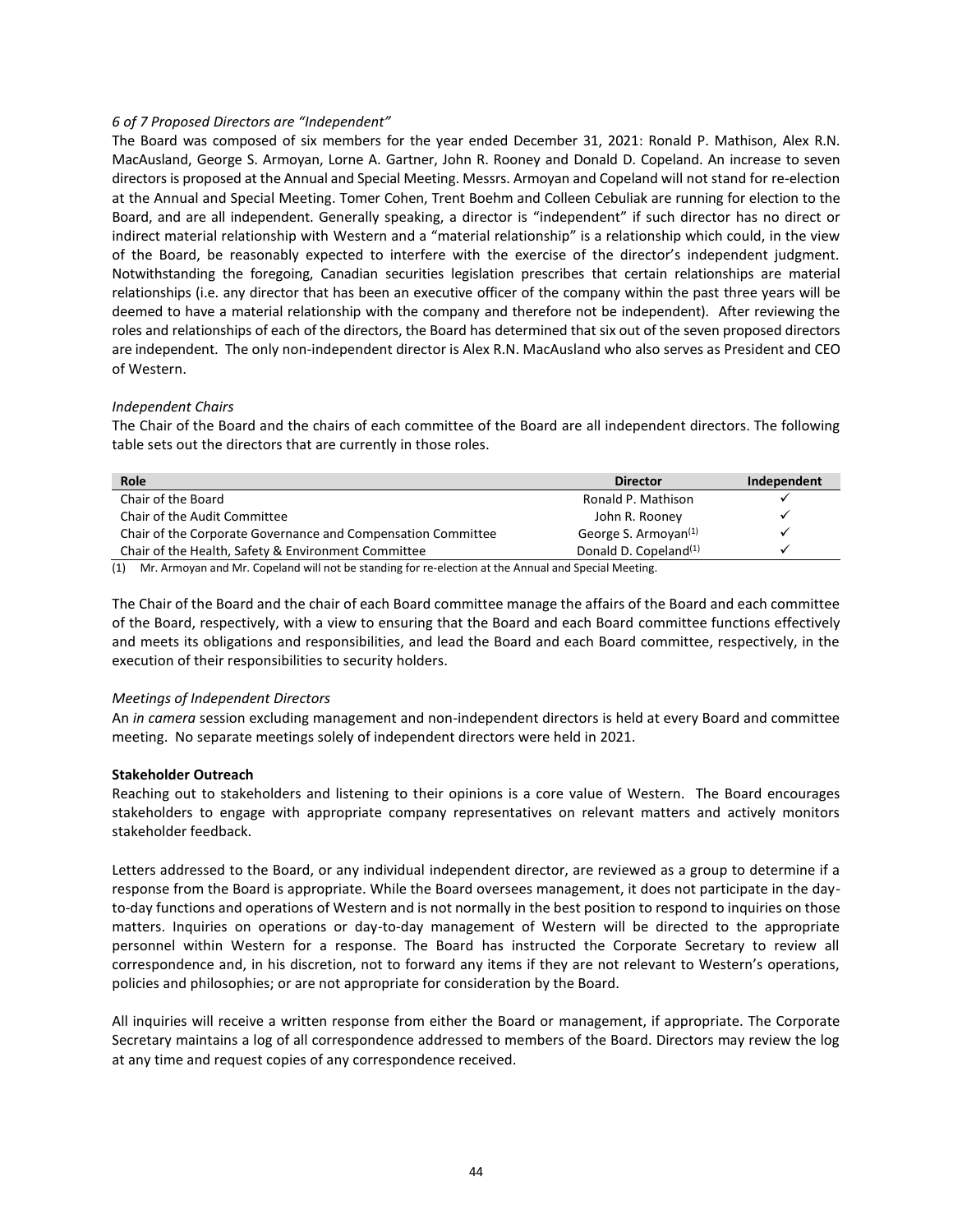#### **Orientation and Continuing Education**

New directors are provided with information about the duties and obligations of directors, the business and operations of the Corporation, documents from recent Board meetings and discussions with senior management and other directors. Each director receives a director's manual, which is updated as required. The directors meet regularly with management and are given periodic presentations on the business. Directors are expected to attend all scheduled Board and committee meetings in person, although attendance by telephone is permissible in appropriate circumstances. Directors are also expected to prepare thoroughly in advance of each meeting in order to actively participate in the deliberations and decisions.

The Board recognizes the importance of on-going director education and the need for each director to take personal responsibility for this process. Each director is expected to participate in continuing education programs to maintain any professional designation that they may have, and which would be considered in their nomination as a director. In addition, each director is expected to participate in programs that would be necessary to maintain a level of expertise in order to perform his or her responsibilities as a director and to provide on-going guidance and direction to management. To facilitate ongoing education of the Corporation's directors, the Corporate Governance and Compensation Committee may: (a) periodically canvas the directors to determine their training and education needs and interests; (b) arrange ongoing visitation by directors to the Corporation's facilities and operations; (c) arrange the funding for the attendance of directors at seminars or conferences of interest and relevance to their position as a director of the Corporation; and (d) encourage and facilitate presentations by outside experts to the Board or committees on matters of particular importance or emerging significance.

#### **Ethical Business Conduct**

The Board encourages and promotes an overall culture of ethical business conduct by promoting compliance with applicable laws, rules and regulations; providing guidance to directors, officers and employees to help them recognize and deal with ethical issues; promoting a culture of open communication, honesty and accountability; and ensuring awareness of disciplinary action for violations of ethical business conduct.

#### *Code of Conduct, Communications Policy & Insider Trading Policy*

The Board has adopted a Code of Business Conduct and Ethics ("**Code of Ethics**"), a copy of which is available on the Corporation's website at [www.wesc.ca.](http://www.wesc.ca/) A copy may also be obtained upon request to the Corporate Secretary of the Corporation at the head office of the Corporation. The Corporate Governance and Compensation Committee has the responsibility for monitoring compliance with the Code of Ethics and also ensures that management encourages and promotes a culture of ethical business conduct. The Board has not granted any waiver of the Code of Ethics in favour of a Director or executive officer. Accordingly, no material change report has been required or filed. The Board also has a Communications Policy which regulates the manner in which material information is determined and disseminated, and an Insider Trading Policy which restricts certain trading in shares to ensure ethical conduct.

#### *Whistleblower Policy*

The Board, through the chair of the Audit Committee and Chief Executive Officer, receives reports of all alleged wrongdoing raised through Western's anonymous incident reporting system (the "**Incident Reporting System**"), which is administered directly by an independent third-party service provider.All submissions made through the Incident Reporting System are handled confidentially by the service provider and are forwarded to Western's designates for review and investigation as follows:

- i. the Chairman of the Audit Committee, through the Incident Reporting System, will receive reports of alleged wrongdoing relating to any theft, fraud, questionable accounting (including internal accounting controls) or auditing matters or any other financial matters; and
- ii. the Chief Executive Officer of Western, through the Incident Reporting System, will receive reports of alleged wrongdoing relating to any matter other than those financial matters described in subparagraph (i) above.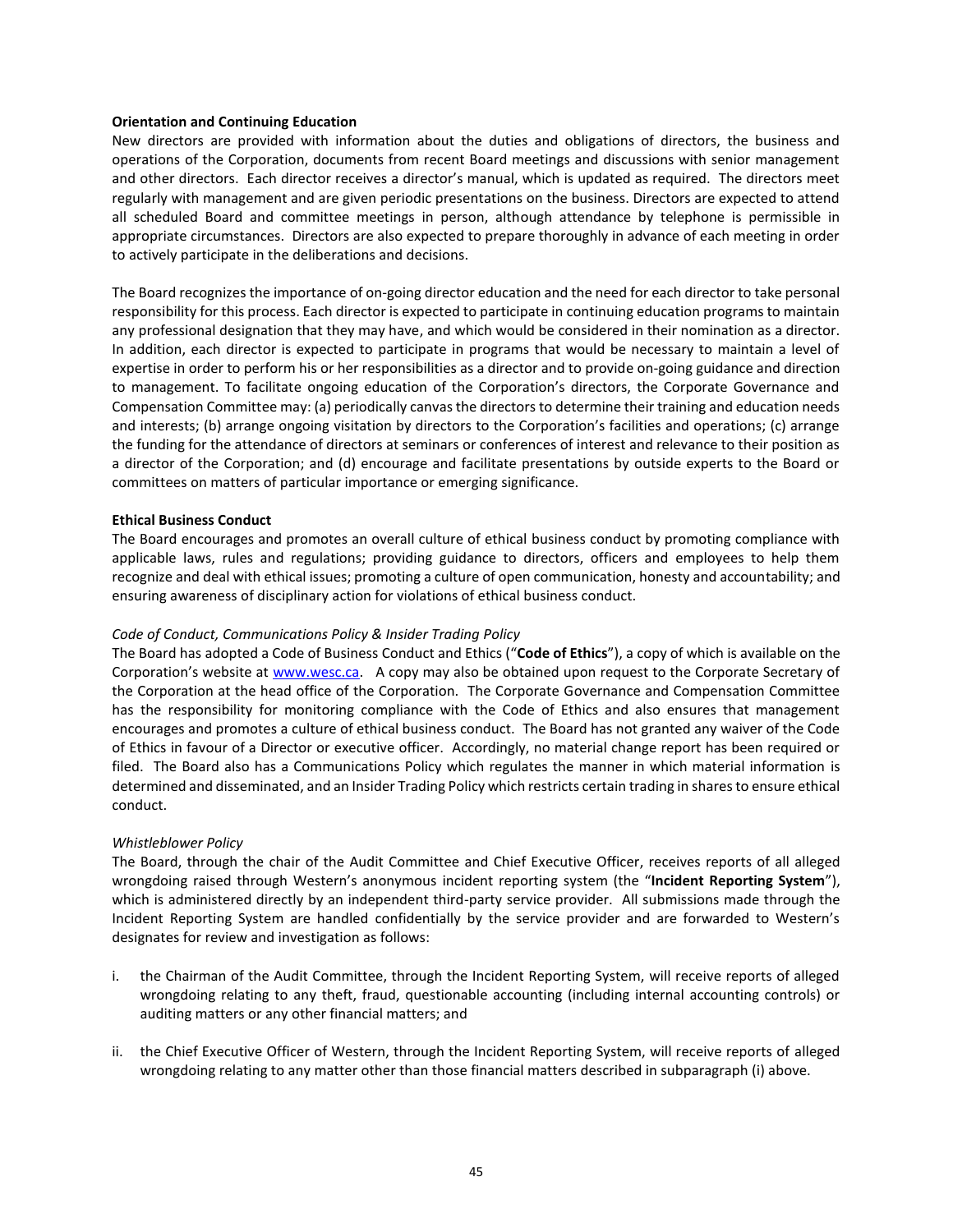#### *Conflicts of Interest*

The Corporate Governance and Compensation Committee monitors the disclosure of conflicts of interest by directors and ensures that no director will vote or participate in a discussion on a matter, in respect of which, such director has a material interest.

#### **Nomination of Directors**

This responsibility has been assigned to the Corporate Governance and Compensation Committee which is composed entirely of independent directors. If vacancies occur on the Board, the Corporate Governance and Compensation Committee may recommend nominees to the Board. To assist the Corporate Governance and Compensation Committee with reviewing the skill set of director candidates, a skill matrix was developed that sets forth the current make-up of the Board, allowing the Corporate Governance and Compensation Committee to identify criteria that a new candidate for the Board should possess. Criteria in the skills matrix included management, board and industry experience and areas of expertise. Before making a recommendation on a new director candidate, the Chair of the Corporate Governance and Compensation Committee will meet with the candidate to discuss the candidate's interest and ability to devote the time and commitment required to serve on the Board.

#### **Compensation**

For information on the process by which the Board determines compensation for executive officers and directors, see the sections of this Information Circular entitled "*Director Compensation"* and "*Statement of Executive Compensation"*. In 2017, the Board instituted an Incentive Compensation Clawback Policy, a copy of which is available on the Corporation's website at [www.wesc.ca.](http://www.wesc.ca/) This policy grants the Board authority to direct and take action to prevent or rectify any unjust enrichment of an executive officer whom may have received incentive compensation as the result of intentional misconduct by the executive. The Corporate Governance and Compensation Committee has the mandate and responsibility to ensure that a process is in place for the annual review of the performance of individual directors, the Board as a whole and the Board committees.

#### **Assessment**

The directors are asked to complete a questionnaire which rates items such as structure and size of the Board and each committee, the knowledge and diversity of membership as well as the quality and timeliness of information received for discussion and the overall effectiveness in decision making. The anonymity of any particular submitter is maintained with the aggregate results presented to the Chair of the Corporate Governance and Compensation Committee for discussion and action if required. The results are then communicated to the full Board for discussion and recommendations as necessary.

#### **Director Term Limits and Other Mechanisms of Board Renewal**

The Board believes that issues relating to board effectiveness, board renewal and board succession planning are best addressed by a strong chair, a thoughtful governance committee and independent-thinking board members. The Board is responsible for recommending to shareholders from time-to-time candidates for election to the Board that together contribute the right mix of skills and expertise to the Board. To assist in making those recommendations, the Board periodically conducts both formal and informal reviews of the effectiveness of the Board and individual Board members.

The Board is concerned that imposing arbitrary and inflexible director term limits may result in Western losing valued directors at a time when Western most needs their skills, qualities and contributions, as well as their knowledge of the history and culture of the organization. Mandatory retirement ages pose the same risk and the Board does not want to lose key directors to retirement policies that seem unnecessarily arbitrary and inflexible when they force a high performing director off the Board. As a result the Board does not feel that it would be appropriate to set term limits for its directors but rather relies on the experience of its members to determine when Board renewals, Board removals and Board additions are appropriate.

#### **Gender Diversity**

The Corporate Governance and Compensation Committee is responsible for reviewing and assessing Board composition, including the identification of new candidates. The Corporate Governance and Compensation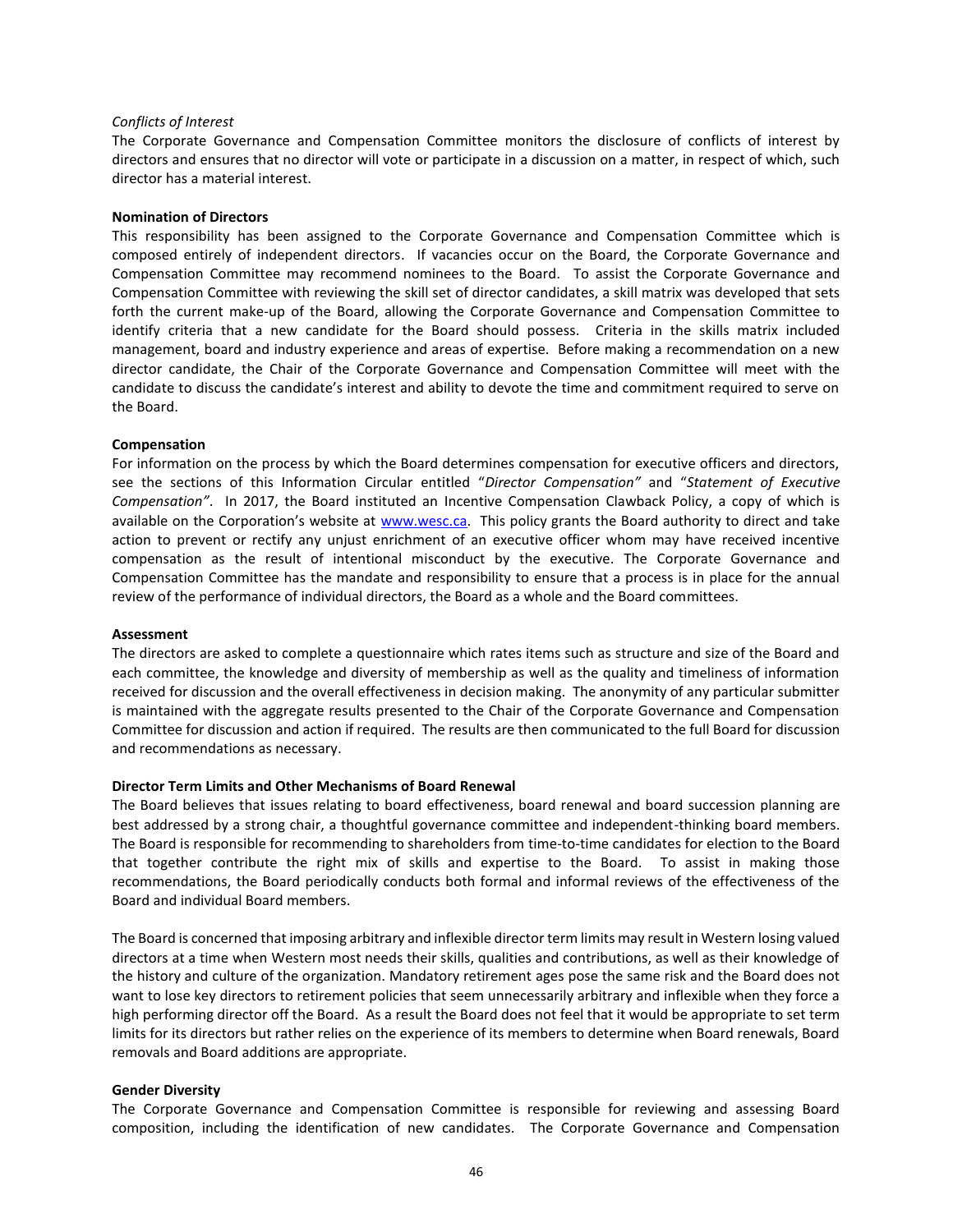Committee will consider gender and other diversity criteria in identifying and assessing candidates to recommend for nomination or appointment to the Board. To the extent an external advisor is used to identify potential candidates, the external advisor will be instructed to use diversity in its assessment criteria and use best efforts to ensure at least one female candidate is identified.

The Board has adopted a formal diversity policy (the "**Diversity Policy**") for identifying and assessing candidates for the Board. The purpose of the Diversity Policy is to balance the skills, experience and expertise on the Board, with diversity representation, including age, gender, ethnicity and geographic location. In particular, the Diversity Policy recognizes that gender diversity is a significant aspect of diversity and acknowledges the contribution that women with the right skills and experience can make to the diversity of perspectives in the boardroom.

In accordance with the Diversity Policy, on an annual basis, the Corporate Governance and Compensation Committee will (i) assess the effectiveness of the Board appointment and nomination processes at achieving the Corporation's diversity objectives, and (ii) consider and determine measurable objectives for achieving diversity on the Board by considering, among other things, the number of women on the Board and considered for appointment or nomination.

In order to ensure the effective implementation of the Diversity Policy, as part of the annual review, the Corporate Governance and Compensation Committee will review (i) the number of women considered or brought forward for Board positions; (ii) the skills, knowledge, experience and other characteristics of female candidates to ensure such candidates are being fairly considered relative to other candidates; and (iii) the number of women on the Board and the proportion (in percentage terms) of persons on the Board who are women.

The Board believes that appropriate consideration will be given to diversity characteristics pursuant to the Diversity Policy. The Board is actively working toward identifying women whose skills and experience would be appropriate for nomination to the board over the next year. The Board has considered the current executive officer positions of the Corporation, as well as the makeup of other members of senior management, which includes women. Given current industry conditions and the resulting reduction in Western's work force, including among its executive officers, the Board has determined not to adopt formal targets for women in executive officer positions or on the Board at this time.

As of the date hereof, the Board is comprised of one female director (14.3% of the Board members) and six male directors (85.7% of the Board members). Ms. Colleen Cebuliak joined the Board effective May 24, 2022 and has been nominated for election as a director of Western at the Annual and Special Meeting.

As at the date hereof, none of the executive officers of Western are women.

# **INDEBTEDNESS OF DIRECTORS AND EXECUTIVE OFFICERS**

As of the date hereof, no current or former director, executive officer or employee of Western is indebted to Western or its subsidiaries. At no time during the financial year ended December 31, 2021 did any director, executive officer or proposed director, or any associate of any such director or executive officer or proposed director of Western, owe any indebtedness to Western or owe any indebtedness to any other entity which is, or at any time has been, the subject of a guarantee, support agreement, letter of credit or other similar arrangement or understanding provided by Western.

# **MANAGEMENT CONTRACTS**

Western has no management contracts or other arrangements in place where management functions are performed by a person or company other than the directors or Senior Executives of Western.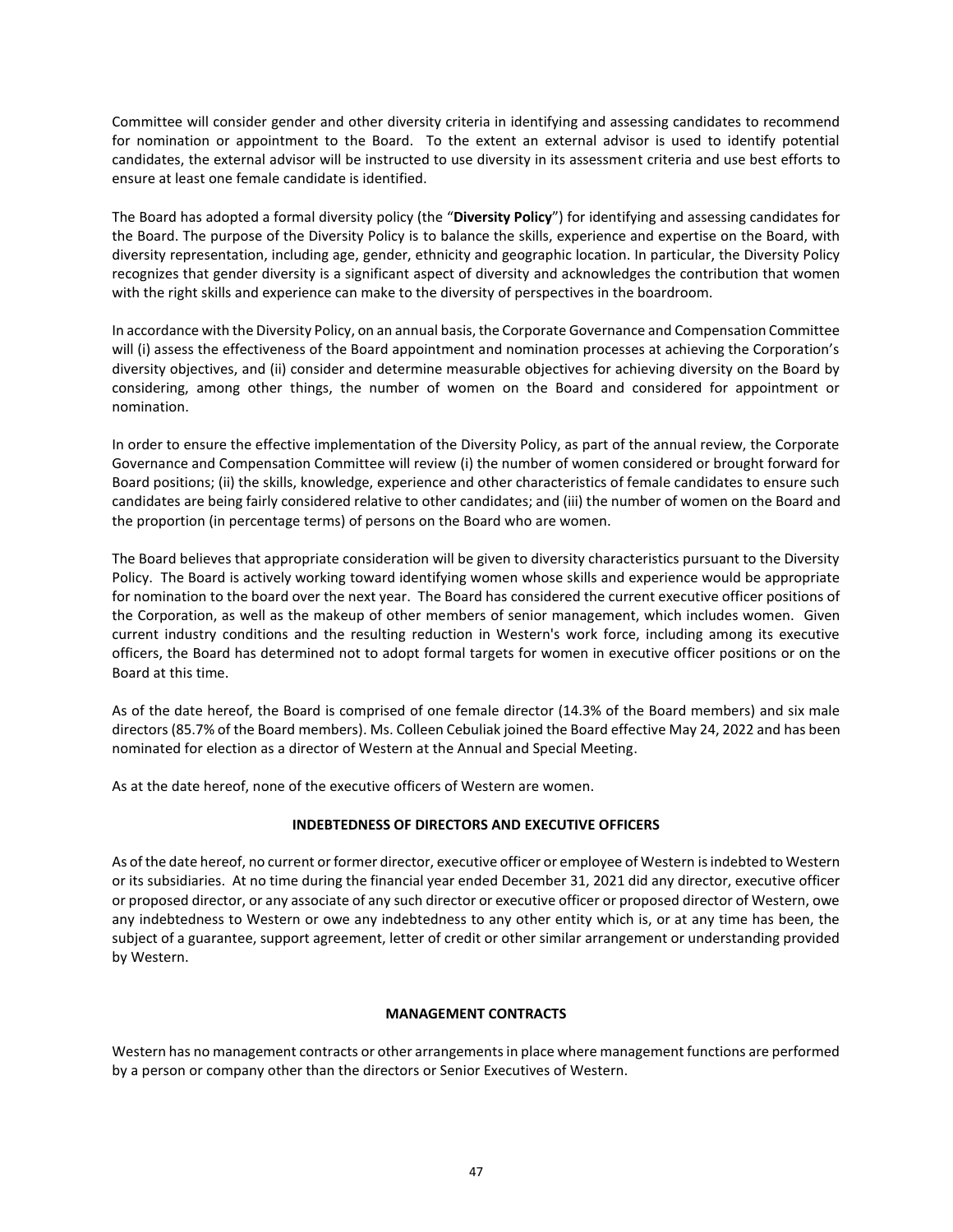#### **INTERESTS OF MANAGEMENT AND OTHERS IN MATERIAL TRANSACTIONS**

Other than as disclosed under "*Interest of Management and Others in Material Transactions"* in Western's Annual Information Form dated March 24, 2022 and filed under Western's profile on the SEDAR website located at [www.sedar.com,](http://www.sedar.com/) Western is not aware of any material interest, direct or indirect, of any informed person of Western, any proposed nominee for election as a director of Western or any associate or affiliate of any of the foregoing in any transaction that took place since the beginning of the most recently completed financial year or in any proposed or ongoing transaction of Western which has or would materially affect Western or any of its subsidiaries.

#### **INTERESTS OF CERTAIN PERSONS OR COMPANIES IN MATTERS TO BE ACTED ON**

No person who has been a director or executive officer of Western at any time since the beginning of the last financial year, nor any proposed nominee for election as a director of Western, nor any associate or affiliate of any of the foregoing, has any material interest, directly or indirectly, by way of beneficial ownership of securities or otherwise, in any matter to be acted upon other than the election of directors or the appointment of auditors.

#### **ADDITIONAL INFORMATION**

Financial information is provided in Western's consolidated financial statements and management's discussion and analysis as at and for the years ended December 31, 2021 and 2020 and the auditors' report thereon (the "**Annual Report**"), which has been mailed to those Shareholders of Western who have so requested, along with this Information Circular. The Corporation will provide to any person upon request the Annual Report. These documents can be obtained free of charge by contacting the Corporate Secretary of Western at 1700, 215 – 9<sup>th</sup> Avenue SW, Calgary, Alberta T2P 1K3 or by accessing Western's website at [www.wesc.ca.](http://www.wesc.ca/) Information relating to Western can also be obtained on SEDAR under Western's profile at [www.sedar.com.](http://www.sedar.com/)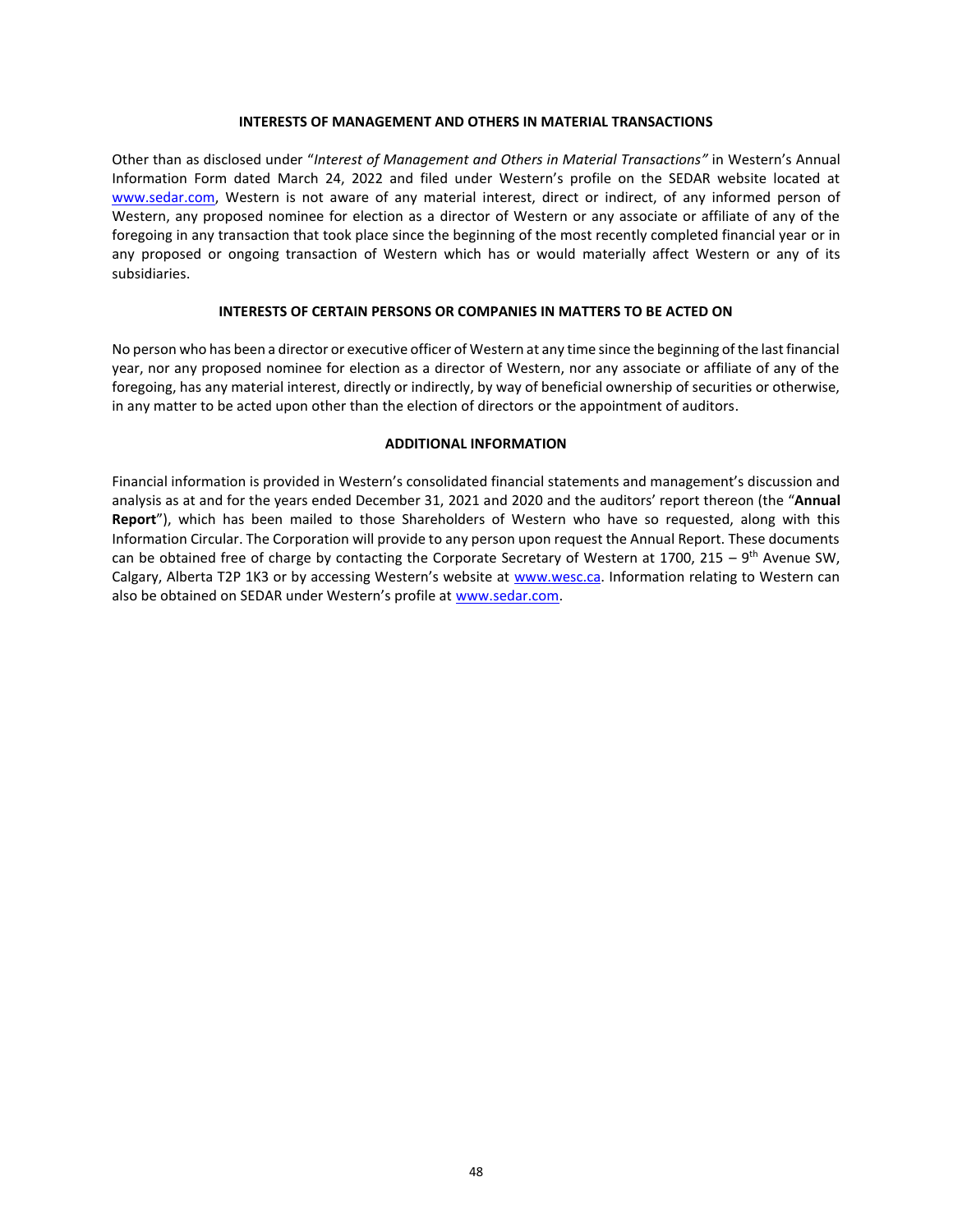# **SCHEDULE "A"**

# **WESTERN ENERGY SERVICES CORP. (THE "CORPORATION")**

# **MANDATE OF THE BOARD OF DIRECTORS**

#### **Stewardship of the Corporation**

1. The Board of Directors (the "**Board**") of the Corporation is responsible for the stewardship of the Corporation and for overseeing the conduct of the business of the Corporation and the activities of management, who are responsible for the day-to-day conduct of the business.

# **Director Obligations**

- 2. Each director on the Board has the responsibility to:
	- (a) attend all regularly scheduled meetings of the Board and all of the committees on which they serve and to be prepared for such meetings by reviewing materials provided in advance of meetings;
	- (b) act honestly and in good faith with a view to the best interests of the Corporation; and
	- (c) exercise the care, diligence and skill that a reasonably prudent person would exercise in comparable circumstances.

#### **Board Composition and Qualifications**

- 3. A majority of the Board will, at all times, be independent as defined in applicable securities laws and the rules or guidelines of any stock exchange upon which the shares of the Corporation are listed ("**Applicable Laws**").
- 4. In addition to the qualifications required by Applicable Laws, directors must have an appropriate mix of skills, knowledge and experience in business and or industry, as well as an understanding of the Corporation's principal operational and financial objectives, plans and strategies, and financial position and performance.
- 5. Directors must have sufficient time to carry out their duties and not assume responsibilities that would materially interfere with, or be incompatible with, Board membership.

#### **Board Meetings**

- 6. The Board is responsible to:
	- (a) meet in person or by telephone conference call, at least once each quarter and as often thereafter as required to discharge the duties of the Board;
	- (b) at each regularly scheduled meeting, hold in-camera sessions of the independent directors without management and non-independent directors present; and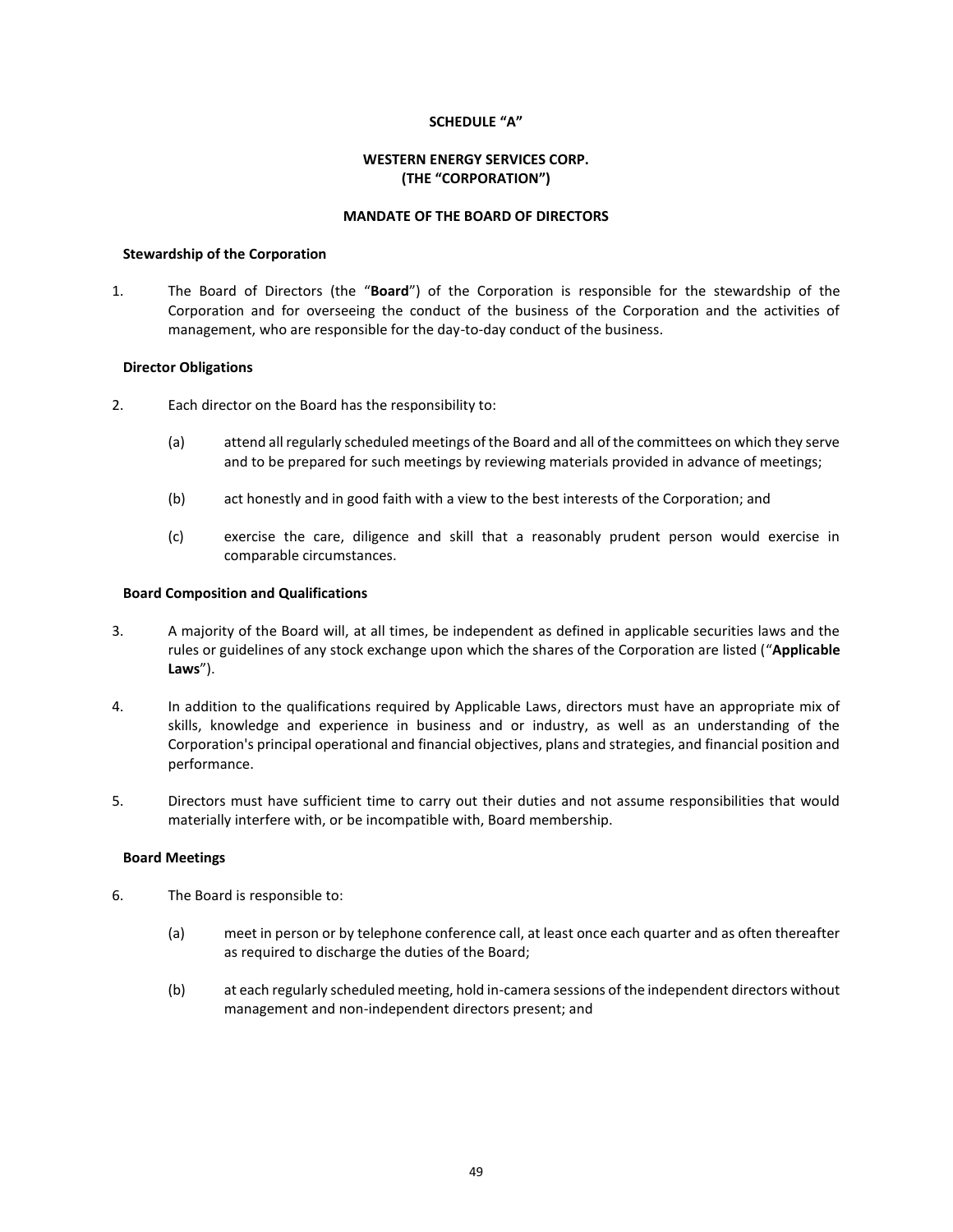7. In the discharge of its responsibilities, the Board may meet with any internal personnel or external advisors in open or closed sessions, as needed or appropriate.

# **Board Chair and Lead Director**

- 8. The Board is responsible to annually select an independent director to serve as Board chair (the "**Chair**") (or if the Chief Executive Officer ("**CEO**") is also the Board Chair, a lead director who is an independent director) to:
	- (a) provide leadership to all directors;
	- (b) manage the affairs of the Board; and
	- (c) ensure that the Board functions effectively in fulfillment of its duties to the Corporation.

# **Committees of the Board**

- 9. The Board discharges its responsibilities directly and through its committees. As such the Board shall:
	- (a) establish such committees of the Board as are required by applicable law and as are necessary to effectively discharge the duties of the Board;
	- (b) appoint directors to serve as members of each Committee on an annual basis;
	- (c) appoint a chair of each Committee to:
		- (i) provide leadership to the Committee;
		- (ii) manage the affairs of the Committee;
		- (iii) ensure that the Committee functions effectively in fulfilling its duties to the Board and the Corporation; and
	- (d) develop position descriptions for the Board Chair and the chair of each committee; and
	- (e) regularly receive and consider reports and recommendations of each Committee.

#### **Supervision of Management**

- 10. The Board is responsible to:
	- (a) select and appoint the CEO, and with the assistance of the Corporate Governance and Compensation Committee, establish the CEO's goals and objectives and evaluate CEO performance on at least an annual basis;
	- (b) together with the CEO, develop a position description for the CEO which includes a description of management's responsibilities;
	- (c) assist the CEO to select and appoint executive officers, establish executive officers' goals and objectives and monitor their performance on at least an annual basis;
	- (d) with the assistance of the Corporate Governance and Compensation Committee, maintain and review annually a succession plan for the replacement of the CEO and the Corporation's executive officers; and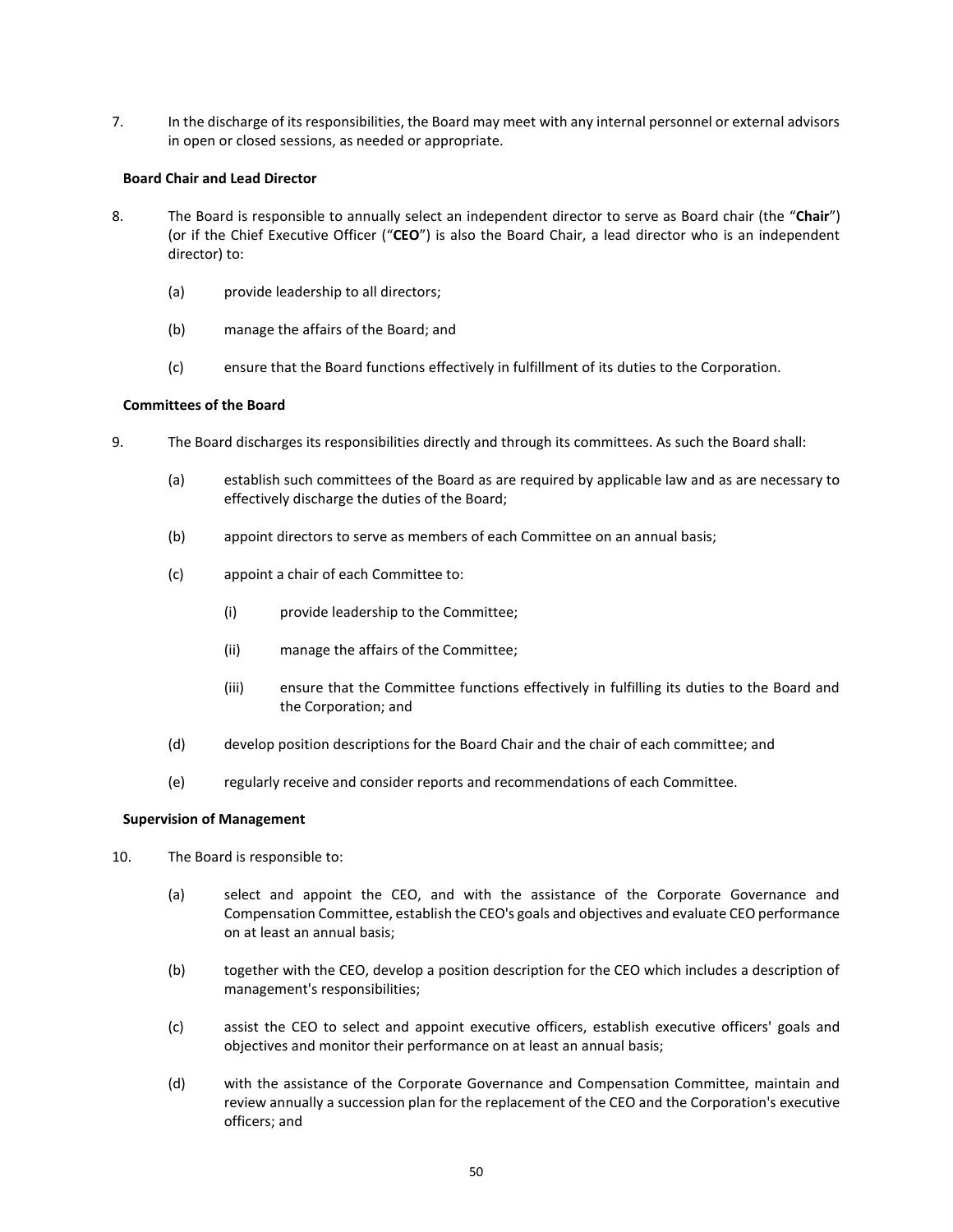(e) generally provide advice and guidance to management.

#### **Governance**

- 11. The Board is responsible to:
	- (a) annually review the mandates of the Board and each Committee, position descriptions, the code of business conduct and ethics (the "**Code**") and all other policies of the Corporation (collectively the "**Governance Documents**") and on the advice of the Corporate Governance and Compensation Committee either approve or require revisions to the Governance Documents;
	- (b) together with the Corporate Governance and Compensation Committee, to the extent feasible, satisfy itself as to the integrity of the CEO and other executive officers, and that the CEO and other executive officers create a culture of integrity throughout the Corporation, and further, that business is conducted on behalf of the Corporation in accordance with the requirements and the spirit of the Governance Documents;
	- (c) ensure that all new directors receive a comprehensive orientation and that all new directors fully understand the role of the Board and its committees, as well as the contribution individual directors are expected to make (including, in particular, the commitment of time and resources that the Corporation expects from its directors) and that all new directors also understand the nature and operation of the Corporation's business; and
	- (d) provide continuing education opportunities for all directors, so that Board members may maintain or enhance their skills and abilities as directors, as well as to ensure their knowledge and understanding of the Corporation's business remains current.

# **Communications**

- 12. The Board is responsible to:
	- (a) approve and maintain a process for the Corporation's stakeholders to contact the independent directors directly with concerns and questions regarding the Corporation; and
	- (b) ensure the Corporation endeavors to keep its shareholders informed of its progress through an annual report, annual information form, quarterly interim reports and periodic press releases. Directors and management meet with shareholders at the Corporation's annual shareholder meeting and are available to respond to questions at that time.

# **Waivers and Conflicts**

- 13. The Board is responsible, with the assistance of the Corporate Governance and Compensation Committee, for:
	- (a) monitoring compliance with the Code;
	- (b) providing or denying waivers from the Code; and
	- (c) disclosing departures from the Code including filing required material change reports for material departures from the Code containing:
		- (i) the date of the departure(s);
		- (ii) the parties involved in the departure(s);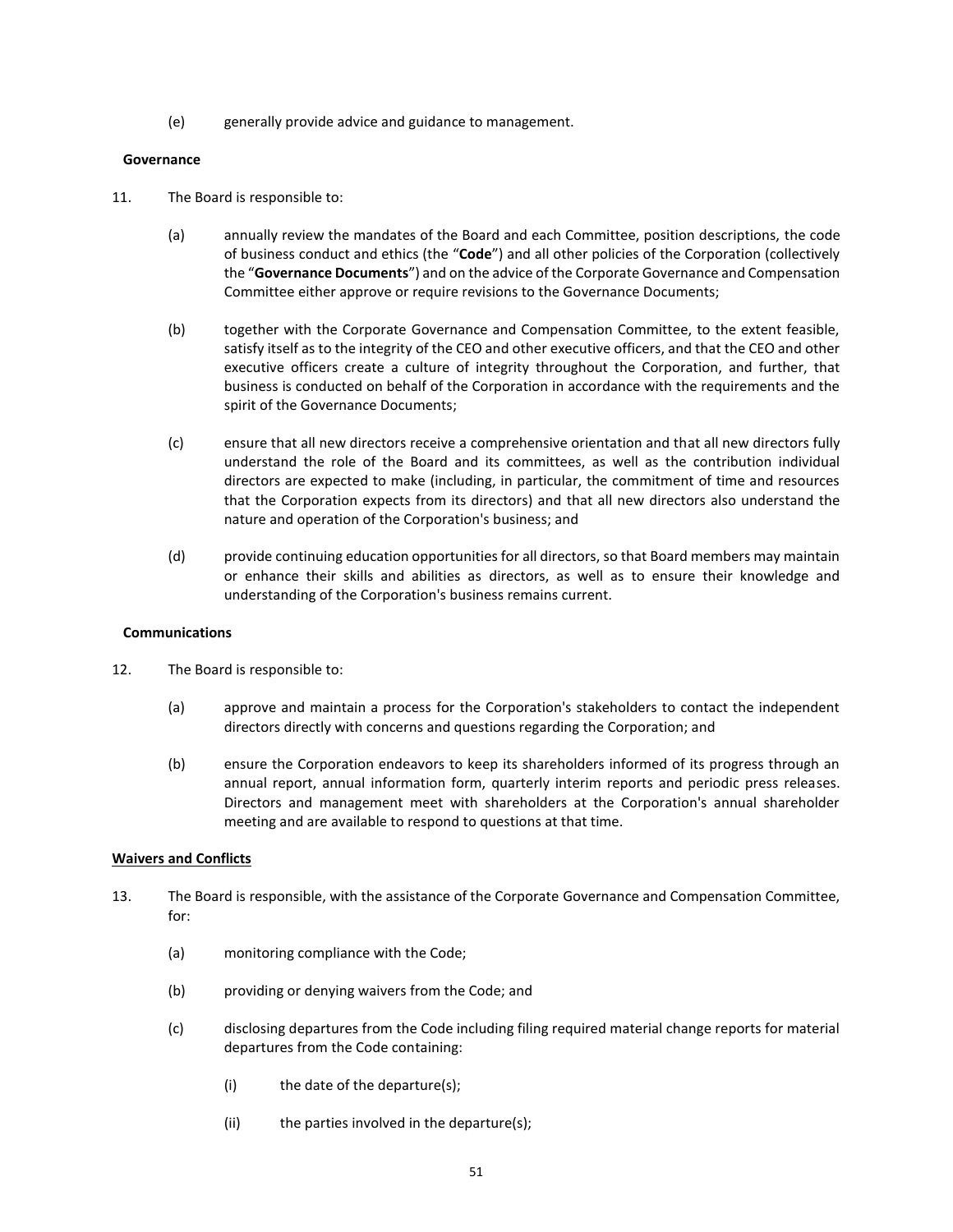- (iii) the reason why the Board has or has not sanctioned the departure(s); and
- (iv) any measures taken to address or remedy the departure(s).

# **Strategic Planning**

- 14. The Board has the responsibility to:
	- (a) adopt a strategic planning process and approve, on at least an annual basis, a strategic plan which takes into account, among other things, the opportunities and risk of the businesses of the Corporation; and
	- (b) approve capital and operating budgets to implement the strategic plan.

#### **Risk Management**

- 15. The Board has the responsibility to:
	- (a) adopt a process to identify the principal business risks of the Corporation, including environmental and social risks, and to ensure the implementation of appropriate systems, policies and procedures to manage those risks including review such risk management strategies annually; and
	- (b) together with the Audit Committee, ensure policies and procedures are in place that are effective to maintain the integrity of the Corporation's:
		- (i) disclosure controls and procedures (such that the Board satisfies itself as to the accurate, timely and effective communication to the Corporation's shareholders and the investment community of developments material to the Corporation);
		- (ii) internal controls over financial reporting; and
		- (iii) management information systems.

#### **Financial Management**

- 16. The Board has the responsibility to:
	- (a) review and on the advice of the Audit Committee, approve, prior to their public dissemination:
		- (i) interim and annual consolidated financial statements and notes thereto;
		- (ii) management's discussion and analysis of financial condition and results of operations;
		- (iii) relevant sections of the Corporation's annual report, annual information form and management information circular containing financial information;
		- (iv) forecasted financial information and forward-looking statements;
		- (v) all press releases and other documents in which financial statements, earnings forecasts, results of operations or other financial information is disclosed; and
	- (b) approve dividends and distributions, material financings, transactions affecting authorized capital or the issue and repurchase of shares and debt securities of the Corporation's, and all material divestitures and acquisitions.